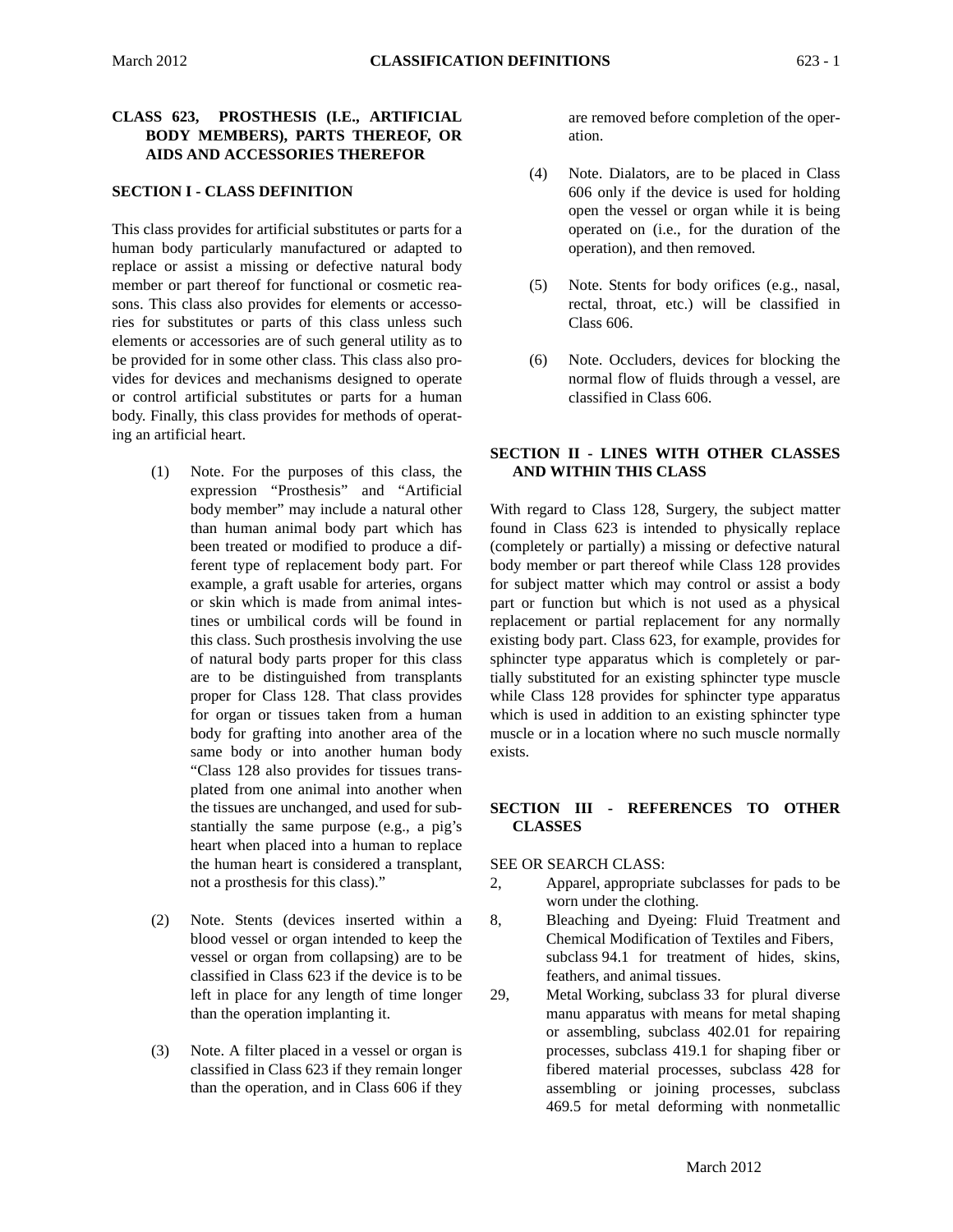bonding processes, subclass 592 for method of 251, mechanical manufacture, subclass 700 for assemble or disassemble means, subclass 705 264, for assemble or disassemble means having means to test work or product, subclass 888 for fluid pump making, and subclass 890.12 for valve making.

- 36, Boots, Shoes, and Leggings, subclass 140 for devices accommodating shoes to foot deformities and remaining in the shoe upon removal of the shoe from the foot. 351,
- 72, Metal Deforming, appropriate subclasses for means to bend or work with metal.
- 73, Measuring and Testing, appropriate subclasses for measuring and testing devices.
- 83, Cutting, appropriate subclasses for cutting general tools.
- 106, Compositions: Coating or Plastic, subclass 13 for fog, frost, or ice preventive compositions.
- 119, Animal Husbandry, subclasses 712+ for a harness for controlling or handling an animal, sub- 356, classes 850+ for a protective shield or apparel, and subclasses 856+ for a body- or appendageencircling collar or band. 359,
- 128, Surgery, appropriate subclasses for apparatus which controls or assists a body part or function but does not physically replace or partially replace any normally existing body part and subclass 898 for general surgical methods which do not involve a step of manipulating a specific structure of the prosthetic device.
- 132, Toilet, subclass 53 and 54 for wigs and other hair structures not anchored in the scalp.
- 135, Tent, Canopy, Umbrella, or Cane, subclasses 65+ for staffs, crutches, stilts, etc. used as aids to walking but not adapted to be secured to the limbs. 381,
- 137, Fluid Handling, appropriate subclasses for valves.
- 181, Acoustics, subclasses 129+ for an artificial ear 422, drum or aid to hearing.
- 206, Special Receptacle or Package, subclass 438 for packaging for body treatment article.
- 223, Apparel Apparatus, appropriate subclasses, 423, especially 60, 66+ and 120 for artificial body members used for display or in operations on apparel. 424,
- 228, Metal Fusion Bonding, subclass 101 for metal fusion bonding processes, subclass 141.1 for metal fusion processes with shaping, and subclass 175 for plural diverse bonding processes.
- 249, Static Molds, appropriate subclasses for mold- 425, ing devices for lens.
- Valves and Valve Actuation, appropriate subclasses for valves with activating means.
- Plastic and Nonmetallic Article Shaping or Treating: Processes, subclass 1.1 for optical article shaping or treating; subclass 129 for methods of shaping or treating plastic article with printing or coating of work piece; and subclass 241 for mechanical shaping or molding to produce composite, plural parts or multilayered article.
- Optics: Eye Examining, Vision Testing and Correcting, subclass 41 for spectacles and eyeglasses as aids to vision; subclasses 159.02 through 159.04 for eye contact lens, subclasses 159.05 through 159.21 for multifocal eye contact lens, subclass 159.17 for eye contact lens with prismatic segment or part, and subclasses 159.07 through 159.22 for eye contact lens with focus and/or astigmatism correction means.
- Optics: Measuring and Testing, subclass 357 for measuring or testing a dimension or optical configuration by light interference.
- with support, and subclass 831 for prism lens. Optics: Systems (Including Communication) and Elements, subclass 642 for lens, subclass 652 for lens with graded refractive index, subclass 678 for prism lens type, subclass 707 for diffusing lens, subclass 721 for plural focal length lens, subclass 722 for lens with selective wavelength transmitting or blocking, subclass 728 for lens with aspheric surface, subclass 737 for lens with diverse refracting element, subclass 738 for lens with light limiting means, subclass 741 for lens with multipart element (e.g., Fresnel lens, etc.), subclass 811 for lens
- Electrical Audio Signal Processing Systems and Devices, subclass 23.1 for hearing aid and subclass 72 for electrical hearing protector.
- Chemical Apparatus and Process Disinfecting, Deodorizing, Preserving, or Sterilizing, subclass 44 for blood treating devices for transfusible blood.
- Chemistry of Inorganic Compounds, appropriate subclasses for treating mixture of inorganic compounds.
- Drug, Bio-Affecting and Body Treating Compositions, subclass 400 for compositions characterized by special physical forms and subclass 422 for compositions provided for an implant device (e.g., contact lens, etc.).
- Plastic Article or Earthenware Shaping or Treating: Apparatus, appropriate subclasses for treating or shaping means for plastic articles.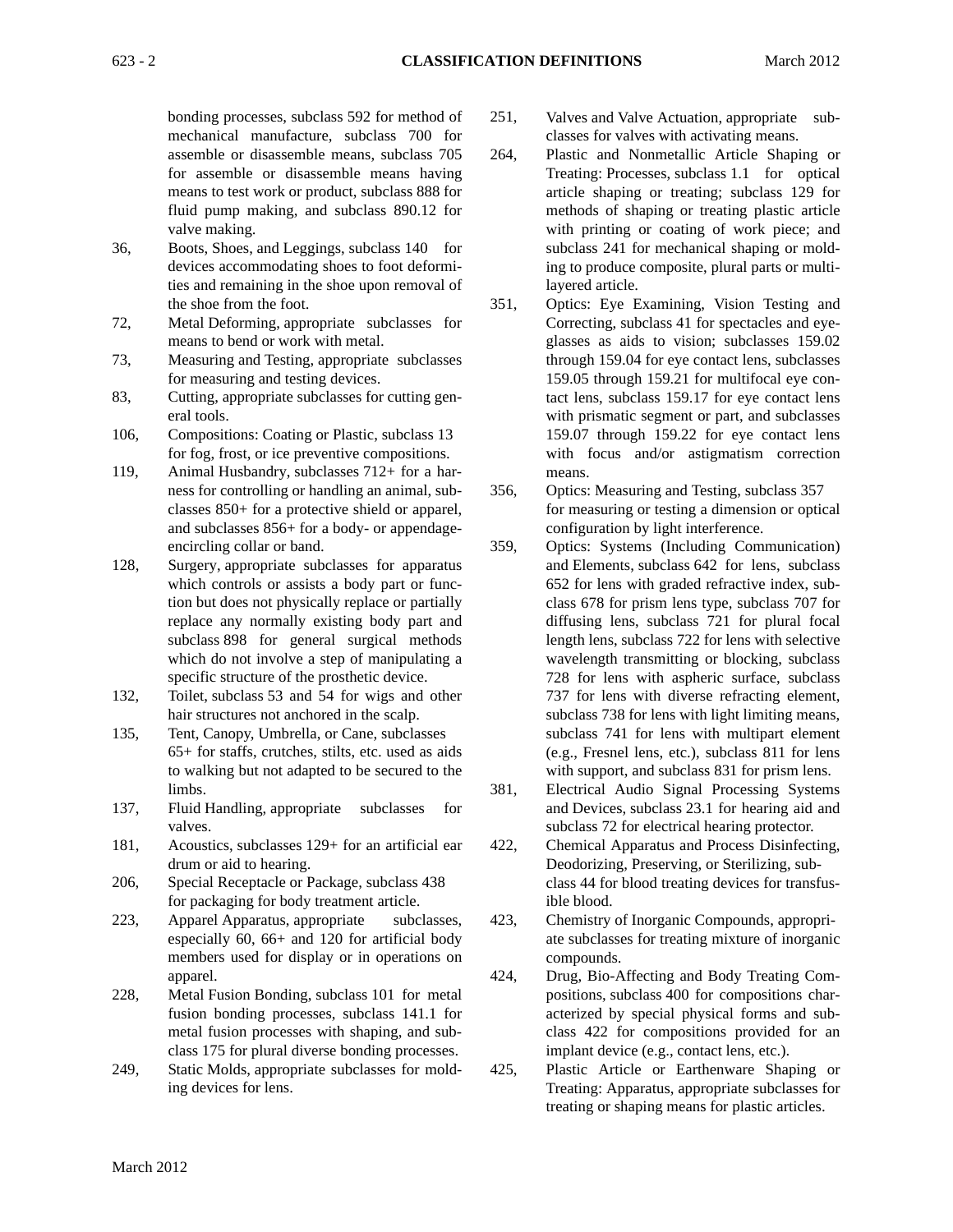- 427, Coating Processes, subclasses 2.1+ for significant coating or impregnating processes which involve medical or dental purpose products, parts, intermediates, or subcombinations thereof, especially subclasses 2.24+ coating (or impregnating) processes for implantable permanent prosthesis.
- 428, Stock Material and Miscellaneous Articles, appropriate subclasses for a web, sheet or block of stock material product of either single or plural layers, and especially subclass 543 601, for miscellaneous articles or blanks not elsewhere provided. 602,
- 433, Dentistry, subclasses 167+ for dental prostheses: and subclasses 215+ for tooth repair (crowns, fillings, inlays, etc.). 604,
- 435, Chemistry: Molecular Biology and Microbiology, subclass 4 for measuring or testing processes involving enzymes or micro-organisms; subclass 289.1 for bioreactor; subclass 303.1 for incubator; subclass 307.1 for microorganism preservation, storage, or transport apparatus; and subclass 325 for process of preparing, maintaining, or preserving animal or plant cell, or a composition containing animal or plant cell.
- 436, Chemistry: Analytical and Immunological 606, Testing, subclass 63 for biological cellular material tested, subclass 69 for clotting or clotting factor level tests, and subclass 547 for tests involving production or treatment of antibody.
- 446, Amusement Devices: Toys, subclasses 373+, 376+, 390, and 391+ for artificial body members intended for use with dummies or dolls.
- 514, Drug, Bio-Affecting and Body Treating Compositions, appropriate subclasses for composition for treating a body tissue.
- 520, Synthetic Resins or Natural Rubbers, appropriate subclasses for synthetic resin material.
- 523, Synthetic Resins or Natural Rubbers, subclass 113 for composition suitable for use as tissue or body member placement, restoration, or implant
- 530, Chemistry: Natural Resins or Derivatives; Peptides or Proteins; Lignins or Reaction Products Thereof, subclass 829 for blood proteins.
- 600, Surgery, subclass 1 and 9 for radioactive substance or magnetic field applied to body for therapy, subclass 16 for cardiac augmentation, subclass 22 for incubators, subclass 25 for surgically implanted vibratory hearing aid, sub- 607, class 29 for artificial sphincters, subclass 33 for reproduction and fertilization techniques, subclass 36 for method of making blood vessel or

 which detect heartbeat by sensing movement of graft, subclass 37 for internal support or sling devices, subclass 163 for endoscope having an ocular with focusing, and subclass 300 for diagnostic testing, subclass 527 for devices oscillatable body-supporting means, subclasses 558 and 559 for testing of eye or ear by visual auditory stimulus, and subclass 587 for devices for measuring anatomical characteristic or force applied to or exerted by body.

- Surgery: Kinesitherapy, appropriate subclasses for kinesitherapy devices.
- Surgery: Splint, Brace, or Bandage, subclass 1 and 41 for orthopedic bandage structure or material.
- Surgery, appropriate subclasses for methods and apparatus which involves the application, storing, collecting, introduction, or removal of material from a body; subclass 8 for shunts; subclass 19 for means for introducing medicating material into a body; subclass 93 for implantable reservoir inserted in a body; and subclass 264 for body inserted tubular conduit structure to introduce or remove material into or from a body; and subclass 294 for means for treating eye or surface of ocular cavity.
- subclass 108 for means for inserting or remov-Surgery, appropriate subclasses for surgical instruments; subclass 2, 27, and 32 for light, heat, or electrical application devices; subclass 53 for orthopedic instrumentation; subclass 86 for means used in bone reparation; subclass 89 for femoral head repair means; subclass 107 for instrument for removing, inserting, or aiding in the removal or insertion of eye lens material; ing conduit within a body; subclass 151 for surgical mesh, clip, clamp, or band including connector elements for hollow body organs and nerve endings; subclass 159 for blood vessel or duct cutter, scraper, or abrader; subclass 161 for optic scraper or abrader; subclass 162 for instrument for cleaning eye; subclass 166 for corneal cutter or guide devices; subclass 16 for cutting, punching, or piercing surgical tools; subclass 191 for internal pressure applicator (e.g., dilator, etc.); subclass 204.25 for acupressure device for eye; subclass 213 for sutureless closures; subclass 222 for suturing needle; subclass 228 for sutures and ligatures; and subclass 232 for suture retaining means.
- Surgery: Light, Thermal, and Electrical Application, subclass 1 for light, thermal, or electrical application devices; subclass 9 for electrical therapeutic system which regulates heart rate;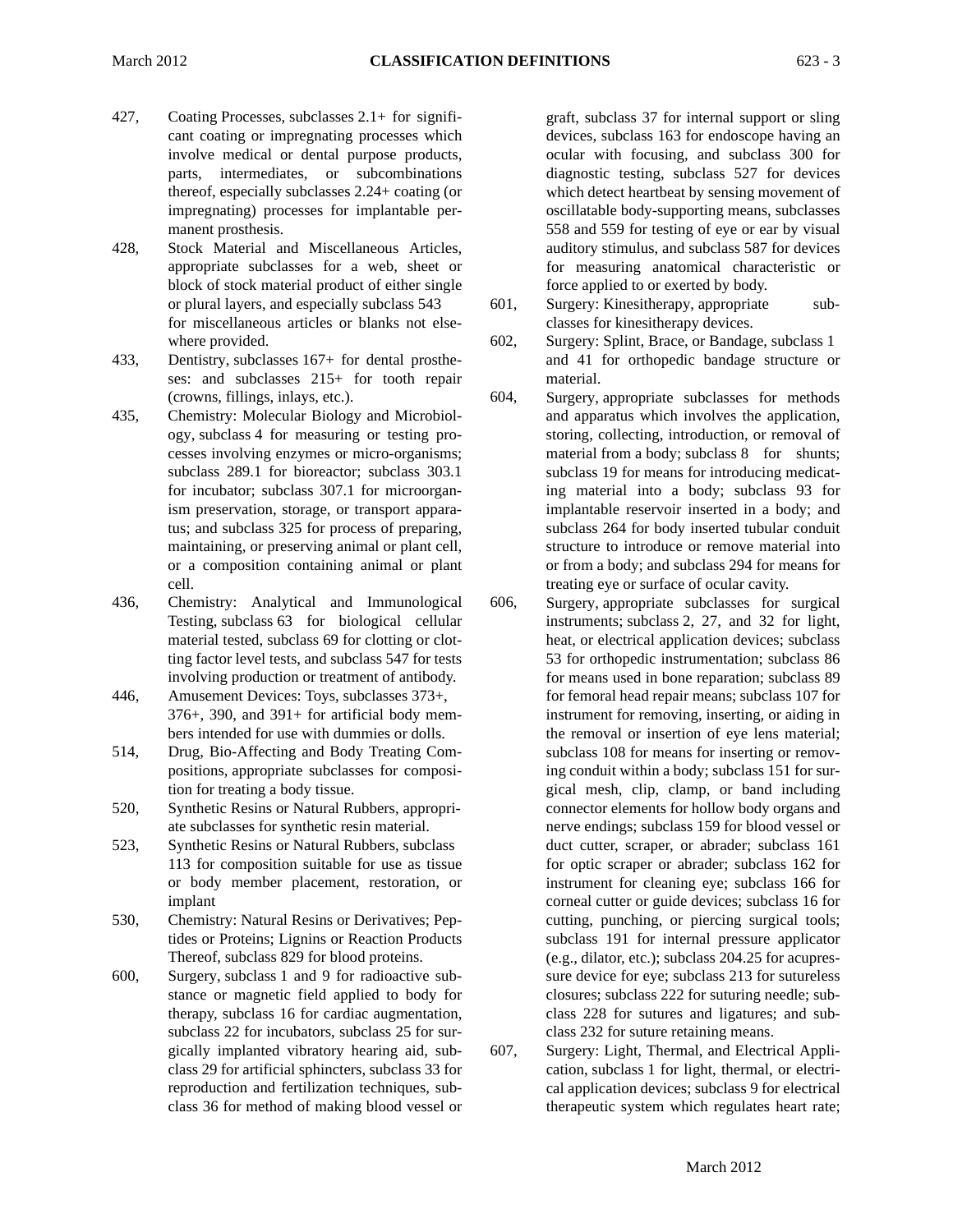subclasses 50 and 53 for applicators which promote tissue growth or optical function, subclass 96 for thermal applicators, subclass 115 for electrical energy applicators, and subclass 119 for electrical energy applicator placed in a natural heart.

901, Robots, appropriate subclasses for robot mechanism.

#### SUBCLASSES

**1.1 ARTERIAL PROSTHESIS (I.E., BLOOD VESSEL):** 

> and circulate blood within a human body (i.e., This subclass is indented under the class definition. Subject matter wherein the artificial substitute or part is adapted to replace or assist a tubular structure which functions to contain an artificial blood vessel or part thereof).

> SEE OR SEARCH THIS CLASS, SUB-CLASS:

- 901, for method of manufacturing prosthetic device.
- **1.11 Stent combined with surgical delivery system (e.g., surgical tools, delivery sheath, etc.):**

This subclass is indented under subclass 1.1. Subject matter wherein the artificial blood vessel or part thereof includes an artificial blood vessel support frame, and wherein means is provided for implanting the artificial blood vessel support frame into a blood vessel.

(1) Note. The term "stent" refers to the artificial blood vessel support frame. **1.17** 

SEE OR SEARCH CLASS:

- 606, Surgery, appropriate subclasses for surgical instruments, per se; and subclass 108 for surgical instrument adapted for inserting a conduit within the body. **1.18**
- **1.12 Expandable stent with constraining means:**  This subclass is indented under subclass 1.11. Subject matter wherein a dimension of the artificial blood vessel support frame is capable of expanding or contracting, and wherein means is provided to keep the artificial blood vessel

support frame in a compressed and unexpanded position.

#### **1.13 Stent in combination with graft:**

This subclass is indented under subclass 1.1. Subject matter wherein the artificial blood vessel or part thereof includes an artificial blood vessel support frame and an artificial blood vessel.

- (1) Note. The term "stent" refers to the artificial blood vessel support frame.
- (2) Note. The term "graft" refers to the artificial blood vessel.

#### **1.14 Stent penetrating natural blood vessel:**

This subclass is indented under subclass 1.13. Subject matter wherein the artificial blood vessel support frame includes attachment means adapted for piercing through a wall of a natural blood vessel.

#### **1.15 Stent structure:**

This subclass is indented under subclass 1.1. Subject matter wherein the artificial blood vessel or part thereof is an artificial blood vessel support frame.

(1) Note. The term "stent" refers to the artificial blood vessel support frame.

#### **1.16 Having multiple connected bodies:**

This subclass is indented under subclass 1.15. Subject matter wherein the artificial blood vessel support frame includes a plurality of segments secured together.

**Stent length remains constant with lateral expansion:** 

This subclass is indented under subclass 1.15. Subject matter wherein the artificial blood vessel support frame is capable of expanding without changing its longitudinal dimension.

#### **Having shape memory:**

This subclass is indented under subclass 1.15. Subject matter wherein the artificial blood vessel support frame is capable of expanding or contracting to a predetermined size in response to a change in its environmental condition.

(1) Note. A change in the environmental condition includes, for example, a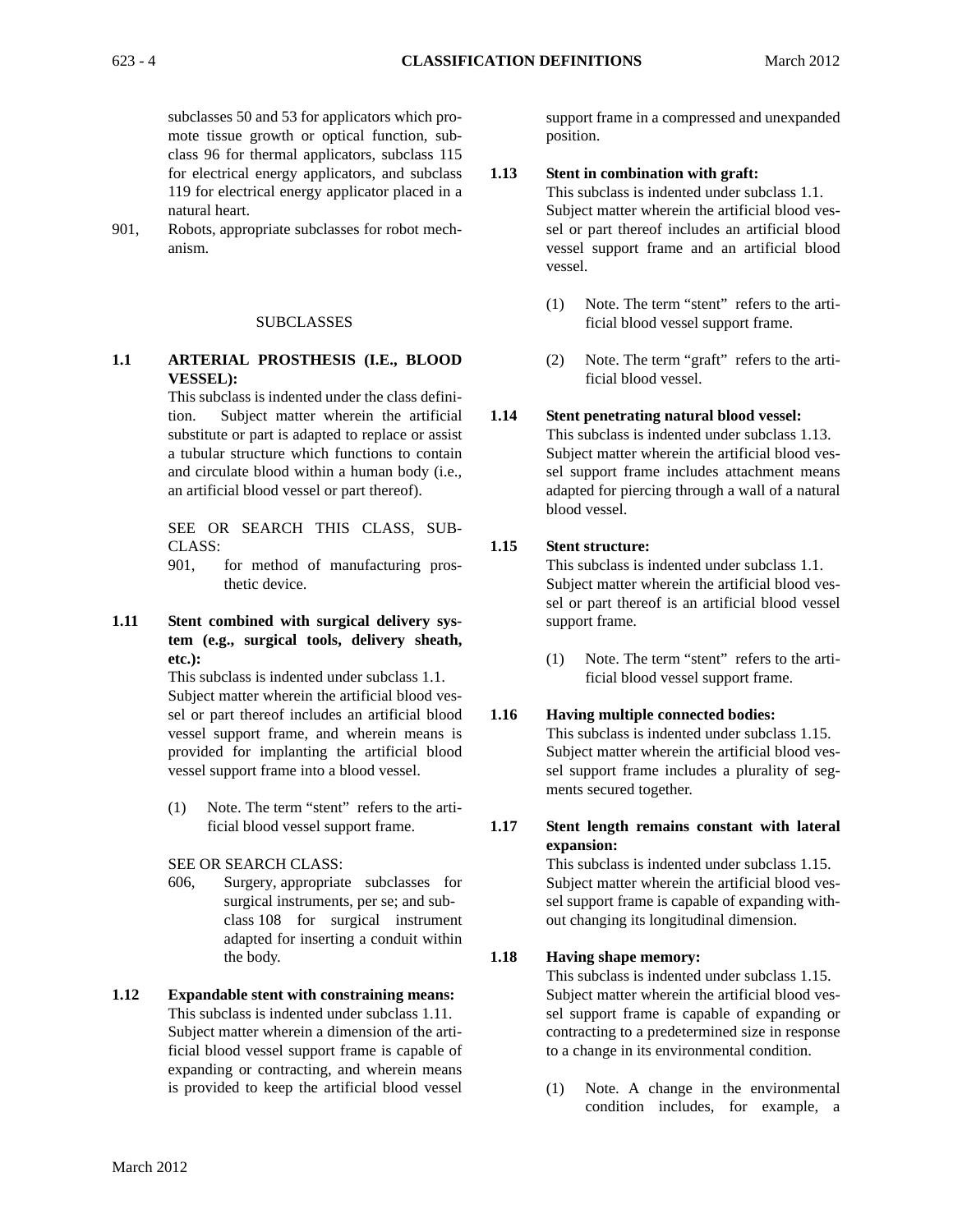ture, pH level, etc. **1.25**  change in the surrounding heat, mois-

# **1.19 Temperature responsive:**

This subclass is indented under subclass 1.18. Subject matter wherein the artificial blood vessel support frame expands or contracts to a predetermined size in response to a change in its **1.26**  environmental temperature.

# **1.2 Self-expanding stent:**

This subclass is indented under subclass 1.15. Subject matter wherein the artificial blood vessel support frame includes means to allow **1.27**  expansion.

# **1.21 Formed inside natural blood vessel:**

 inserted inside a natural blood vessel and then This subclass is indented under subclass 1.15. Subject matter wherein the artificial blood vessel support frame is adapted to expand when cure immediately to maintain its expanded form. **1.28** 

# **1.22 Helically wound:**

This subclass is indented under subclass 1.15. Subject matter wherein the artificial blood vessel support frame is an elongated element which is twisted around a longitudinal axis to **1.29**  form a spiral member.

- This subclass is indented under subclass 1.1. **1.23 Including means for graft delivery (e.g., delivery sheath, ties, threads, etc.):**  Subject matter including means for implanting 1.3 the artificial blood vessel member into a natural blood vessel.
	- (1) Note. The term "graft" refers to artificial blood vessel.

# SEE OR SEARCH CLASS:

606, Surgery, appropriate subclasses for surgical instruments, per se; and subclass 108 for surgical instrument adapted for inserting a conduit within body.

# **1.24 Including valve:**

This subclass is indented under subclass 1.1. Subject matter including means for controlling a blood flow rate (i.e., a valve).

# **Inflatable graft:**

This subclass is indented under subclass 1.24. Subject matter wherein the artificial blood vessel member is adapted to expand when filled with a fluid.

# **Heart valve:**

This subclass is indented under subclass 1.24. Subject matter wherein the blood flow rate controlling means is adapted to be implanted in a heart.

# **Having plurality of parallel lumens:**

This subclass is indented under subclass 1.1. Subject matter wherein the artificial blood vessel member includes multiple parallel artificial blood vessel members.

(1) Note. "Lumen" is an art term which refers to blood vessel.

# **Having pleats:**

This subclass is indented under subclass 1.1. Subject matter wherein the artificial blood vessel member includes a surface provided with folds.

# **Longitudinal pleats:**

This subclass is indented under subclass 1.28. Subject matter wherein the folds are parallel to a longitudinal axis of the artificial blood vessel member.

# **Having variable diameter:**

This subclass is indented under subclass 1.1. Subject matter wherein the artificial blood vessel member has sections with various cross sectional areas.

#### **1.31 Enlarged end:**

This subclass is indented under subclass 1.3. Subject matter wherein the artificial blood vessel member has an end which has a largest cross sectional area relative to the entire body of the artificial blood vessel member.

#### **1.32 Having built-in reinforcement:**

This subclass is indented under subclass 1.1. Subject matter wherein the artificial blood vessel member is a one-piece member structurally provided with means adapted to strengthen the artificial blood vessel member.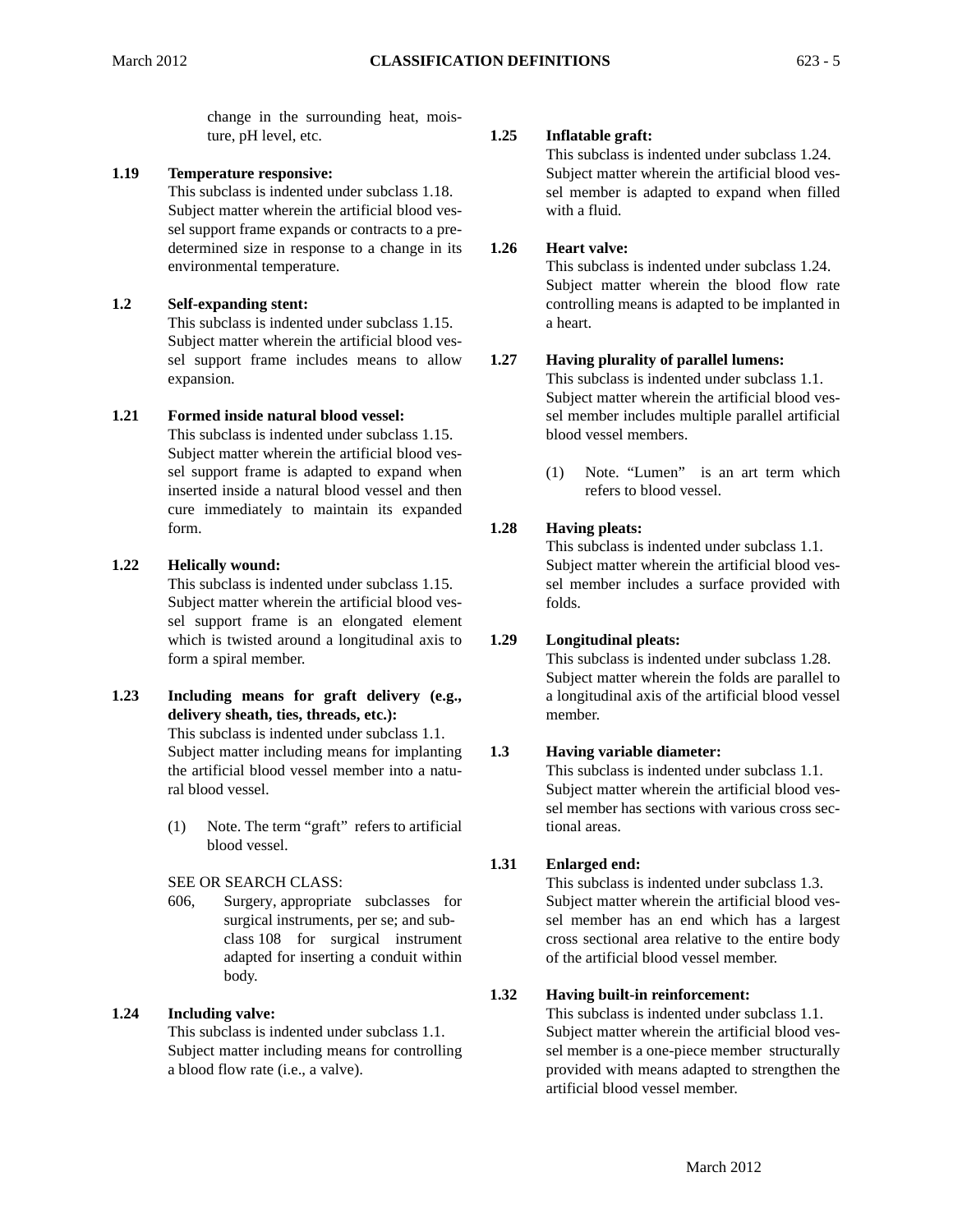(1) Note. Means adapted to strengthen the artificial blood vessel member includes, for example, a strand of fiber wrapped around the artificial blood vessel member, etc.

# **1.33 Monofilament:**

This subclass is indented under subclass 1.32. Subject matter wherein the strengthening means is made from one strand of fiber wrapped around a wall of the artificial blood vessel member.

**1.34 Having marker (e.g., color, radiopaque, etc.):** 

> This subclass is indented under subclass 1.1. Subject matter wherein the artificial blood vessel member includes identification means which enables a particular portion of the artificial blood vessel member to be visually detected.

> (1) Note. The identification means includes, for example, a radiopaque or colored part, etc.

# **1.35 Bifurcated:**

This subclass is indented under subclass 1.1. Subject matter wherein the artificial blood vessel member includes a first tubular body and a second tubular body joined to the first tubular body.

**1.36 With means to attach graft to natural blood vessel (e.g., hooks, etc.):** 

This subclass is indented under subclass 1.1. Subject matter wherein the artificial blood vessel member includes means adapted to secure the artificial blood vessel member to a natural blood vessel.

- (1) Note. The term "graft" refers to artificial blood vessel. **1.44**
- (2) Note. The securing means includes, for example, hooks, fastener, etc.

# **1.37 Having angled cut (i.e., oblique cut):**

This subclass is indented under subclass 1.1. Subject matter wherein the artificial blood vessel member includes a section having a slant cut at one end.

#### **1.38 Absorbable in natural tissue:**

This subclass is indented under subclass 1.1. Subject matter wherein the artificial blood vessel member is made of a material adapted to be dissolved in surrounding natural tissues.

#### **1.39 Having pores:**

This subclass is indented under subclass 1.1. Subject matter wherein the artificial blood vessel member is made from a sheet of material having tiny openings.

(1) Note. In general, the pores are adapted for promoting the absorpability of the artificial blood vessel member.

#### **1.4 Pore gradient:**

This subclass is indented under subclass 1.39. Subject matter wherein the artificial blood vessel member includes layers of material with different degrees of porosity.

#### **1.41 Having living cell:**

This subclass is indented under subclass 1.1. Subject matter wherein the artificial blood vessel member includes natural living tissue.

#### **1.42 Drug delivery:**

This subclass is indented under subclass 1.1. Subject matter wherein the artificial blood vessel member is provided with means to distribute a treatment agent to surrounding natural living tissues.

#### **1.43 Antithrombogenic:**

This subclass is indented under subclass 1.42. Subject matter wherein the treatment agent includes an anticoagulant substance adapted to prevent or reduce the deposition of plasma protein into a wall of the artificial blood vessel member.

# **Having plural layers:**

This subclass is indented under subclass 1.1. Subject matter wherein the artificial blood vessel member is a laminated structure.

#### **1.45 Impregnation:**

This subclass is indented under subclass 1.44. Subject matter wherein the artificial blood vessel member is made from a sheet of material having a surface embedded with tiny particles.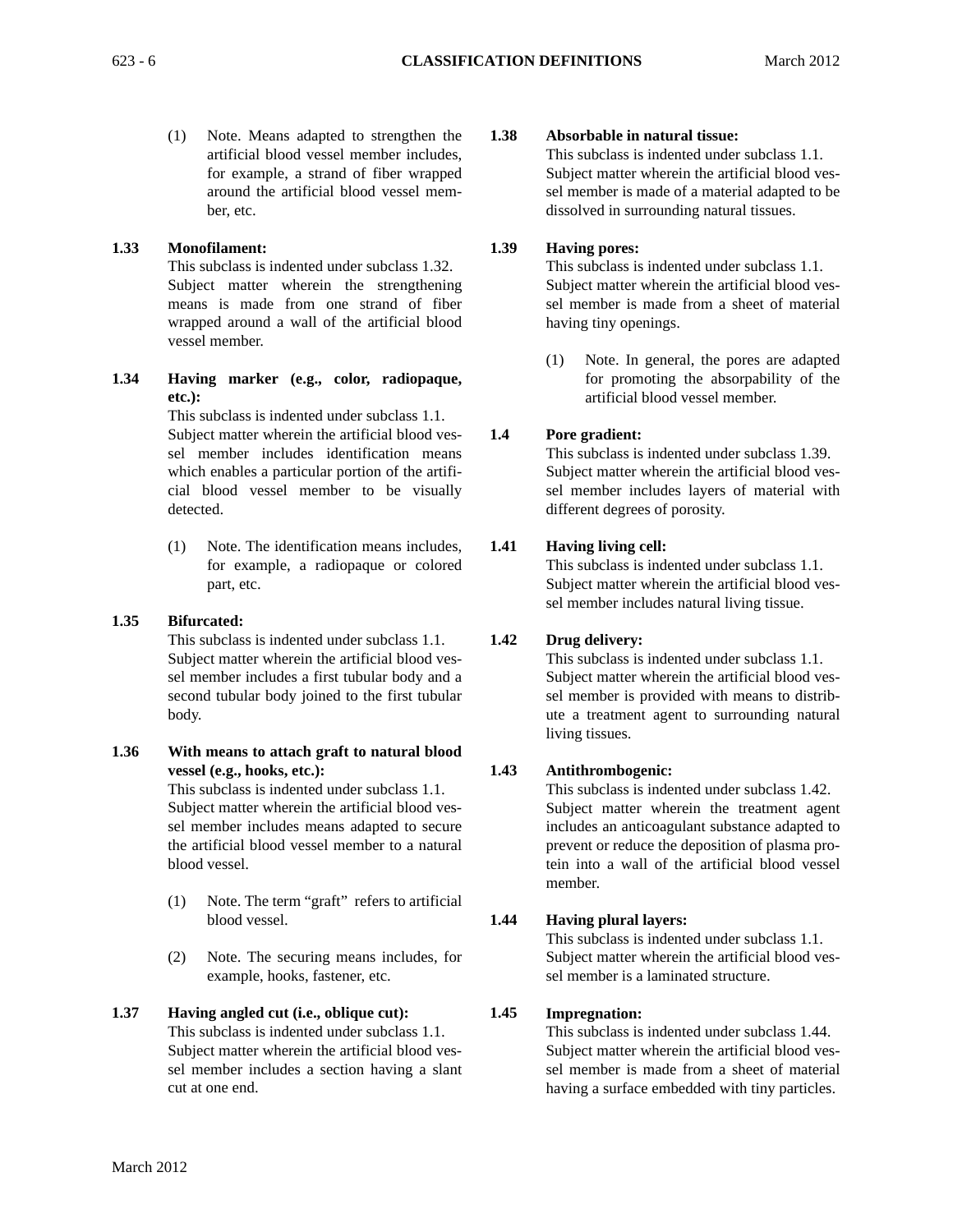(1) Note. The embedded tiny particles may serve to promote the permeability of or reinforce the blood vessel wall.

# **1.46 Coating:**

This subclass is indented under subclass 1.44. Subject matter wherein a surface of the artificial blood vessel member is covered with a layer of substance.

# **1.47 Collagen:**

This subclass is indented under subclass 1.46. Subject matter wherein the covered layer includes a collagen-based substance.

# **1.48 Protein:**

This subclass is indented under subclass 1.4. Subject matter wherein the covered layer includes a protein.

# **1.49 Made of synthetic material:**

This subclass is indented under subclass 1.1. Subject matter wherein the artificial blood vessel member is made from a manmade material.

# **1.5 Knitted:**

This subclass is indented under subclass 1.49. Subject matter wherein the material is formed from joined loops of strands.

# **1.51 Woven:**

This subclass is indented under subclass 1.49. Subject matter wherein the material is formed from interlaced strands.

# **1.52 Velour surface:**

This subclass is indented under subclass 1.51. Subject matter wherein an outer surface of the material has a velvet-like layer.

# **1.53 Braided:**

This subclass is indented under subclass 1.51. Subject matter wherein the material includes plurality of interconnected rope-like strands and wherein each rope-like strand is formed by interweaving three or more strands together.

# **1.54 Fiber:**

This subclass is indented under subclass 1.49. Subject matter wherein the material is formed from plurality of thread-like strands.

**2.1** 

# **HEART VALVE:**

This subclass is indented under the class definition. Subject matter wherein the artificial substitute or part is adapted to permanently replace an anatomical structure which functions to retard or prevent the flow of blood through a heart (i.e., an artificial heart valve or device).

SEE OR SEARCH THIS CLASS, SUB-CLASS:

900, for stent for heart valve.

# SEE OR SEARCH CLASS:

- 600, Surgery, subclass 1 and 9 for radioactive substance or magnetic field applied to body for therapy, subclass 16 for cardiac augmentation, subclass 22 for incubators, and subclass 36 for method of making blood vessel or graft.
- 601, Surgery: Kinesitherapy, appropriate subclasses for kinesitherapy devices.
- 602, Surgery: Splint, Brace, or Bandage, subclass 1 and 41 for orthopedic bandage structure or material.
- 604, Surgery, appropriate subclasses for methods and apparatus which involves the application, storing, collecting, introduction, or removal of material from a body; subclass 8 for shunts; subclass 19 for means for introducing medicating material into a body; subclass 93 for implantable reservoir inserted in a body; and subclass 264 for body inserted tubular conduit structure to introduce or remove material into or from a body.
- 606, Surgery, appropriate subclasses for surgical instruments; subclass 2, 27, and 32 for light, heat, or electrical application devices; subclass 53 for orthopedic instrumentation; subclass 108 for means for inserting or removing conduit within a body; subclass 151 for surgical mesh, clip, clamp, or band including connector elements for hollow body organs and nerve endings; subclass 159 for blood vessel or duct cutter, scraper, or abrader; subclass 167 for cutting, punching, or piercing surgical tools; subclass 191 for internal pressure applicator (e.g.,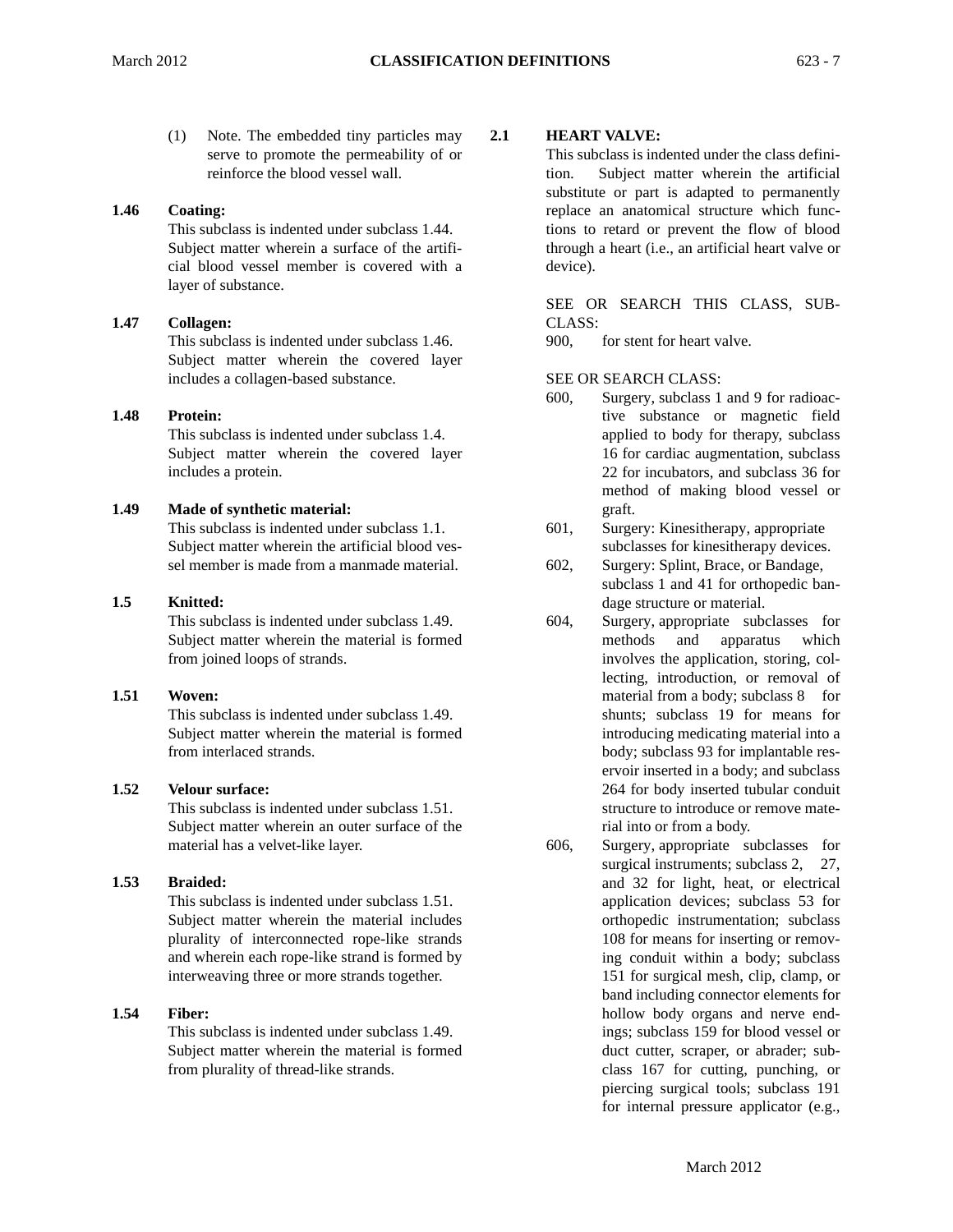dilator, etc.); subclass 213 for sutureless closures; subclass 222 for sutur- **2.16**  ing needle; subclass 228 for sutures and ligatures; and subclass 232 for suture retaining means.

607, Surgery: Light, Thermal, and Electrical Application, subclass 1 for light, **2.17**  thermal, or electrical application devices; subclass 9 for electrical therapeutic system which regulates heart rate; subclass 96 for thermal applicators; subclass 115 for electrical energy **2.18**  applicators; and subclass 119 for electrical energy applicator placed in a natural heart.

# **2.11 Combined with surgical tool: 2.19**

This subclass is indented under subclass 2.1. Subject matter further including a surgical instrument for implanting the artificial heart valve or device into a natural heart.

#### SEE OR SEARCH CLASS:

606, Surgery, appropriate subclasses for surgical instrumentation devices, per se.

# **2.12 Flexible leaflet:**

This subclass is indented under subclass 2.1. Subject matter wherein the artificial heart valve or device includes a closure member made of pliant material capable of flexing between open and closed positions. **2.21** 

 (1) Note. The term "leaflet" refers to a relatively soft component of the heart valve having structure adapted to close an opening.

# **2.13 Leaflet made of biological tissue: 2.22**

This subclass is indented under subclass 2.12. Subject matter wherein the flexing closure member is made from a natural living tissue.

# **2.14 Supported by resilient frame:**

This subclass is indented under subclass 2.13. Subject matter wherein the flexing closure member is mounted on an elastic framework.

#### **2.15 Trileaflet:**

This subclass is indented under subclass 2.13. **2.23**  Subject matter wherein the flexing closure member includes three flexing flaps.

## **Bileaflet:**

This subclass is indented under subclass 2.13. Subject matter wherein the flexing closure member includes two flexing flaps.

#### **Supported by frame:**

This subclass is indented under subclass 2.12. Subject matter wherein the flexing closure member is mounted on a framework.

## **Resilient frame:**

This subclass is indented under subclass 2.17. Subject matter wherein the framework is an elastic framework.

#### **Trileaflet:**

This subclass is indented under subclass 2.17. Subject matter wherein the flexing closure member includes three flexing flaps.

#### **2.2 Having rigid or semirigid pivoting occluder:**  This subclass is indented under subclass 2.1. Subject matter wherein the artificial heart valve or device includes a firm or partially unyield-

axis into an open or closed position. (1) Note. The term "occluder" refers to a relatively hard member adapted to close

ing closure member adapted to pivot about an

**Fixed cylindrical pin structured to permit only pivoting movement of occluder:**  This subclass is indented under subclass 2.2. Subject matter wherein the closure member is adapted to have only pivoting movement about a fixed cylindrical rod.

an opening.

# **Annular support member includes projecting means for guiding occluder =s pivoting motion:**

This subclass is indented under subclass 2.2. Subject matter wherein the artificial heart valve or device includes a ring member having a guidepost extending outwardly from a wall of the ring member and adapted for assisting in directing the pivoting movement of the closure member.

#### **Strut projecting means:**

This subclass is indented under subclass 2.22. Subject matter wherein the guidepost is an elongated shaft member.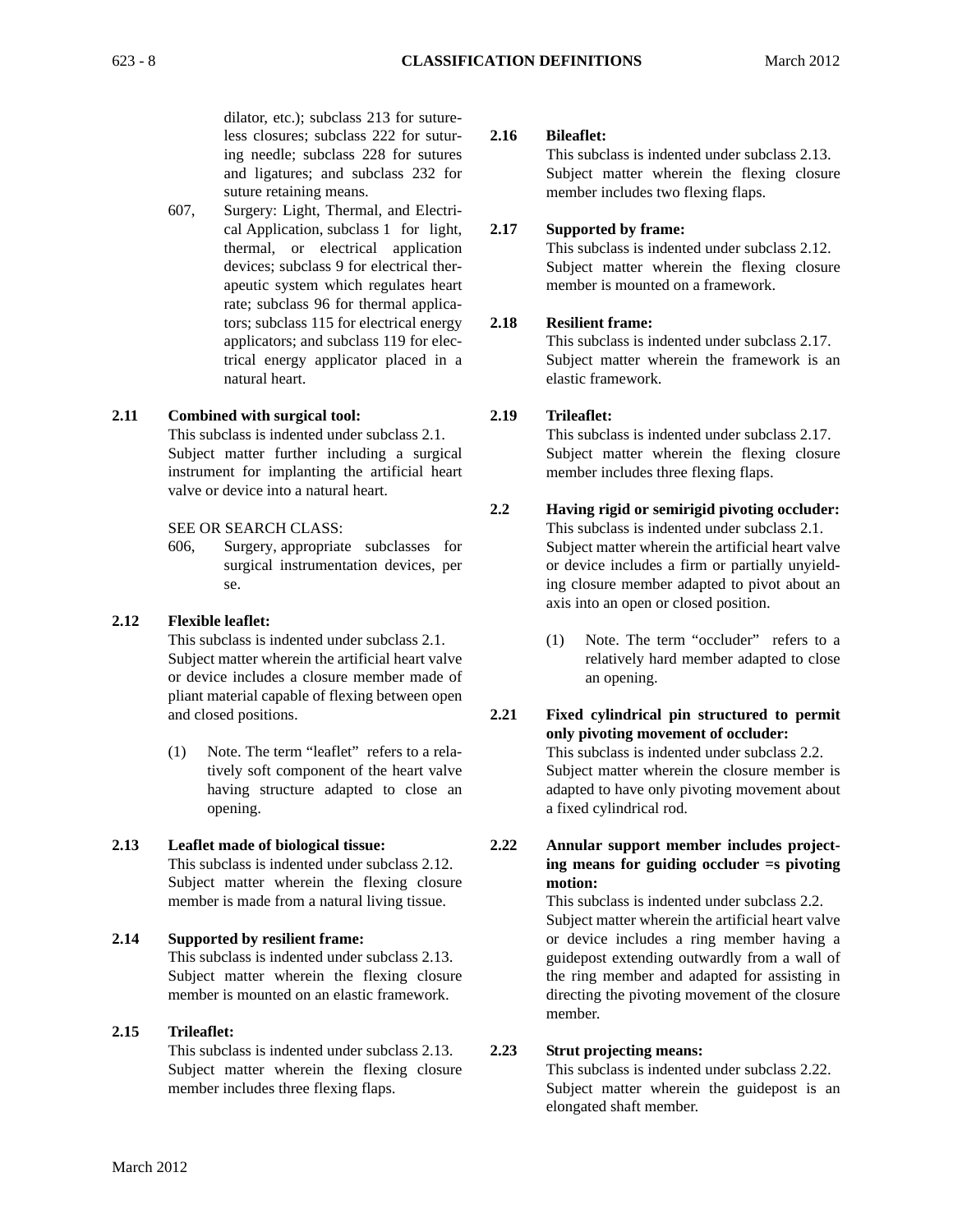**2.24 Strut projecting means extends through hole 2.31 in occluder:** 

This subclass is indented under subclass 2.23. Subject matter wherein the elongated shaft member projects into an aperture in the closure member.

**2.25 Strut projecting means cooperates with depression portion of occluder to guide pivoting movement:** 

> This subclass is indented under subclass 2.23. Subject matter wherein the elongated shaft **2.33**  member is adapted for coordinating with a dent in the closure member to direct the pivoting movement of the closure member.

**2.26 Occluder also includes guiding projecting 2.34 means:** 

This subclass is indented under subclass 2.22. Subject matter wherein the closure member is also provided with a guidepost protruding outwardly from a wall of the closure member, and wherein both guideposts cooperate together to direct the pivoting movement of the closure member. **2.35** 

**2.27 Occluder includes projecting means defining pivoting axis:** 

This subclass is indented under subclass 2.2. Subject matter wherein the closure member 2.36 includes means protruding outwardly from a wall of the closure member and adapted to form the pivoting axis for the closure member.

# **2.28 Slot in annular support member:**

 provided with a cutout portion. This subclass is indented under subclass 2.27. Subject matter wherein the artificial heart valve or device includes a ring member having a wall **2.37** 

# **2.29 Triangular-shaped slot:**

This subclass is indented under subclass 2.28. Subject matter wherein the cutout portion has a **2.38**  triangular shape.

# **2.3 Crescent-shaped slot:**

This subclass is indented under subclass 2.28. Subject matter wherein the cutout portion has a first-quarter moon shape.

# **Slot having opposed convex guiding surfaces:**

This subclass is indented under subclass 2.28. Subject matter wherein the cutout portion includes juxtaposed convex cam surfaces.

#### **2.32 Elongated oval-shaped slot:**

This subclass is indented under subclass 2.28. Subject matter wherein the cutout portion has an approximately elliptical shape.

# **Having particular geometry detail:**

This subclass is indented under subclass 2.2. Subject matter wherein the closure member has a special configuration.

**Having rigid or semirigid translating occluder:** 

This subclass is indented under subclass 2.1. Subject matter wherein the artificial heart valve or device includes a firm or partially unyielding closure member adapted to move linearly into an open or closed position.

# **Ball-valve type:**

This subclass is indented under subclass 2.34. Subject matter wherein the closure member has a spherical shape.

# **Annuloplasty device:**

This subclass is indented under subclass 2.1. Subject matter wherein the artificial heart valve or device is an annular ring adapted for securement to a natural heart valve annulus to support and repair the shape of a dilated or elongated natural heart valve.

# **Adjustable:**

This subclass is indented under subclass 2.36. Subject matter wherein the annular ring includes means to alter its perimeter or shape.

# **Annular member for supporting artificial heart valve:**

This subclass is indented under subclass 2.1. Subject matter wherein the artificial heart valve or device is a ring member adapted for supporting an artificial heart valve.

#### **2.39 Rotationally adjustable relative to suture ring:**

This subclass is indented under subclass 2.38. Subject matter including an outer ring member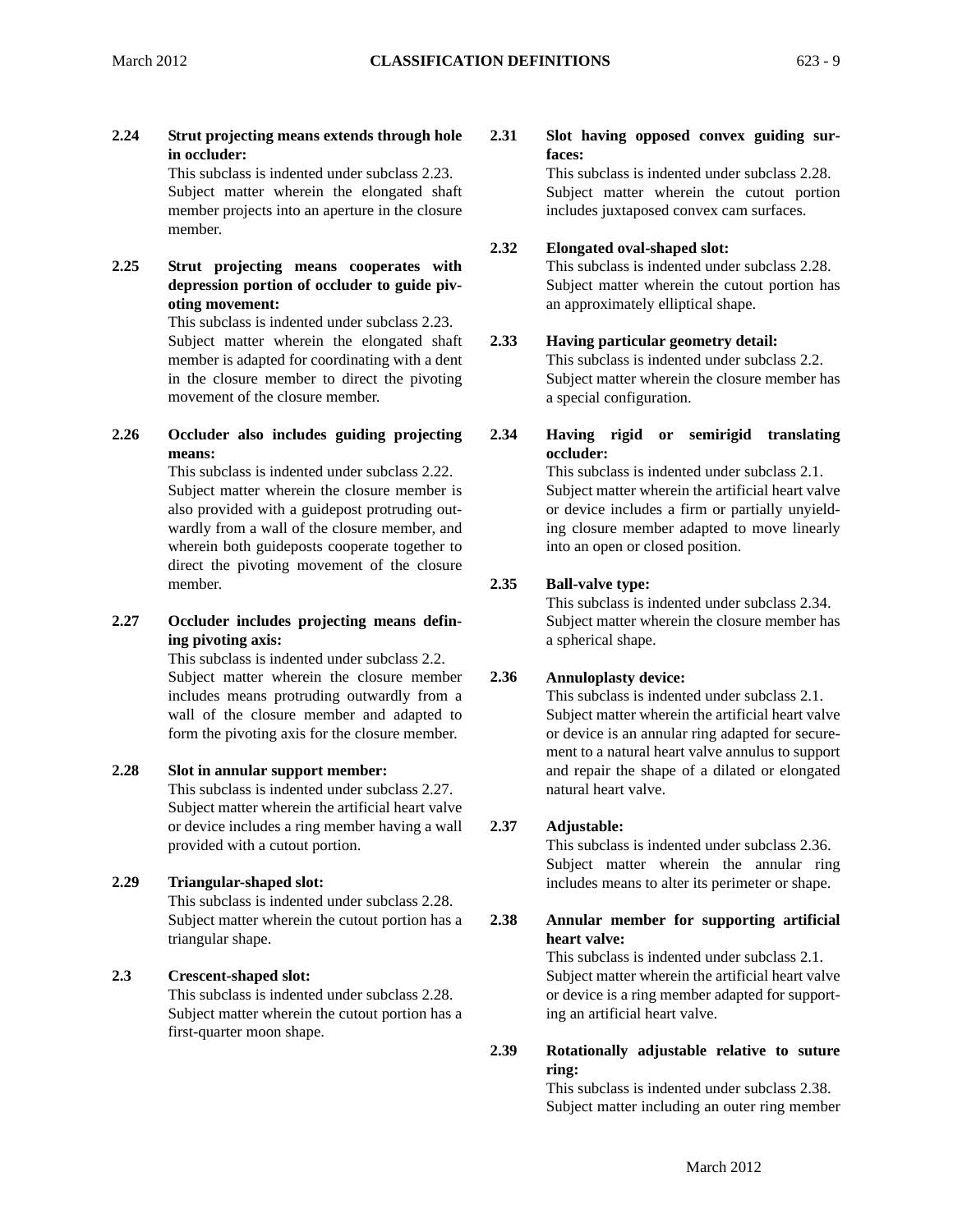adapted to be sewn onto a natural heart valve annulus, and means for permitting relative rotating motion between the ring members.

# **2.4 Having means for fixedly securing annular support member to sewing ring:**

This subclass is indented under subclass 2.38. Subject matter further including an outer ring member adapted to be sewn onto a natural heart valve annulus, and means for fixedly attaching the outer ring member to a circumferential outer surface of the ring member.

# **2.41 Sewing ring:**

This subclass is indented under subclass 2.38. Subject matter wherein the ring member is adapted to be sewn onto a natural heart valve annulus.

# **2.42 Specific material for heart valve:**

This subclass is indented under subclass 2.1. Subject matter wherein the artificial heart valve or device is made of a particular type of material.

**3.1 CORPOREAL ARTIFICIAL HEART, HEART ASSIST (E.G., IMPLANTABLE BLOOD PUMP, ETC.), CONTROL REGU-LATOR, OR POWER SUPPLY THERE-FOR, OR METHOD OF OPERATION THEREFOR:** 

> This subclass is indented under the class definition. Subject matter adapted to either (a) replace a muscular blood pumping natural organ (i.e., an artificial heart), or (b) direct or aid in the functioning or operation of an artificial heart, or (c) provide energy to an artificial heart, or (d) provide for a process of directing the operation of an artificial heart.

SEE OR SEARCH THIS CLASS, SUB-CLASS:

900, for stent for heart valve.

SEE OR SEARCH CLASS:

- 73, Measuring and Testing, appropriate subclasses for measuring and testing devices.
- 251, Valves and Valve Actuation, appropriate subclasses for valves with activating means.
- 600, Surgery, subclass 1 and 9 for radioactive substance or magnetic field **3.11**  applied to body for therapy, subclass

16 for cardiac augmentation, subclass 22 for incubators, and subclass 36 for method of making blood vessel or graft.

- 601, Surgery: Kinesitherapy, appropriate subclasses for kinesitherapy devices.
- 602, Surgery: Splint, Brace, or Bandage, subclass 1 and 41 for orthopedic bandage structure or material.
- 604, Surgery, appropriate subclasses for methods and apparatus which involves the application, storing, collecting, introduction, or removal of material from a body; subclass 8 for shunts; subclass 19 for means for introducing medicating material into a body; subclass 93 for implantable reservoir inserted in a body; and subclass 264 for body inserted tubular conduit structure to introduce or remove material into or from a body.
- and ligatures; and subclass 232 for 606, Surgery, appropriate subclasses for surgical instruments; subclass 2, 27, and 32 for light, heat, or electrical application devices; subclass 53 for orthopedic instrumentation; subclass 108 for means for inserting or removing conduit within a body; subclass 151 for surgical mesh, clip, clamp, or band including connector elements for hollow body organs and nerve endings; subclass 159 for blood vessel or duct cutter, scraper, or abrader; subclass 167 for cutting, punching, or piercing surgical tools; subclass 191 for internal pressure applicator (e.g., dilator, etc.); subclass 213 for sutureless closures; subclass 222 for suturing needle; subclass 228 for sutures suture retaining means.
- 607, Surgery: Light, Thermal, and Electrical Application, subclass 1 for light, thermal, or electrical application devices; subclass 9 for electrical therapeutic system which regulates heart rate; subclass 96 for thermal applicators; subclass 115 for electrical energy applicators; and subclass 119 for electrical energy applicator placed in a natural heart.
- **Including electrical or magnetic means adjacent to flexible diaphragm or chamber to**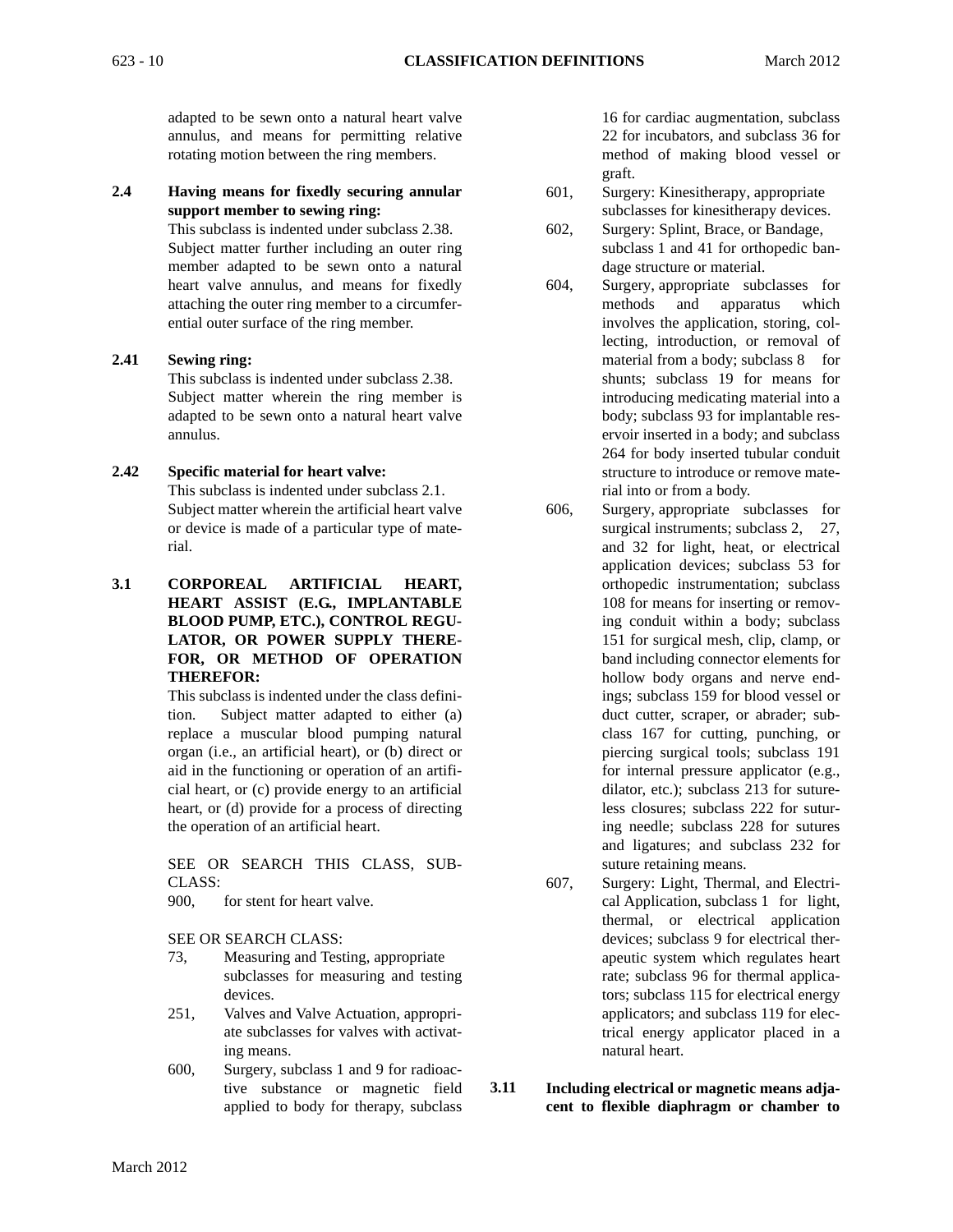# **effect contraction thereto (e.g., electromagnet, shape memory material, etc.):**

This subclass is indented under subclass 3.1. Subject matter including a pliable diaphragm or compartment arranged in proximity to an electrically actuated element or to means for producing a magnetic field, wherein the pliable diaphragm expands and contracts by the operation of the electrically actuated element or the magnetic field producing means.

- (1) Note. The electrically actuated element includes, for example, a member operated or moved by an electrical device, etc.
- (2) Note. The means for producing a magnetic field includes, for example, electromagnet, etc. **3.19**

# **3.12 Powered by muscle:**

This subclass is indented under subclass 3.1. Subject matter wherein the artificial heart is actuated by the motion of a biological muscle.

# **3.13 Having enclosed rotary member for directly 3.2 impelling blood flow:**<br>This subclass is indented under subclass 3.1. **impelling blood flow:**

This subclass is indented under subclass 3.1. Subject matter wherein the artificial heart includes a rotor encased in a housing and adapted for causing blood to flow through the housing.

# **3.14 Blood flow along electromagnetic section of stator member:**

 wherein blood is adapted to flow through a pas-This subclass is indented under subclass 3.13. Subject matter including a stationary element having an electromagnet attached thereto, sage adjacent to the electromagnetic part of the stationary element.

**3.15 Rotary member driven by flexible shaft (e.g., cable, etc.):** 

 rotate by a flexible elongate member. This subclass is indented under subclass 3.13. Subject matter wherein the rotor is adapted to

(1) Note. The flexible elongate member includes, for example, a cable.

# **3.16 Having flexible diaphragm or chamber:**

This subclass is indented under subclass 3.1. Subject matter wherein the artificial heart includes a resilient membrane or bag-like member.

- **3.17 Flexible diaphragm or chamber directly compressed by mechanical member:**  This subclass is indented under subclass 3.16. Subject matter wherein the resilient membrane or bag-like member is adapted to be directly pressed or squeezed by a movable member driven by machinery means.
- **3.18 Reciprocating mechanical member attached to rotary drive means:**

This subclass is indented under subclass 3.17. Subject matter wherein the movable member is adapted to move linearly back and forth by a rotary motor.

**Reciprocating mechanical member attached to reciprocating drive means:** 

This subclass is indented under subclass 3.17. Subject matter wherein the movable member is adapted to move linearly back and forth by linearly operated drive means.

**Reciprocating mechanical member driven by pressurized working fluid:** 

> This subclass is indented under subclass 3.17. Subject matter wherein the movable member is adapted to move linearly back and forth by a compressed fluid.

**3.21 Flexible chamber or diaphragm directly compressed by pressurized working fluid:**  This subclass is indented under subclass 3.16. Subject matter wherein the resilient membrane or bag-like member is in contact with and pressed or squeezed by a compressed fluid.

#### **3.22 Reciprocating member:**

This subclass is indented under subclass 3.21. Subject matter wherein the fluid is compressed by a drive shaft which moves linearly back and forth.

**3.23 Reciprocating member attached to rotary drive means:** 

This subclass is indented under subclass 3.22. Subject matter wherein the linearly moving back and forth drive shaft is connected to rotating drive means.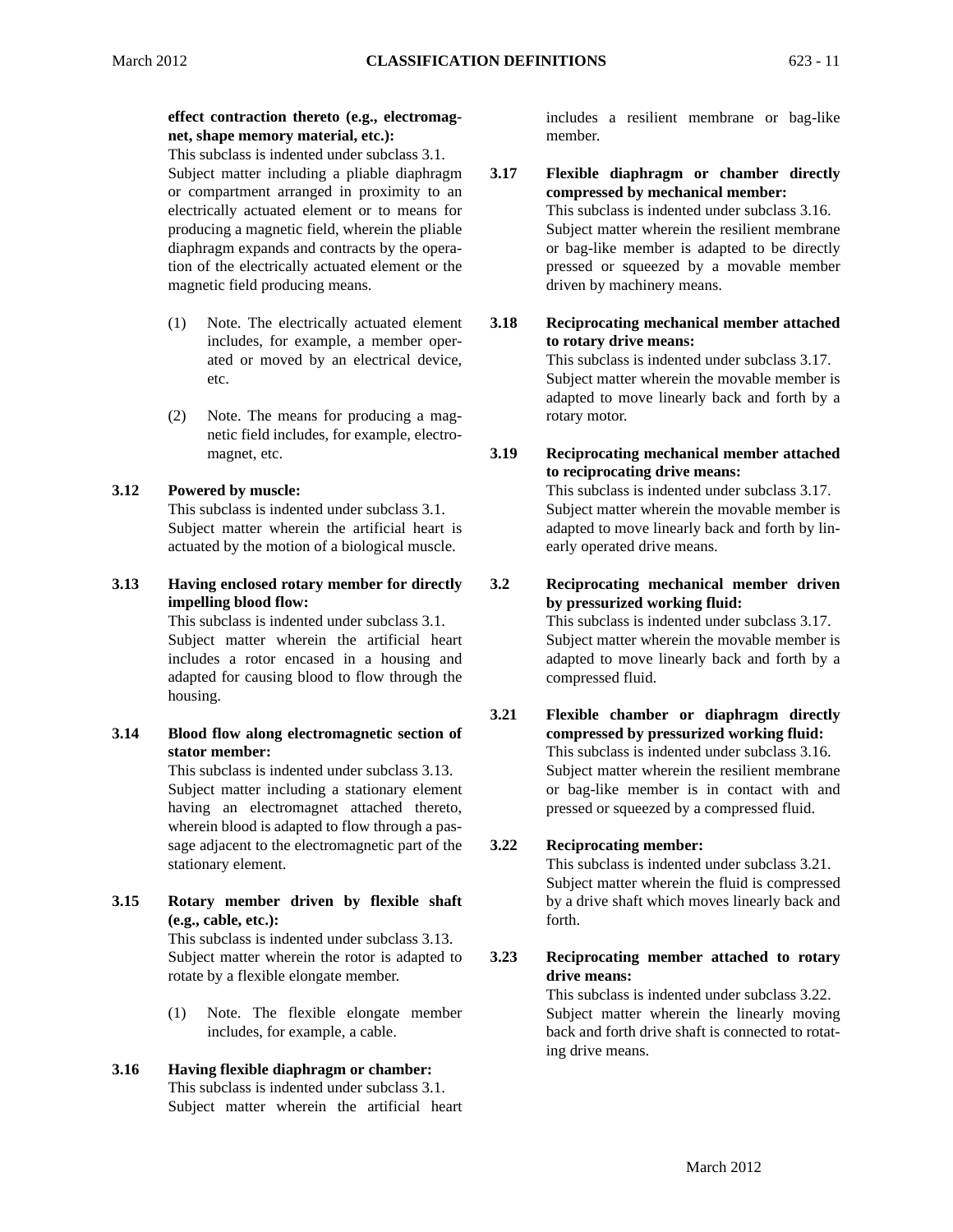**3.24 Rotary pump:** 

This subclass is indented under subclass 3.21. Subject matter wherein the fluid is compressed by a pump having a rotary drive member.

**3.25 Rotary pump reverses during pumping cycle:** 

This subclass is indented under subclass 3.24. Subject matter wherein the rotary drive member is adapted for operating in an opposite direction.

**3.26 Having connecting means to allow blood flow:** 

This subclass is indented under subclass 3.1. Subject matter wherein the artificial heart includes means adapted for attaching the artificial heart to a natural blood vessel and allowing blood to flow through.

This subclass is indented under subclass 3.1. **3.27 Including means: electrical power generating** 

Subject matter wherein the artificial heart includes an electrical energy supply source.

# **3.28 Including condition responsive means:**

This subclass is indented under subclass 3.1. respond to a change in the surrounding envi-Subject matter wherein the artificial heart includes sensing means adapted to detect and ronment of the artificial heart.

# **3.29 Material characteristic:**

This subclass is indented under subclass 3.1. Subject matter wherein the artificial heart is made of a specific kind of material.

**3.3 Method of teaching use of artificial heart or part thereof:** 

This subclass is indented under subclass 3.1. Subject matter including an instructional step of utilizing or operating the artificial heart.

(1) Note. Methods of using the devices of subclass 3.1 above, which have specific structures, are classified with subclass 3.1 above.

#### **4.1 EYE PROSTHESIS (E.G., LENS OR COR-NEAL IMPLANT, OR ARTIFICIAL EYE, ETC.):**

 vision or light sensitivity (i.e., an artificial eye This subclass is indented under the class definition. Subject matter wherein the artificial substitute or part is adapted to permanently replace or assist a natural living organ capable of or part thereof).

# SEE OR SEARCH CLASS:

- 264, Plastic and Nonmetallic Article Shaping or Treating: Processes, subclass 1.1 for optical article shaping or treating; subclass 129 for methods of shaping or treating plastic article with printing or coating of work piece; and subclass 241 for mechanical shaping or molding to produce composite, plural parts or multilayered article.
- 351, Optics: Eye Examining, Vision Testing and Correcting, subclass 41 for spectacles and eyeglasses as aids to vision, subclasses 159.02 through 159.04 for eye contact lens, subclasses 159.05 through 159.21 for multifocal eye contact lens, subclass 159.17 for eye contact lens with prismatic segment or part, and subclasses 159.07 and 159.22 for eye contact lens with focus and/or astigmatism correction means.
- 356, Optics: Measuring and Testing, subclass 357 for measuring or testing a dimension or optical configuration by light interference.
- 359, Optics: Systems (Including Communication) and Elements, subclass 642 for lens, subclass 652 for lens with graded refractive index, subclass 678 for prism lens type, subclass 707 for diffusing lens, subclass 721 for plural focal length lens, subclass 722 for lens with selective wavelength transmitting or blocking, subclass 728 for lens with aspheric surface, subclass 737 for lens with diverse refracting element, subclass 738 for lens with light limiting means, subclass 741 for lens with multipart element (e.g., Fresnel lens, etc.), subclass 811 for lens with support, and subclass 831 for prism lens.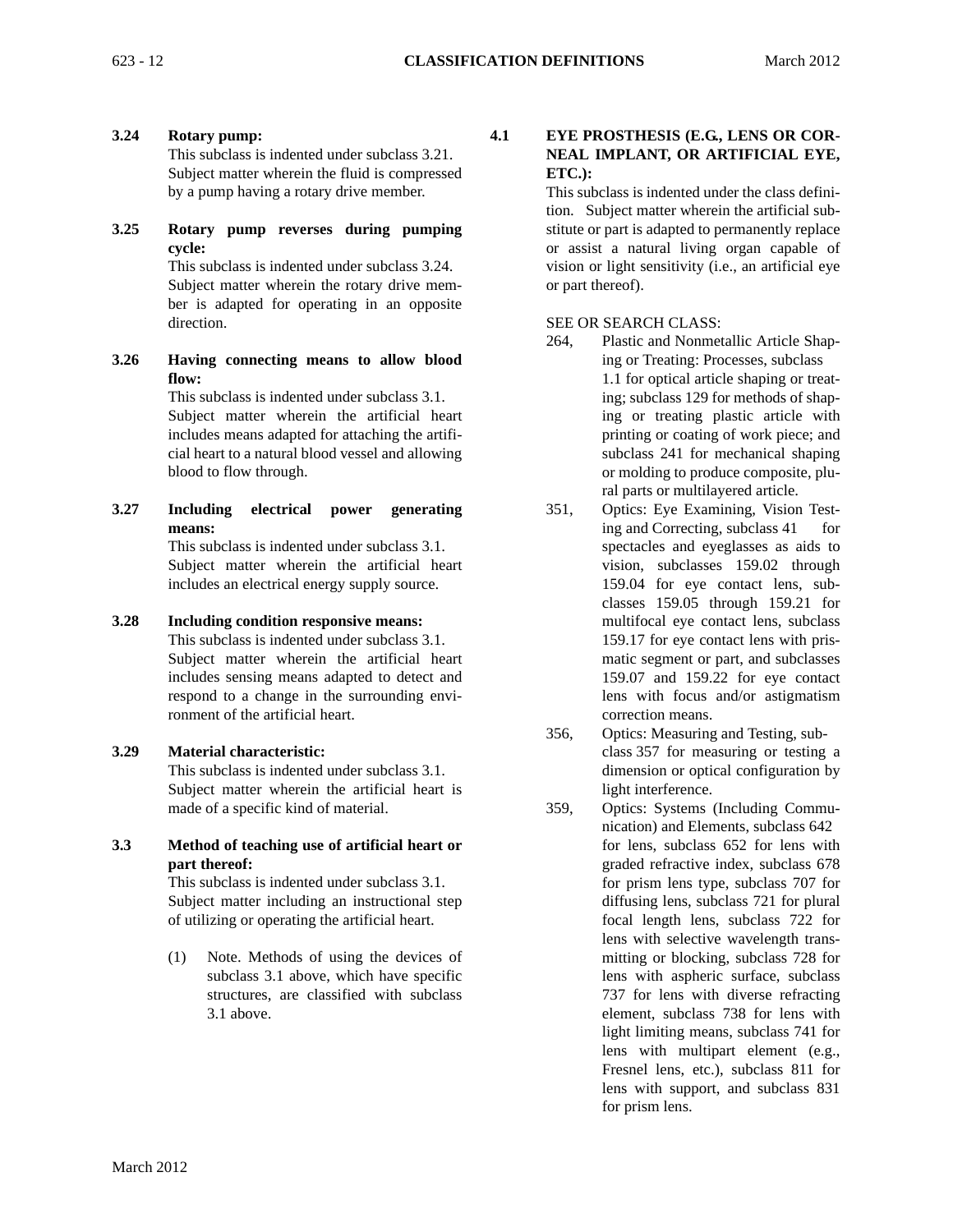- 600, Surgery, subclass 1 and 9 for radioactive substance or magnetic field applied to body for therapy, subclass 22 for incubators, subclass 36 for method of making blood vessel or graft, and subclass 163 for endoscope having an ocular with focusing.
- 601, Surgery: Kinesitherapy, appropriate subclasses for kinesitherapy devices.
- 602, Surgery: Splint, Brace, or Bandage, subclass 1 and 41 for orthopedic bandage structure or material. **5.12**
- 604, Surgery, appropriate subclasses for methods and apparatus which involves the application, storing, collecting, introduction, or removal of material from a body; subclass 8 for shunts; subclass 19 for means for introducing medicating material into a **5.13**  body; subclass 93 for implantable reservoir inserted in a body; subclass 264 for body inserted tubular conduit structure to introduce or remove material into or from a body; and subclass **5.14**  294 for means for treating eye or surface of ocular cavity.
- blood vessel or duct cutter, scraper, or 606, Surgery, appropriate subclasses for surgical instruments; subclass 107 for instrument for removing, inserting, or aiding in the removal or insertion of eye lens material; subclass 159 for abrader; subclass 161 for optic scraper **5.15**  or abrader; subclass 162 for instrument for cleaning eye; subclass 166 for corneal cutter or guide devices; and subclass 204.25 for acupressure device for eye.
- 607, Surgery: Light, Thermal, and Electrical Application, subclass 1 for light, thermal, or electrical application devices; and subclasses 50 and 53 for applicators which promote tissue **5.16**  growth or optical function.

# **5.11 Corneal implant:**

This subclass is indented under subclass 4.1. Subject matter wherein the artificial substitute **6.11** or part is adapted to permanently replace or assist a transparent anterior portion of a natural eye (i.e., an artificial cornea or part thereof).

# SEE OR SEARCH CLASS:

351, Optics: Eye Examining, Vision Testing and Correcting, subclasses 159.02+ for optical lens structure which is disclosed as being designed for direct contact with the eye, usually the cornea, but is removable and not intended to be permanently fixed to the eye (e.g., contact-type lens, etc.).

## **Corneal ring:**

This subclass is indented under subclass 5.11. Subject matter wherein the artificial cornea or part thereof is an annular member adapted to adjust the curvature or shape of a cornea of a natural eye.

## **Having hole:**

This subclass is indented under subclass 5.11. Subject matter wherein the artificial cornea or part thereof includes an aperture.

**Lens connected to distinct attachment means:** 

This subclass is indented under subclass 5.11. Subject matter wherein the artificial cornea or part thereof includes securement means joined to an artificial optical member of the artificial cornea and adapted for securing the optical member to a defective natural cornea.

**Having integral protrusion means for attaching lens to cornea:**  This subclass is indented under subclass 5.11. Subject matter wherein the artificial cornea or part thereof includes an artificial optical member and built-in projection means extending outwardly therefrom and adapted for mounting the artificial optical member onto a defective natural cornea.

**Material characteristic of corneal implant:**  This subclass is indented under subclass 5.11. Subject matter wherein the artificial cornea or part thereof is made from a particular material.

# **Intraocular lens:**

 eye (i.e., an artificial intraocular lens or part This subclass is indented under subclass 4.1. Subject matter wherein the artificial substitute or part is adapted to permanently replace or assist the natural crystalline lens of a natural thereof).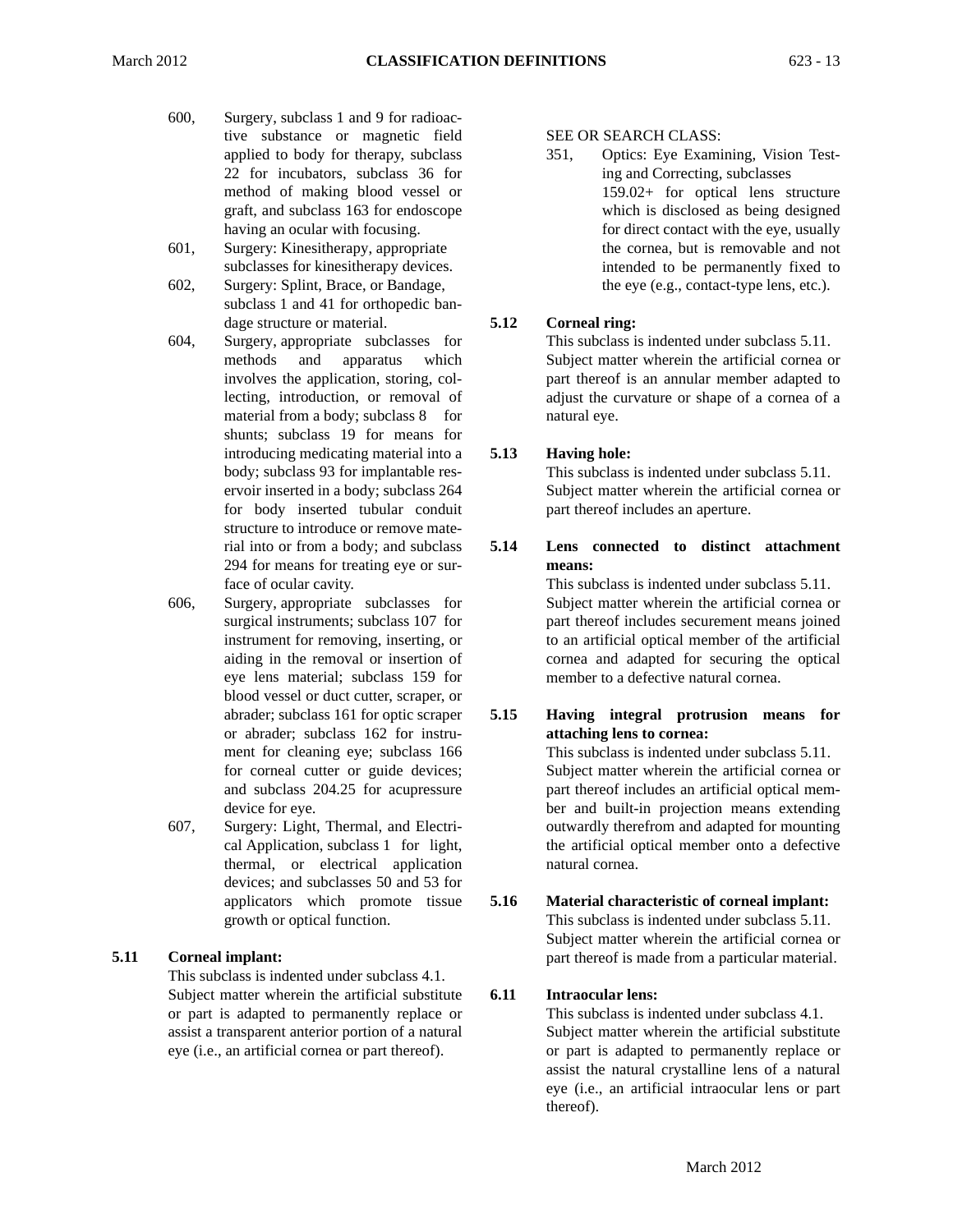# **6.12 Combined with surgical tool:**

 the artificial intraocular lens or part thereof into This subclass is indented under subclass 6.11. Subject matter further including a medical instrument adapted for assisting in implanting a natural eye.

# SEE OR SEARCH CLASS:

606, Surgery, appropriate subclasses surgical instruments, per se.

# **6.13 Having fluid-filled chamber:**

This subclass is indented under subclass 6.11. Subject matter wherein the artificial intraocular lens or part thereof includes an enclosed space adapted for containing a fluid.

(1) Note. The term "fluid" includes, for example, liquid, gas, gel, etc.

# **6.14 Lens body having through hole for pressure equalization:**

This subclass is indented under subclass 6.11. Subject matter wherein the artificial intraocular lens or part thereof includes an aperture extending from a posterior surface to an anterior surface of the artificial intraocular lens or part and adapted to balance the pressure in the anterior and posterior chambers of a natural eye. **6.2** 

# **6.15 Lens having spacers:**

This subclass is indented under subclass 6.11. Subject matter wherein the artificial intraocular lens or part includes an optical body having a plurality of posteriorly extending protrusions adapted for providing a small gap between a posterior surface of the optical body and the posterior capsule of a natural eye.

# **6.16 Having cellular growth inhibitors:**

This subclass is indented under subclass 6.11. Subject matter wherein the artificial intraocular lens or part includes means adapted to prevent the growth of epithelial cells on anterior or posterior surfaces of the artificial intraocular lens or part.

(1) Note. The means for preventing the growth of epithelial cells includes, for example, special coating layer, irregularly roughened region, etc.

**6.17 Having structure for blocking or reducing amount of light transmitted (e.g., glare reduction, etc.):** 

This subclass is indented under subclass 6.11. Subject matter wherein the artificial intraocular lens or part includes means adapted to inhibit or lessen transmitted light rays.

for **6.18 Having means on lens to reduce overall dimension of lens for insertion into small incision:** 

> lapsed into a smaller configuration for implant-This subclass is indented under subclass 6.11. Subject matter wherein the artificial intraocular lens or part includes means adapted to permit the artificial intraocular lens or part to be coling through a small incision into a natural eye.

> (1) Note. The means for permitting the artificial intraocular lens or part to be collapsed into a smaller configuration includes, for example, band retainer, foldable region, hinges, etc.

#### **6.19 Segmented zones:**

This subclass is indented under subclass 6.18. Subject matter wherein the artificial intraocular lens or part includes a plurality of lens sections.

# **Segments slide:**

This subclass is indented under subclass 6.19. Subject matter wherein the lens sections are adapted to glide relative to one another to reduce the overall dimension of the artificial intraocular lens.

#### **6.21 Segments fold:**

This subclass is indented under subclass 6.19. Subject matter wherein the lens sections are adapted to be bent relative to each other to reduce the optical body into a smaller configuration.

**6.22 Including mechanically or electrically activated means on lens to alter focal power of lens (e.g., electromagnet, material which is ablated by laser, etc.):** 

> This subclass is indented under subclass 6.11. Subject matter wherein the artificial intraocular lens or part includes adjusting means actuated by a mechanical or electrical source and adapted for varying the location of a focal point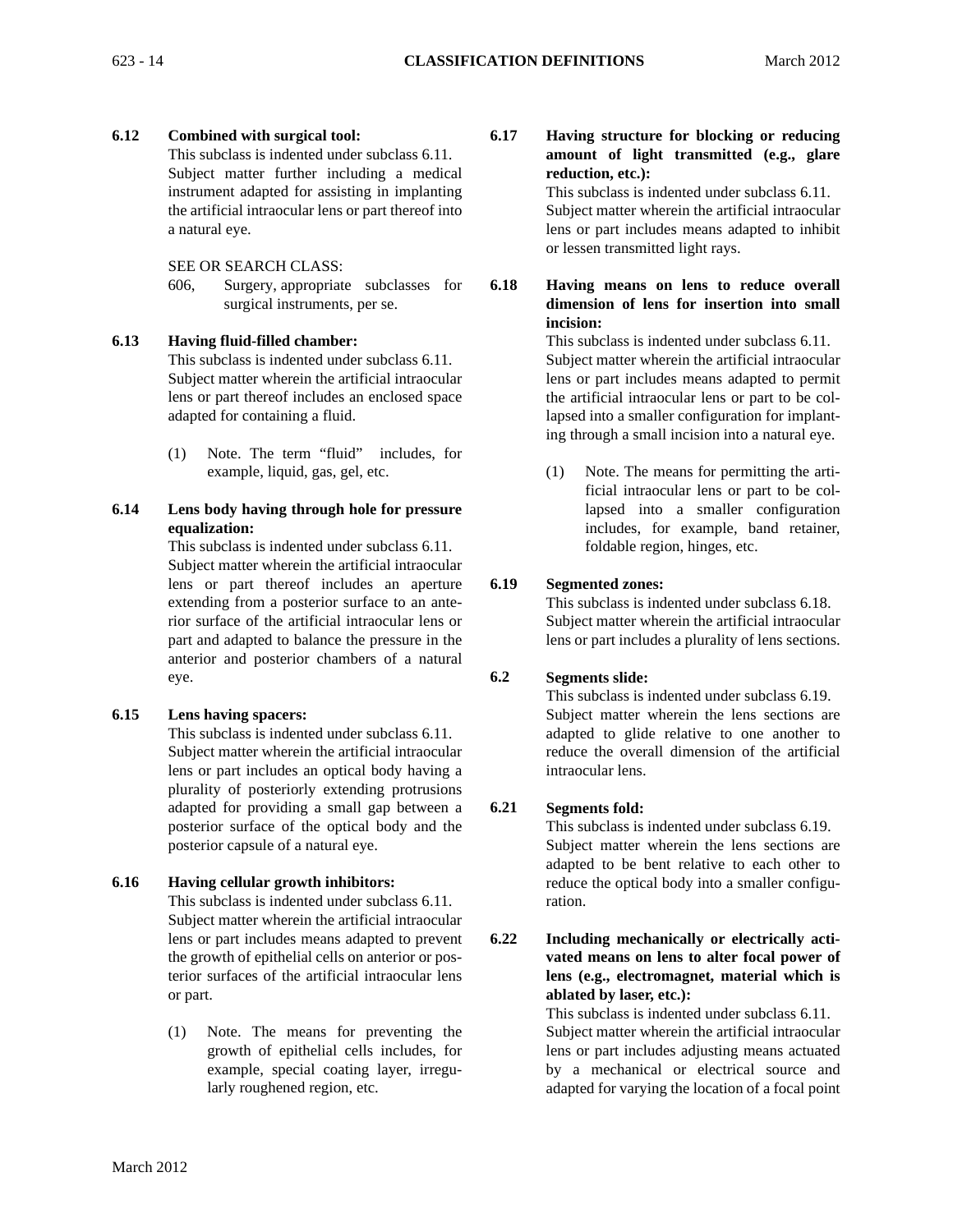of the artificial intraocular lens with respect to a cornea or retina of a natural eye. **6.3** 

# **6.23 Aspheric lens:**

This subclass is indented under subclass 6.11. Subject matter wherein the artificial intraocular lens or part includes a curved surface having a central region and an outer edge, and wherein the curved surface has a particular radius of curvature which progressively varies from the central region to the outer edge.

# **6.24 Multifocal lens:**

This subclass is indented under subclass 6.23. Subject matter wherein the particular radius of curvature varies such as to provide different focal zones.

# **6.25 Fresnel lens:**

This subclass is indented under subclass 6.11. Subject matter wherein the artificial intraocular lens or part includes a surface having concentric ring zones with steps provided between the zones.

# **6.26 Prismatic lens:**

This subclass is indented under subclass 6.11. **6.34**  Subject matter wherein the artificial intraocular lens or part includes means or is shaped to function as a prism (i.e., to disperse incident light into a spectrum).

# **6.27 Lens having regions with different focusing powers (i.e., multifocal):**

This subclass is indented under subclass 6.11. Subject matter wherein the artificial intraocular lens or part includes various optical zones each having a particular focal power to assist in the natural focusing action of a natural eye.

# **6.28 Concentric zones:**

This subclass is indented under subclass 6.27. Subject matter wherein the artificial intraocular lens or part includes plural concentric circles which together form the various optical zones on the artificial intraocular lens.

# **6.29 Radial zones: 6.37**

This subclass is indented under subclass 6.27. Subject matter wherein the intraocular lens or part is radially divided into generally triangular-shaped optical zones.

# **Diffractive multifocal lens:**

This subclass is indented under subclass 6.27. Subject matter wherein the intraocular lens or part further includes obstruction means for causing incident light to bend around it.

#### **6.31 Diffractive lens:**

This subclass is indented under subclass 6.11. Subject matter wherein the intraocular lens or part includes means adapted to provide the intraocular lens or part with a diffractive power.

#### **6.32 Multiple lens:**

This subclass is indented under subclass 6.11. Subject matter wherein the intraocular lens or part includes a plurality of optical elements arranged relative to each other to assist in the focusing action of a natural eye.

#### **6.33 Side by side:**

This subclass is indented under subclass 6.32. Subject matter wherein the optical elements are arranged beside one another.

#### **In series along visual axis:**

This subclass is indented under subclass 6.32. Subject matter wherein the optical elements are arranged one in front of another along an optical axis of a natural eye.

#### **6.35 One lens is external from natural eye cavity:**  This subclass is indented under subclass 6.34. Subject matter wherein one of the optical elements is located outside of the cavity of a natural eye.

(1) Note. The optical element external from the natural eye cavity includes, for example, spectacles, etc.

#### **6.36 One lens is natural crystalline lens:**

This subclass is indented under subclass 6.34. Subject matter wherein one of the optical elements is the lens of a natural eye.

**Focal power of lens can be continuously varied by movement of body part (e.g., head, eyes, ciliary muscles, etc.):** 

This subclass is indented under subclass 6.11. Subject matter wherein the intraocular lens or part includes means adapted to allow the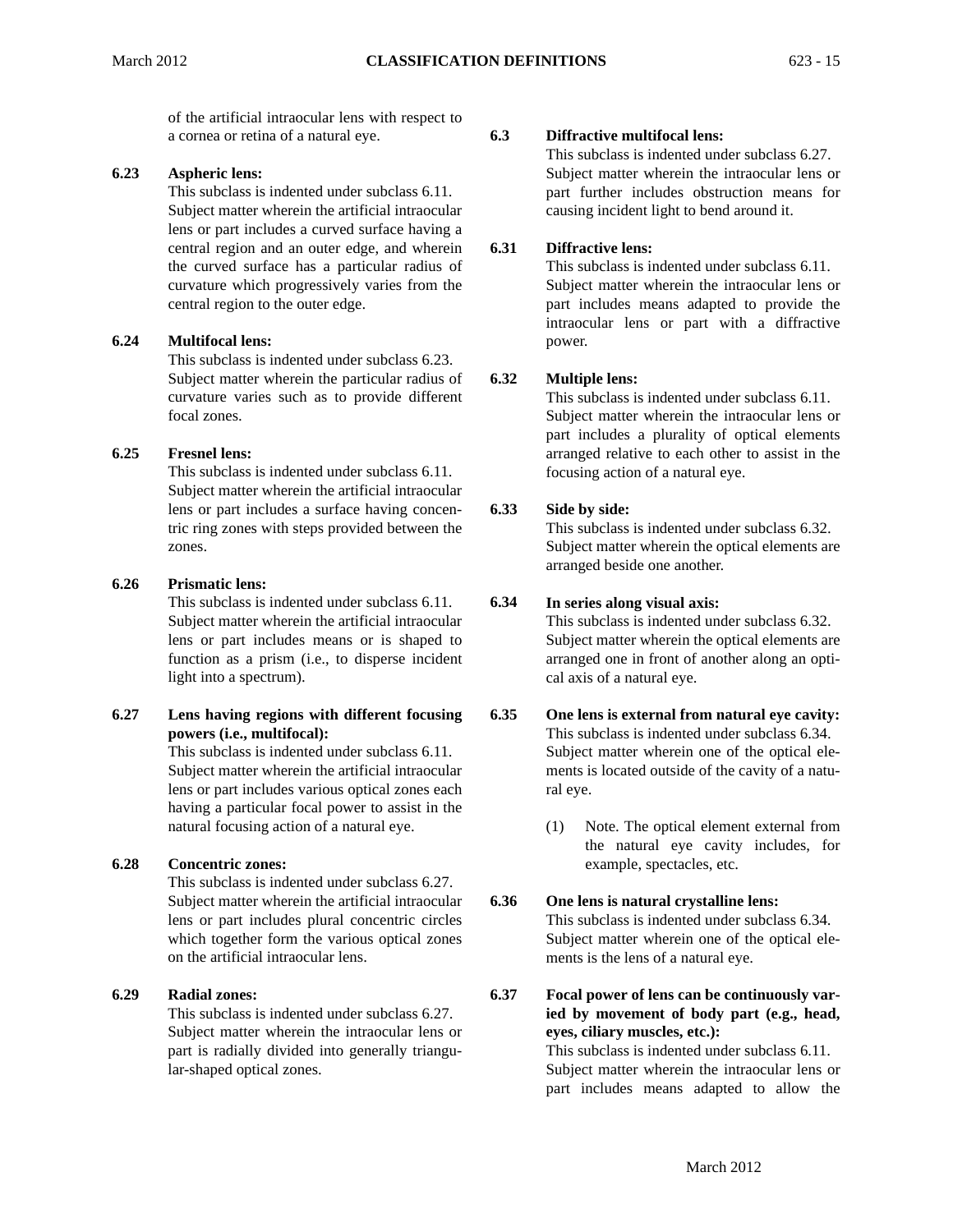intraocular lens to alter its focusing capability in response to motion of a human body part.

**6.38 Having supporting structure for lens:**  This subclass is indented under subclass 6.11. Subject matter wherein the intraocular lens or part includes supporting means connected to an optical body of the intraocular lens and adapted to hold the optical body in place.

# **6.39 Supporting structure conforms to shape of capsular bag:**

This subclass is indented under subclass 6.38. Subject matter wherein the supporting means is adapted to follow a contour of an interior wall of a capsule bag of a natural eye.

# **6.4 Surrounding optic:**

This subclass is indented under subclass 6.38. Subject matter wherein the supporting means is an annular member encircling a periphery of the optical body. **6.49** 

# **6.41 Separable from intraocular lens:**

This subclass is indented under subclass 6.4. Subject matter wherein the annular member is disconnectable from the optical body.

# **6.42 Filamentary:**

**Filamentary:** 6.5<br>This subclass is indented under subclass 6.4. Subject matter wherein the supporting means includes an elongated thread-like member.

# **6.43 Specific supporting structure (e.g., haptic, plate, etc.):**

This subclass is indented under subclass 6.38. Subject matter wherein the intraocular lens or part includes detail structure of the supporting means.

- (1) Note. The term "haptic" refers to an elongated member.
- **6.44 Plate:**  This subclass is indented under subclass 6.43. **6.53**  Subject matter wherein the supporting means includes a disc-like support member.
- **6.45 Having means to temporarily stabilize haptic: 6.54**

This subclass is indented under subclass 6.43. Subject matter wherein the supporting means is an elongated member having means for maintaining the elongated member in a compact

condition during the implanting of the artificial intraocular lens into a natural eye.

#### **6.46 Haptic and optic junction:**

This subclass is indented under subclass 6.43. Subject matter wherein the supporting means is an elongated member joined to an end of the optical body.

#### **6.47 Haptic includes notch:**

This subclass is indented under subclass 6.43. Subject matter wherein the supporting means is an elongated member having a cutout portion.

#### **6.48 Haptic has different color from optic:**

This subclass is indented under subclass 6.43. Subject matter wherein the supporting means is an elongated member and is shaded to provide obvious visual difference between the elongated member and the optical body.

# **Haptic has particular cross-sectional geometry:**

This subclass is indented under subclass 6.43. Subject matter wherein the supporting means is an elongated member having a specific crosssectional configuration.

# **Haptic is formed from multiple layers:**

This subclass is indented under subclass 6.43. Subject matter wherein the supporting means is an elongated member having a laminated structure.

#### **6.51 Having loop:**

This subclass is indented under subclass 6.43. Subject matter wherein the supporting means includes a closed curve structure.

#### **6.52 Four filaments:**

This subclass is indented under subclass 6.43. Subject matter wherein the supporting means includes four elongated thread-like members.

# **Three filaments:**

This subclass is indented under subclass 6.43. Subject matter wherein the supporting means includes three elongated thread-like members.

# **Two filaments:**

This subclass is indented under subclass 6.43. Subject matter wherein the supporting means includes two elongated thread-like members.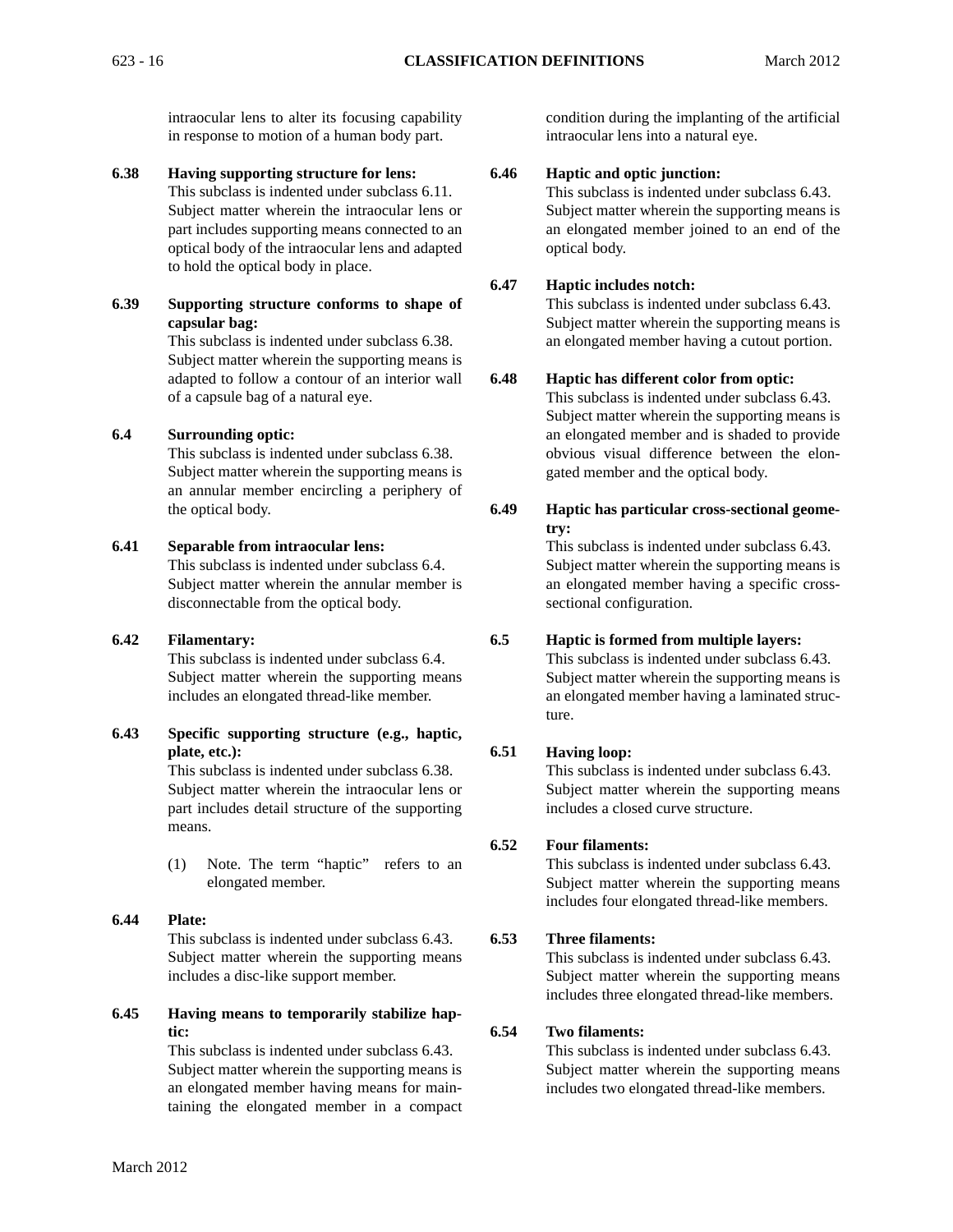## **6.55 One filament: 6.63**

This subclass is indented under subclass 6.43. Subject matter wherein the supporting means includes one elongated thread-like member.

# **6.56 Material characteristic of lens:**

This subclass is indented under subclass 6.11. Subject matter wherein the artificial intraocular lens or part thereof is made of a particular material. **6.64** 

- **6.57 Lens includes antithrombotic substance:**  This subclass is indented under subclass 6.56. Subject matter wherein the artificial intraocular lens or part thereof is provided with an anticoagulant inhibitor to prevent clot formation.
- **6.58 Lens has specific glass transition temperature:**

This subclass is indented under subclass 6.56. Subject matter wherein the artificial intraocular lens or part thereof is made of a glass material having a specific softening temperature and is deformable at a temperature above the specific softening temperature and restored to its original shape at a temperature below the specific softening temperature.

# **6.59 Lens composed of swellable material:**

 capable of hydration by fluid to expand in This subclass is indented under subclass 6.56. Subject matter wherein the artificial intraocular lens or part thereof is made from a material dimension.

# **6.6 Lens includes ultraviolet absorber:**

- This subclass is indented under subclass 6.56. Subject matter wherein the artificial intraocular lens or part thereof is made of material capable of absorbing ultraviolet radiation.
- **6.61 Lens is collagen based:**

This subclass is indented under subclass 6.56. **8**  Subject matter wherein the artificial intraocular lens or part thereof is made from a material having a collagen composition.

# **6.62 Lens has specific coating: 9**

This subclass is indented under subclass 6.56. Subject matter wherein the artificial intraocular lens or part includes a particular layer adapted to cover an outer surface of the artificial intraocular lens or part.

# **Retina:**

This subclass is indented under subclass 4.1. Subject matter wherein the artificial substitute or part is adapted to permanently replace or assist the photoreceptive layer and terminal expansion of the optic nerve in the dorsal aspect of a natural eye (i.e., an artificial retina or part thereof).

# **Globe:**

**7** 

This subclass is indented under subclass 4.1. Subject matter wherein the artificial substitute or part is adapted to permanently replace or assist the eyeball part of a natural eye (i.e., an artificial eyeball or part thereof).

# **BREAST PROSTHESIS:**

This subclass is indented under the class definition. Subject matter manufactured or adapted to replace or assist a missing human mammary gland.

(1) Note. These devices may include means to mount or support the artificial breast on the body, and may include a breastreceiving cup to support or mold a natural breast.

# SEE OR SEARCH CLASS:

450, Foundation Garments, subclass 38 for brassieres having inflatable or liquidcontaining chambers designed to modify the appearance of an existing breast, subclasses 39+ for brassieres wherein a preshaped breast cup is made from a moldable material such as thermoplastic, and subclasses 54 and 55+ for padded brassieres and brassiere pads, per se, designed to modify the appearance or enhance the support of an existing breast.

# **Implantable:**

This subclass is indented under subclass 7. Subject matter manufactured or adapted to be inserted into or grafted to the mammary gland.

# **LARYNX, TRACHEA, TRACHEOBRON-CHIAL PROSTHESIS OR COMBINA-TION THEREOF:**

This subclass is indented under the class definition. Subject matter manufactured or adapted to replace or assist either: (a) the portion of a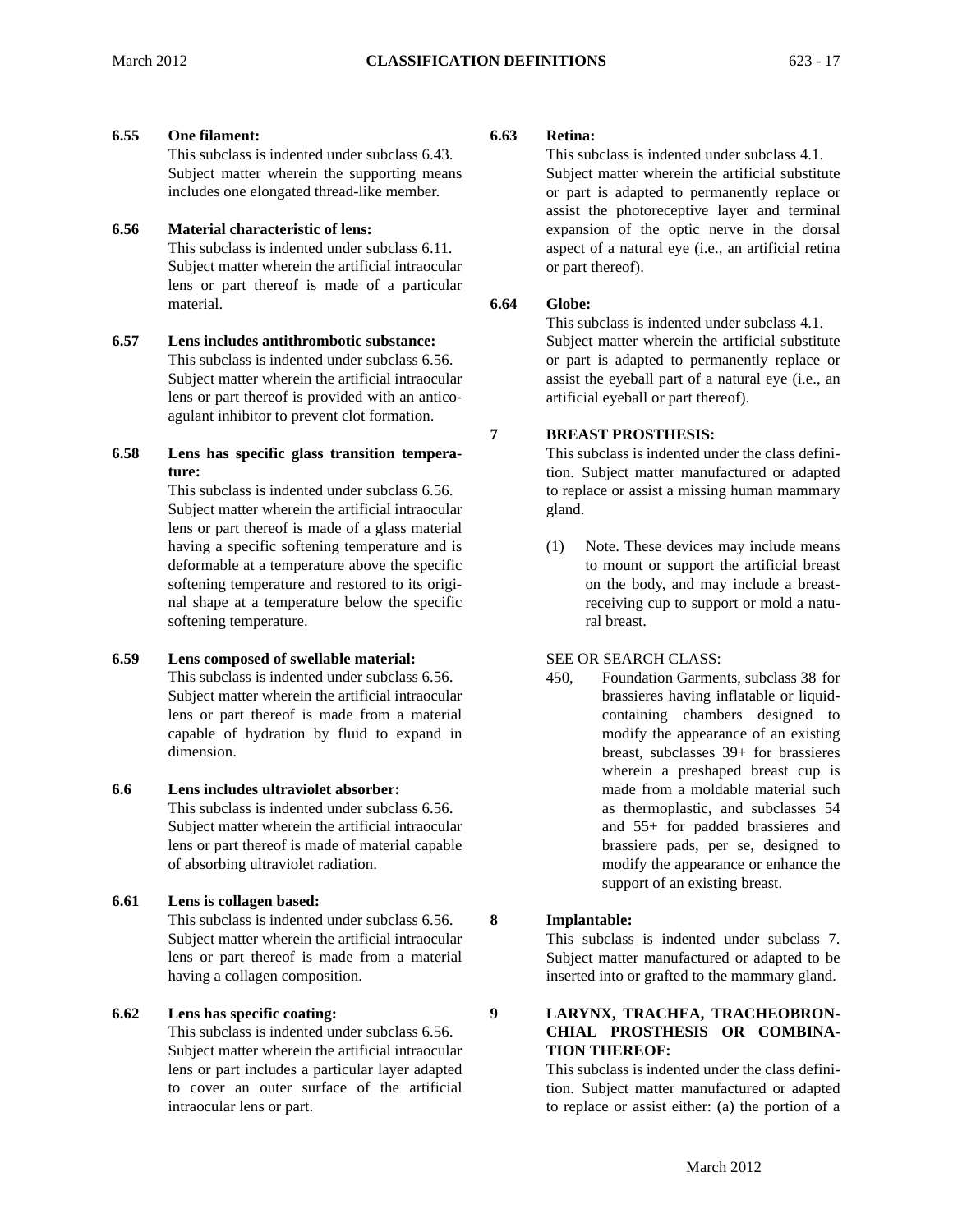human body respiratory tract containing the vocal cords, i.e., a larynx; or (b) the portion of SEE OR SEARCH CLASS: to the lung, i.e., a bronchi; or (d) any combina- animal tissues. tion of a larynx, trachea or bronchi. 29, , Metal working, subclass 1.1 for arm

(1) Note. An artificial larynx is usually an plural diverse manufacturing appara-

- 84, Music, subclass 375 for imitation processes; subclass 469.5 for metal
- 
- 181, Acoustics, pertinent subclasses for subclass 888 for fluid pump making;
- 381, Electrical Audio Signal Processing testing or detecting devices; subclass
- 446, Amusement Devices: Toys, sub- 898 for general surgical methods.
- 472, Amusement Devices, particularly compositions characterized by spe-

# **10 EAR OR NOSE PROSTHESIS:**

- This subclass is indented under the class defini-<br>Microbiology, subclass 4 for measurtion. Subject matter manufactured or adapted ing or testing processes involving to replace or assist either all or part of: (a) a enzymes or micro-organisms; subhearing organ; or (b) a defective nostril or class 240.1 for process of preparing, smell sensing organ. The maintaining or preserving animal or
- (1) Note. A typical prosthesis for this sub- animal or plant cell, subclass 289.1

# **11.11 IMPLANTABLE PROSTHESIS:**

- a human body respiratory tract descending 8, Bleaching and Dyeing: Fluid Treatfrom the larynx to the bronchi, i.e., a trachea; ment and Chemical Modification of or (c) the portion of a human body respiratory Textiles and Fibers, subclass 94.1 for tract leading from the lower end of the trachea treatment of hides, skins, feathers and
- making processes; subclass 33 for electromechanical device which when tus with means for metal shaping or activated, e.g., by motions of the neck in assembling; subclass 400.1 for speech, simulates laryngeal activity thus method of mechanical manufacture; enabling a laryngectomized person to subclass 402.01 for repairing proconverse. cesses; subclass 419.1 for shaping fiber or fibered material processes; SEE OR SEARCH CLASS: subclass 428 for assembling or joining trumpets, jews' harps, and reed-horns deforming with nonmetallic bonding of variable pitch. processes; subclass 700 for assemble 116, Signals and Indicators, subclasses or disassemble means; subclass 705 137+ for horns, whistles and compres- for assemble or disassemble means sional wave generators. having means to test work or product; sound amplifying and transmitting subclass 890.12 for valve making.
	- means and methods. 128, Surgery, subclass 630 for diagnostic Systems and Devices, subclass 70 for 781 for devices for testing or detectan electrical artificial larynx. ing spine or body movement; subclass
	- classes 188+ for a toy having means 424, Drug, Bio-Effecting And Body Treatto emit sound simulating a voice. in the state of the state of the state of the state of the state of the state of the state of the state of the state of the state of the state of the state of the state of the state of the subclass 64 for an illusion caused by cial physical forms; subclass 422 for sound imitation or effect. The compositions provided for an implant device( e.g., contact lens, etc.).
	- 435, Chemistry: Molecular Biology and plant cell, or a composition containing class would be a stapedial prosthesis for for bioreactor; subclass 303.1 for an ear or a nasal septum plug for a nose. incubator; subclass 307.1 for microorganism preservation, storage or transport apparatus.
- tion. Subject matter wherein the artificial sub- logical Testing, subclass 63 for bio-This subclass is indented under the class defini- 436, Chemistry: Analytical and Immunostitute or part is adapted to be inserted into or logical cellular material tested; subgrafted to a living body. Class 547 for tests involving production or treatment of antibody.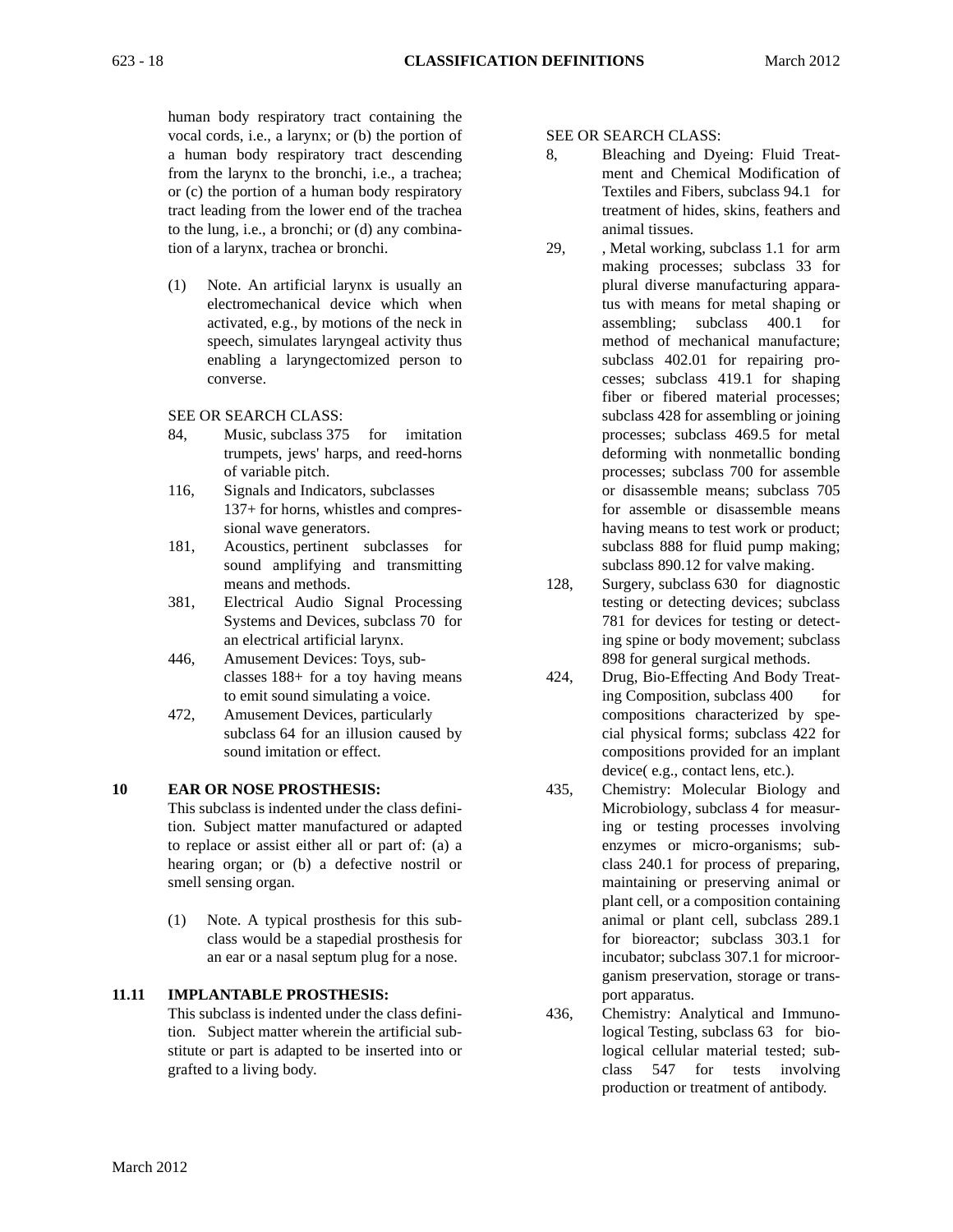- ing Compositions, appropriate sub- robot mechanism. classes for composition for treating a body tissue. **13.11 Ligament or tendon:**
- 520, Synthetic Resins Or Natural Rubbers, This subclass is indented under subclass 11.11.
- 
- 530, Chemistry: Natural Resin or Deriva- tendon. tive; Peptides or Protein; Lignins or Reaction Products Thereof, subclass **13.12 For knee:**
- dage structure or material. together.
- material from a body; subclass 8 for rial into or from a body. Structure. 604, Surgery, appropriate subclasses for shunts; subclass 19 for means for tendon. introducing medicating material into a
- 606, Surgery, appropriate subclasses for surgical instruments; subclass 2, 27, **13.15 Including an outer sheath:** 86 for means used in bone reparation; subclass 89 for femoral head repair **13.16 Removable:**  clip, clamp or band including connec- or tendon. tor elements for hollow body organs and nerve endings; subclass 159 for **13.17 Including natural tissue:**  ting, punching or piercing surgical cells. tools; subclass 191 for internal pres-
- 607, Surgery, subclass 1 for light, thermal This subclass is indented under subclass 13.11. or electrical application devices; sub- Subject matter wherein the artificial ligament class 115 for electrical energy solved in surrounding living tissues. applicators.

514, Drug, Bio-Effecting And Body Treat- 901, Robots, appropriate subclasses for

appropriate subclasses for synthetic Subject matter wherein the artificial substitute resin material.  $\qquad \qquad \text{or part is adapted to replace or assist either:} (a) a$ 523, Synthetic Resins or Natural Rubbers, band of tissue which joins bones, cartilage or subclass 113 for composition suitable supports an organ, fascia or muscle, i.e., an for use as tissue or body member artificial ligament; or (b)a band of tissue which placement, restorative, or implant. connects a muscle to a bone, i.e., an artificial

This subclass is indented under subclass 13.11. 829 for blood proteins. This subclass is indented under subclass 13.11.<br>602, Surgery: Splint, Brace, Or Bandage, Subject matter wherein the artificial ligament subclass 1 and 41 for orthopedic ban- or tendon is adapted to join knee bones

# methods and apparatus which **13.13 Including tension adjusting means:**

This subclass is indented under subclass 13.11. involves the application, storing, col- This subclass is indented under subclass 13.11. lecting, introduction, or removal of Subject matter including a means adapted to alter the tautness of the artificial ligament or

# body; subclass 93 for implantable res- **13.14 Including ligament anchor means:**

This subclass is indented under subclass 13.11. ervoir inserted in a body; subclass 264 This subclass is indented under subclass 13.11. for body inserted tubular conduit Subject matter including a means adapted to structure to introduce or remove mate- secure the artificial ligament or tendon to a

This subclass is indented under subclass 13.11. and 32 for light, heat, or electrical This subclass is indented under subclass 13.11.<br>application devices; subclass 53 for Subject matter wherein the artificial ligament orthopedic instrumentation; subclass or tendon includes an outer covering means.

means; subclass 108 for means for This subclass is indented under subclass 13.15. inserting or removing conduit within a Subject matter wherein the outer covering body; subclass 151 for surgical mesh, means is detachable from the artificial ligament

This subclass is indented under subclass 13.11. blood vessel or duct cutter, scraper or This subclass is indented under subclass 13.11.<br>abrader; subclass 161 for optic scrap-<br>Subject matter wherein the artificial ligament per or abrader; subclass 167 for cut- or tendon includes an aggregation of living

# sure applicator( e.g., dilator, etc.). **13.18 Including bio-absorbable material:**

This subclass is indented under subclass 13.11. class 96 for thermal applicators; sub- or tendon includes a material adapted to be dis-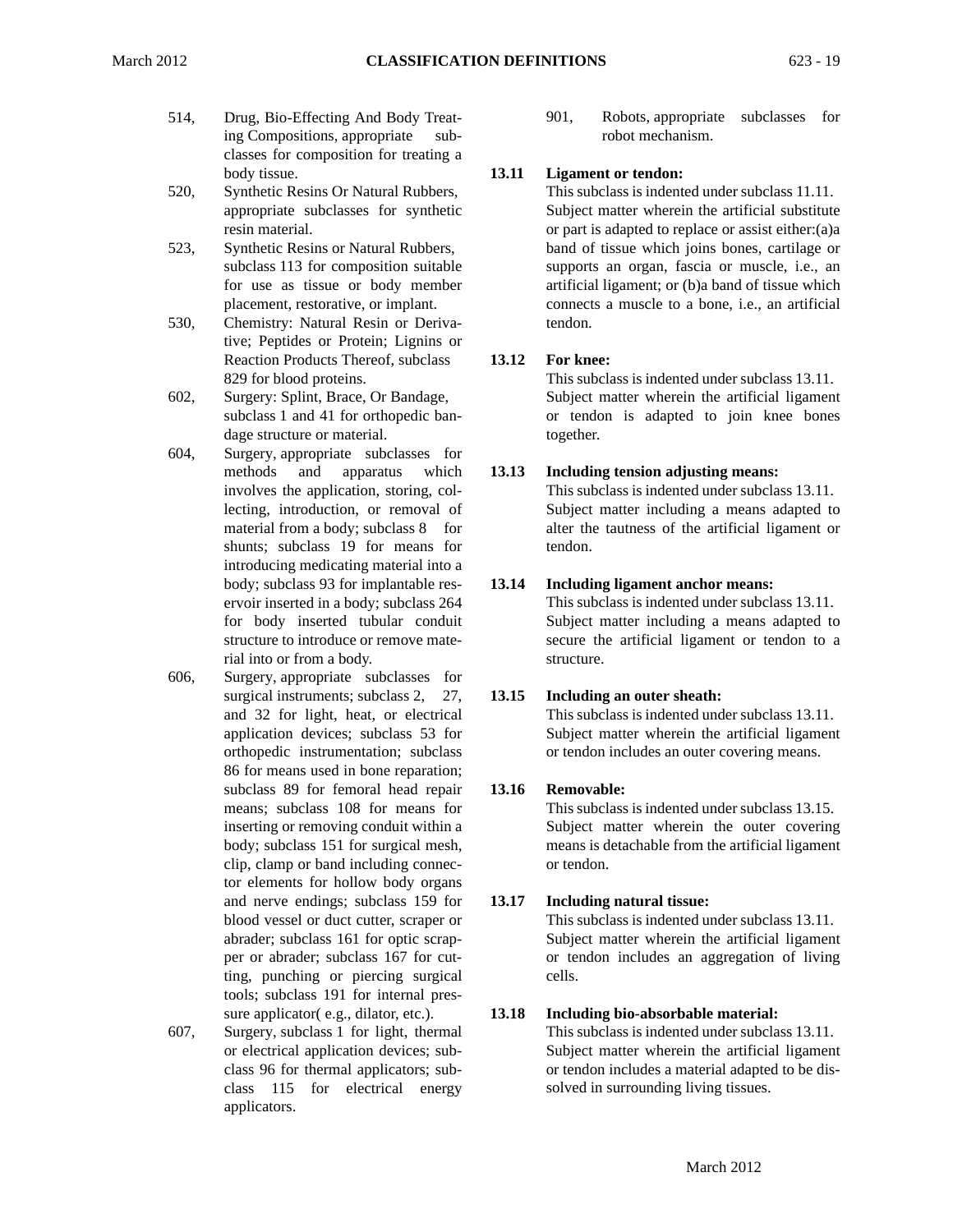# **13.19 In braided form:**

This subclass is indented under subclass 13.11. Subject matter wherein the artificial ligament or tendon is an elongated member made from interweaving three or more strands of fiber together.

# **13.2 Made from plural strands:**

This subclass is indented under subclass 13.11. Subject matter wherein artificial ligament or tendon is an elongated member made from plurality of thread-like elements.

# **14.11 Vocal cord:**

This subclass is indented under subclass 11.11. Subject matter wherein the artificial substitute or part is adapted to replace or assist either of a pair of folds of tissue covered by a mucous membrane in a natural larynx, i.e., an artificial vocal cord.

# **14.12 Meniscus:**

This subclass is indented under subclass 11.11. Subject matter wherein the artificial substitute or part is adapted to replace or assist a cushioning tissue means between opposed surfaces of a damaged joint bones, i.e., an artificial meniscus.

# **14.13 Muscle ( e.g., sphincter, etc.):**

This subclass is indented under subclass 11.11. Subject matter wherein the artificial substitute or part is adapted to replace or assist a contractile organ composed of tissues capable of contracting and relaxing when stimulated to change its length and effect movement of a body part, i.e., an artificial muscle.

# SEE OR SEARCH CLASS:

600, Surgery, subclass 36 for method of making blood vessel or graft; subclass 29 for artificial sphincters which are used in addition to an existing sphincter type muscle or in a location where no such muscle normally exists.

# **15.11 Hair or skin:**

This subclass is indented under subclass 11.11. Subject matter wherein the artificial substitute or part is adapted to replace or assist a threadlike outgrowth of an epidermis of a human body, i.e., an artificial hair; or an outermost

external covering of a human body, i.e., an artificial skin.

# **15.12 Skin:**

This subclass is indented under subclass 15.11. Subject matter wherein the artificial substitute or part is an artificial skin.

# **16.11 Bone:**

This subclass is indented under subclass 11.11. Subject matter wherein the artificial substitute or part is adapted to replace or assist a component of the skeleton of a living body, i.e., an artificial bone or a part thereof.

# **17.11 Spinebone:**

This subclass is indented under subclass 16.11. Subject matter wherein the artificial bone or a part thereof is adapted to replace or assist a bone of a natural vertebral column of a living body, i.e., an artificial vertebra or part thereof.

# **17.12 Having a fluid filled chamber:**

This subclass is indented under subclass 17.11. Subject matter wherein the artificial vertebra or part thereof includes an enclosed space adapted for holding a gas or liquid.

# **17.13 Having a spring:**

This subclass is indented under subclass 17.11. Subject matter wherein the artificial vertebra or part thereof includes an elastic body capable of recovering its shape after being compressed, bent, or stretched.

# **17.14 Having a ball and socket means:**

This subclass is indented under subclass 17.11. Subject matter wherein the artificial vertebra or part thereof includes a first approximately spherical member adapted to fit and move within an approximately spherical cavity of a second member.

# **17.15 Having opposed bone-plates which move relative to one another:**

This subclass is indented under subclass 17.11. Subject matter wherein the artificial vertebra or part thereof includes two disc members attached to adjacent vertebra and adapted to move with respect to each other.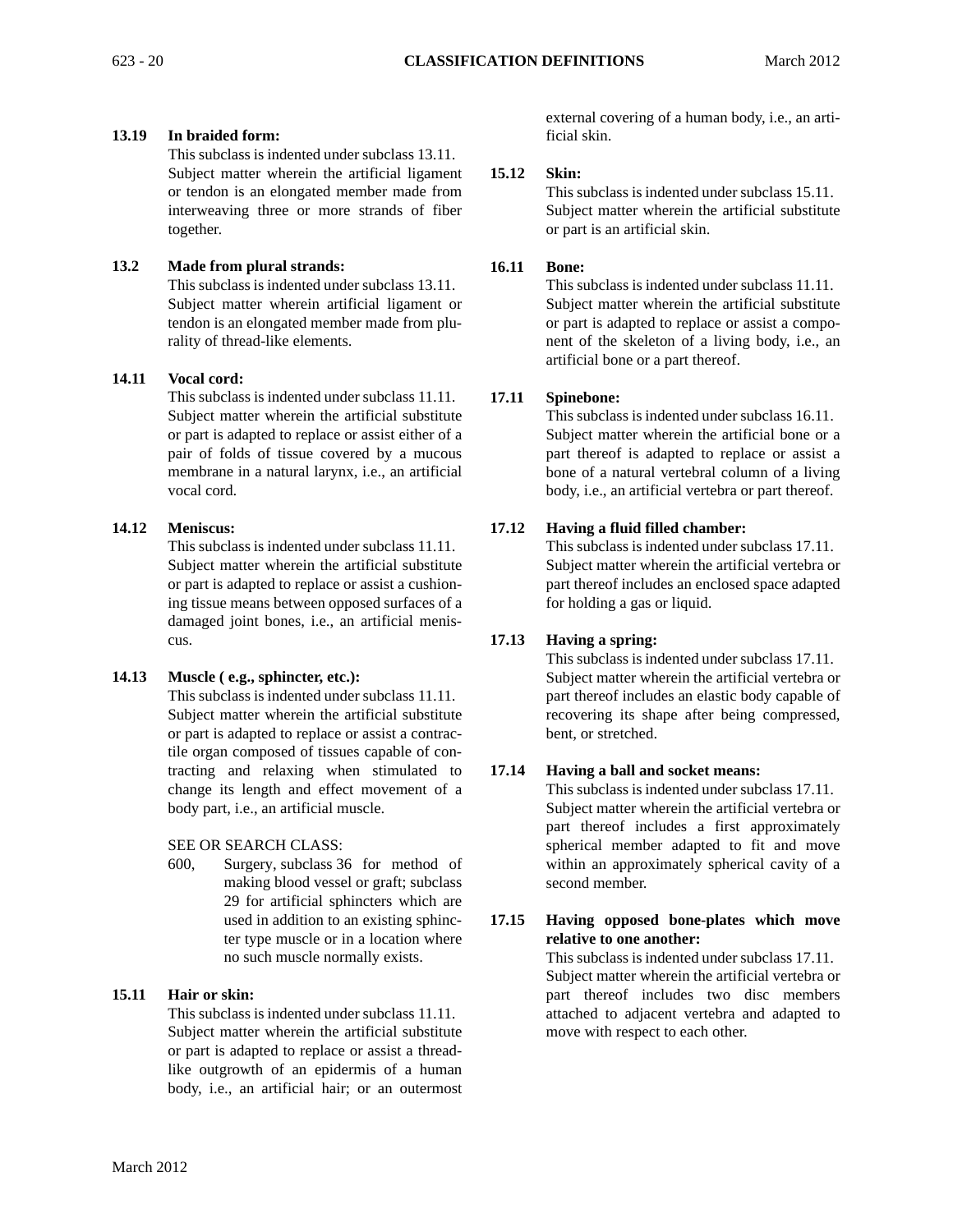# **17.16 Having spinal disc spacer between adjacent spine bones:**

This subclass is indented under subclass 17.11. Subject matter wherein the artificial vertebra or part thereof includes a cushioning spacer means adapted to replace or assist a natural intervertebral disc between adjacent vertebrae.

# **17.17 Jaw bone:**

This subclass is indented under subclass 16.11. Subject matter wherein the artificial bone or a part thereof is adapted to replace or assist either of two bones forming the skeleton of the mouth of a natural vertebrae: the upper jaw, the lower jaw, i.e., an artificial jaw bone or part thereof.

# **17.18 Facial bone:**

This subclass is indented under subclass 16.11. Subject matter wherein the artificial bone or a part thereof is adapted to replace or assist a natural bone on a face, i.e., an artificial facial bone or part thereof.

# **17.19 Skull bone:**

This subclass is indented under subclass 16.11. Subject matter wherein the artificial bone or a part thereof is adapted to replace or assist the bony part of a natural vertebrae head which forms the natural cranium and face, i.e., an artificial skull bone or part thereof.

# **18.11 Joint bone:**

This subclass is indented under subclass 16.11. Subject matter wherein the artificial bone or a part thereof is adapted to replace or assist a natural bone junction between two or more relative movable bones, i.e., an artificial joint bone or part thereof.

# **18.12 With magnet:**

This subclass is indented under subclass 18.11. Subject matter wherein the artificial joint bone or part thereof includes a magnetic means capable of attracting ferromagnetic material.

# **19.11 Shoulder joint bone:**

This subclass is indented under subclass 18.11. Subject matter wherein the artificial joint bone or part thereof is adapted to replace or assist a joint area between an upper arm and a trunk of a living body, i.e., an artificial shoulder joint bone or part thereof.

# **19.12 Ball and socket joint:**

This subclass is indented under subclass 19.11. Subject matter wherein the artificial shoulder joint bone or part thereof includes a first approximately spherical member adapted to fit and move within an approximately spherical cavity of a second member.

# **19.13 Humeral and glenoid bones:**

This subclass is indented under subclass 19.11. Subject matter wherein the artificial shoulder joint bone or part thereof includes a first artificial bone adapted to replace or assist a bone of an upper arm; and a second artificial bone adapted for attachment to a glenoid surface of a scapula bone, i.e., an artificial humeral and glenoid bones or part thereof.

# **19.14 Humeral bone:**

This subclass is indented under subclass 19.11. Subject matter wherein the artificial shoulder joint bone or part thereof is adapted to replace or assist the bone of an upper arm, i.e., an artificial humerus bone or part thereof.

# **20.11 Elbow joint bone:**

This subclass is indented under subclass 18.11. common junction of an ulna and a humerus Subject matter wherein the artificial joint bone or part thereof is adapted to replace or assist the bones of a living body, i.e., an artificial elbow joint bone or part thereof.

# **20.12 Constrained joint:**

 This subclass is indented under subclass 20.11. Subject matter wherein the artificial elbow artificial humerus bone or part thereof. joint bone or part thereof includes an artificial ulna bone or part thereof pivotally locked to an

# **20.13 Semi-constrained joint:**

This subclass is indented under subclass 20.11. Subject matter wherein the artificial elbow joint bone or part thereof includes an artificial ulna bone or part thereof detachably and pivotally connected to an artificial humerus bone or part thereof.

# **20.14 Knee joint bone:**

This subclass is indented under subclass 18.11. Subject matter wherein the artificial joint bone is adapted to replace or assist the common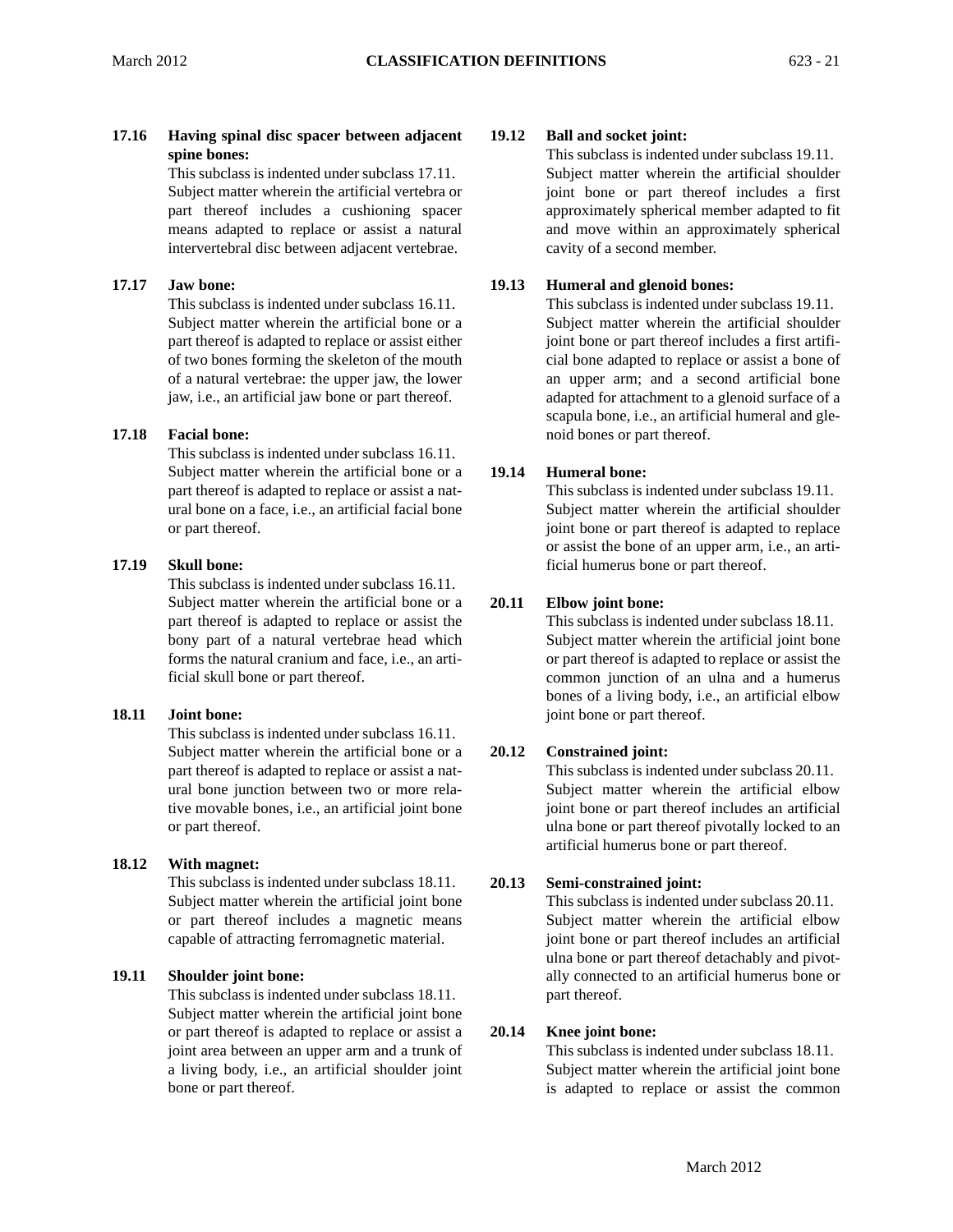junction of a tibia, fibia and patella, i.e., an artificial knee joint bone or part thereof.

SEE OR SEARCH THIS CLASS, SUB-CLASS:

27, for an artificial leg structure.

# **20.15 Modular type:**

 nents which is interchangeable with one This subclass is indented under subclass 20.14. Subject matter wherein the artificial knee joint bone or part thereof includes separable compoanother for assembly into units of different size, complexity or function.

## **20.16 Including bone augmentative means:**

This subclass is indented under subclass 20.14. Subject matter including a means (e.g., wedge, block, etc.) adapted to fill in and assist a defective part of the artificial knee joint bone or part thereof.

**20.17 Including in- growth tissue promoting means:** 

This subclass is indented under subclass 20.14. Subject matter wherein the artificial knee joint bone or a part thereof includes means adapted to encourage the development of natural cells and cell products.

# **20.18 Patellarbone:**

This subclass is indented under subclass 20.14. Subject matter wherein the artificial knee joint bone or part thereof is adapted to replace or assist the natural patella bone, i.e., an artificial patella bone or part thereof.

# **20.19 And a member secured to femoral bone:**  This subclass is indented under subclass 20.18. Subject matter further including a means adapted to connect to a femur bone.

# **20.2 Patellarmade of two connected pieces:**  This subclass is indented under subclass 20.18. Subject matter wherein the artificial patella bone or part thereof includes two elements joined together.

**20.21 Having members secured to femoral and tibial bones:** 

This subclass is indented under subclass 20.14. Subject matter wherein the artificial knee joint bone or part thereof includes two members adapted for connection to respective femur and

tibia bones, i.e., artificial femur and tibial bones or part thereof.

## **20.22 Ball and socket joint:**

This subclass is indented under subclass 20.21. Subject matter wherein artificial femur and tibial bones or part thereof includes a first artificial member having an approximately spherical ball end; and a second artificial member having an approximately spherical cavity adapted to receive the approximately spherical ball end.

## **20.23 Including roller bearing:**

This subclass is indented under subclass 20.21. Subject matter wherein the artificial femur and tibial bones or part thereof includes a movable supporting spherical member adapted to provide rotational movement.

## **20.24 Constrained joint:**

This subclass is indented under subclass 20.21. Subject matter wherein the artificial femur and tibial bones are pivotally locked together.

## **20.25 Including telescoping means:**

This subclass is indented under subclass 20.24. Subject matter including tubular members which slide one within another.

# **20.26 Including means to permit lateral rocking movement about a horizontal axis:**

This subclass is indented under subclass 20.24. Subject matter including a means adapted to allow either the artificial femur bone or the artificial tibial bone to move from one side of an artificial knee joint to the other (i.e., from media to lateral side or from lateral to media side of a natural knee) about an axis perpendicular to a longitudinal axis of a natural femur or tibia bone.

# **20.27 Including cam means to limit anterior or posterior movement:**

This subclass is indented under subclass 20.21. Subject matter including a mechanism having a cam surface and a cam follower adapted to prevent anterior or posterior dislocation of the artificial femur and tibial bones relative to each other.

# **20.28 Including an intermediate member:**

This subclass is indented under subclass 20.21. Subject matter wherein the artificial femur and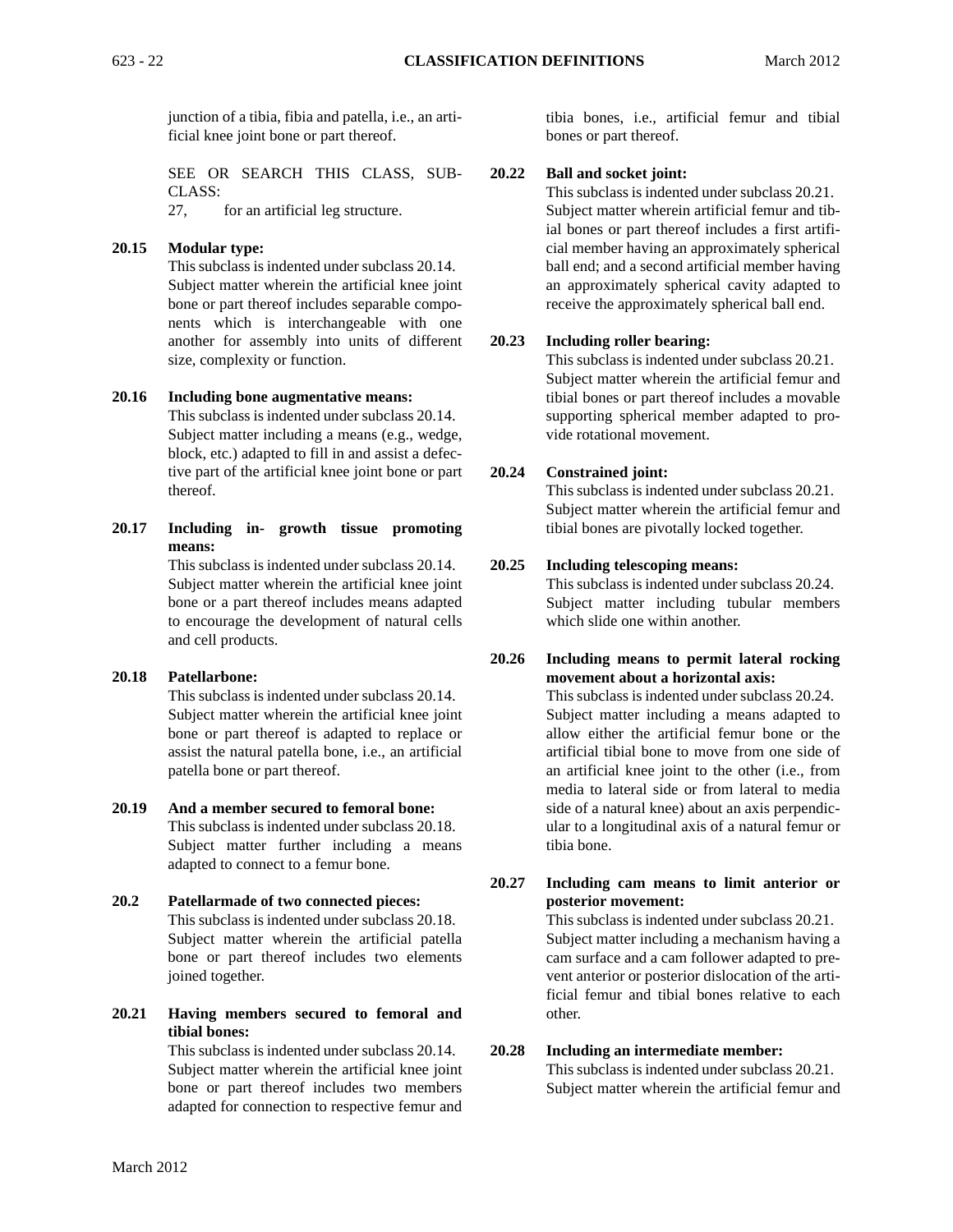tibial bones includes a member disposed between the femur and tibial bones.

# **20.29 Movable:**

This subclass is indented under subclass 20.28. Subject matter wherein the member disposed between the femur and tibial bones is adapted to move relative to the femur and tibial members.

## **20.3 Unicondylar:**

This subclass is indented under subclass 20.21. Subject matter wherein the artificial femur and tibial bones includes only one condyle bearing surface(i.e., either media or lateral condyle).

## **20.31 Including lateral and medial condyles:**

This subclass is indented under subclass 20.21. Subject matter wherein the artificial femur and tibial bones includes lateral and medial condylar bearing surfaces.

# **20.32 Tibial bone:**

This subclass is indented under subclass 20.14. Subject matter wherein the artificial knee joint bone or part thereof is adapted to replace or assist a natural tibial bone, i.e., an artificial tibial bone or part thereof.

# **20.33 Movable bearing:**

This subclass is indented under subclass 20.32. Subject matter wherein the artificial tibial bone or part thereof includes a movable support means adapted to move relative to the artificial tibial bone or part thereof.

# **20.34 Tibial stem structure:**

This subclass is indented under subclass 20.32. Subject matter wherein the artificial tibial bone or part thereof is adapted to replace or assist an elongated vertical member of a natural tibial bone, i.e., an artificial tibial stem or part thereof.

# **20.35 Femoral bone:**

This subclass is indented under subclass 20.32. Subject matter wherein the artificial knee joint bone or part thereof is adapted to replace or assist a natural femur bone, i.e., an artificial femur bone or part thereof.

## **20.36 Femoral stem structure:**

This subclass is indented under subclass 20.35. Subject matter wherein the artificial femur bone or part thereof is adapted to replace or assist a vertical elongated member of a natural femur bone, i.e., an artificial femur stem or part thereof.

## **21.11 Wrist, hand ( e.g., finger, etc.):**

This subclass is indented under subclass 18.11. Subject matter wherein the artificial joint bone or part thereof is adapted to replace or assist either: (a) a system of bones forming the junction between a hand and a forearm, i.e., an artificial wrist bone or part thereof; or (b) the bones of the terminal part of an arm, i.e., an artificial hand bone or part thereof; or (c) a system of bones forming the junction between a foot and a lower leg, i.e., an artificial ankle bone or part thereof; or (d) the bones of the terminal part of a leg, i.e., an artificial foot bone or part thereof.

## **21.12 Wrist bone:**

This subclass is indented under subclass 21.11. Subject matter wherein the artificial joint bone or part thereof is adapted to replace or assist a system of bones forming the junction between a hand and a forearm, i.e., an artificial wrist bone or part thereof.

# **21.13 Ball and socket joint:**

This subclass is indented under subclass 21.12. Subject matter wherein the artificial wrist bone or part thereof includes a first artificial member having an approximately spherical ball end; and a second artificial member having an approximately spherical cavity adapted to receive the approximately spherical ball end.

# **21.14 Lunate or scaphoid bone:**

This subclass is indented under subclass 21.12. Subject matter wherein the artificial wrist bone or part thereof is adapted to replace or assist the lunate or scaphoid bone of a natural wrist, i.e., an artificial lunate or scaphoid bone or part thereof.

# **21.15 Finger bone:**

This subclass is indented under subclass 21.11. Subject matter wherein the artificial joint bone or part thereof is adapted to replace or assist one of the bones of the digits on a hand, i.e., an artificial finger bone or part thereof.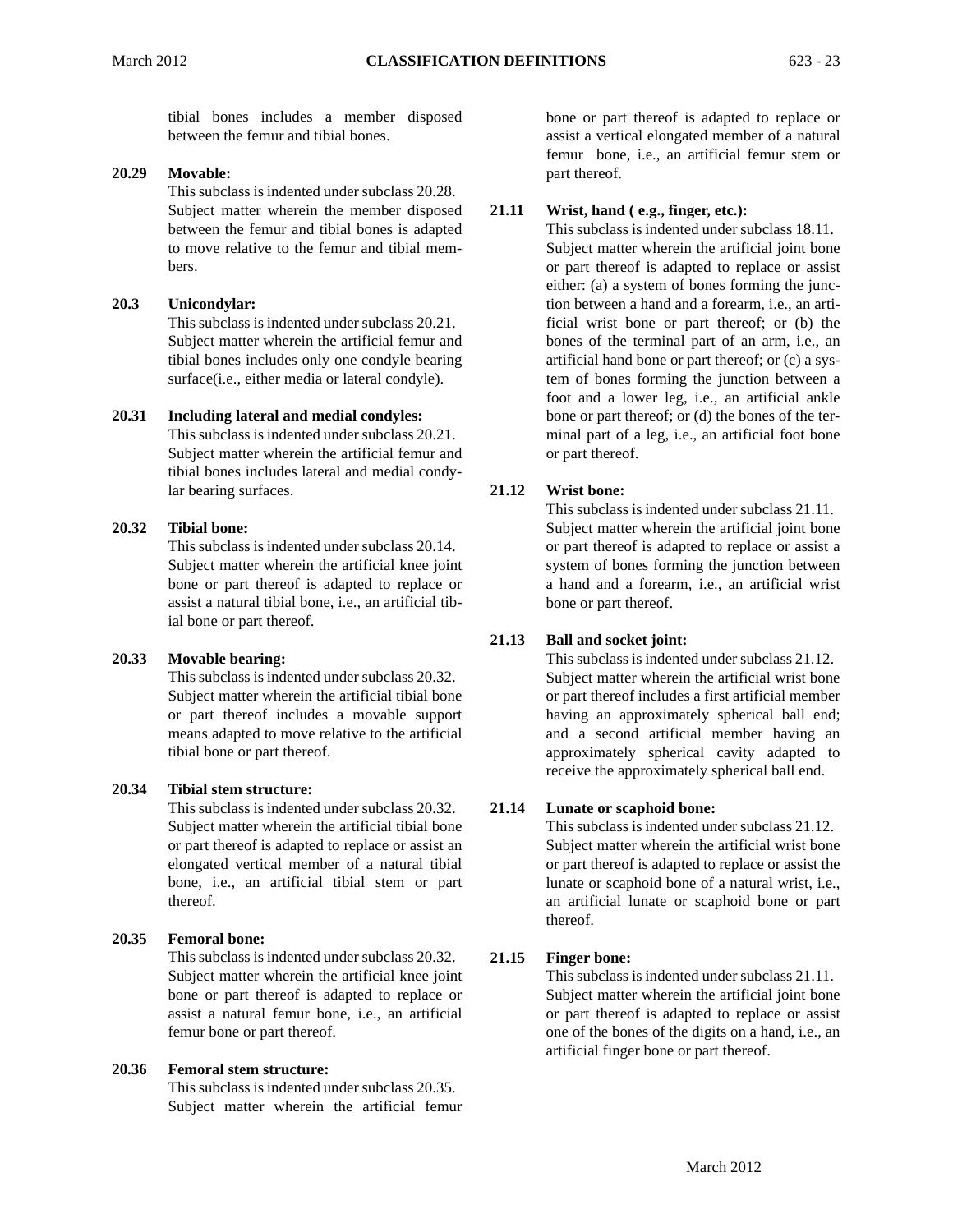# **21.16 Ball and socket joint:**

This subclass is indented under subclass 21.15. Subject matter wherein the artificial finger bone or part thereof includes a first artificial member having an approximately spherical ball end; and a second artificial member having an approximately spherical cavity adapted to receive the approximately spherical ball end.

# **21.17 Including an intermediate bearing cup:**

This subclass is indented under subclass 21.15. Subject matter wherein the artificial finger bone or part thereof includes two joined bones and a means to fixedly secure the two joined bones together.

# **21.18 Ankle bone:**

This subclass is indented under subclass 21.11. Subject matter wherein the artificial joint bone or part thereof is adapted to replace or assist a system of bones forming the junction between a foot and a lower leg, i.e., an artificial ankle bone or part thereof.

## **21.19 Toe bone:**

This subclass is indented under subclass 21.11. Subject matter wherein the artificial joint bone or part thereof is adapted to replace or assist one of the bones of the digits on a foot, i.e., an artificial toe bone or part thereof.

# **22.11 Hip joint bone:**

This subclass is indented under subclass 18.11. Subject matter wherein the artificial joint bone or part thereof is adapted to replace or assist the bone junction between a pelvis and femur bone of a human body, i.e., an artificial hip joint bone or part thereof.

# **22.12 Combined with surgical tool:**

This subclass is indented under subclass 22.11. Subject matter including a device for assisting in implanting the artificial hip joint bone or part thereof into a living body.

**22.13 Including lubricating fluid enclosure means:**  This subclass is indented under subclass 22.11. Subject matter including a means adapted to house a lubricating fluid for the artificial hip joint or part thereof.

## **22.14 Including a damping element:**

This subclass is indented under subclass 22.13. Subject matter including a means adapted to absorb forces imposed on the artificial hip joint or a part thereof.

# **22.15 Including acetabular cup and femoral head:**

This subclass is indented under subclass 22.11. Subject matter wherein the artificial hip joint bone or part thereof includes a cup-shaped socket adapted to be attached to a natural acetabulum bone; and a spherical head member adapted to be attached to one end of a femur bone, i.e., artificial acetabular cup and femur head bones.

## **22.16 Including roller bearing:**

This subclass is indented under subclass 22.15. Subject matter wherein the artificial acetabular cup and femur head bones includes a movable supporting spherical member adapted to provide rotational movement.

## **22.17 Including an intermediate bearing cup:**

This subclass is indented under subclass 22.15. Subject matter wherein the artificial acetabular cup and femur head bones includes an inner bearing socket member located between the artificial acetabular cup and femur head bones.

# **22.18 Intermediate bearing cup movable with respect to acetabular outer cup:**  This subclass is indented under subclass 22.17. Subject matter wherein the inner bearing socket member is movable relative to the artificial acetabular cup.

# **22.19 Locking element between cups:**

This subclass is indented under subclass 22.17. Subject matter including a means located between the artificial acetabular cup and the inner bearing socket member(e.g., mating elements, retaining ring, snap-fit connection, etc.) adapted to secure the two together.

# **22.2 Retaining ring:**

This subclass is indented under subclass 22.19. Subject matter wherein the means to secure the artificial acetabular cup and the inner bearing socket member together is a circular band.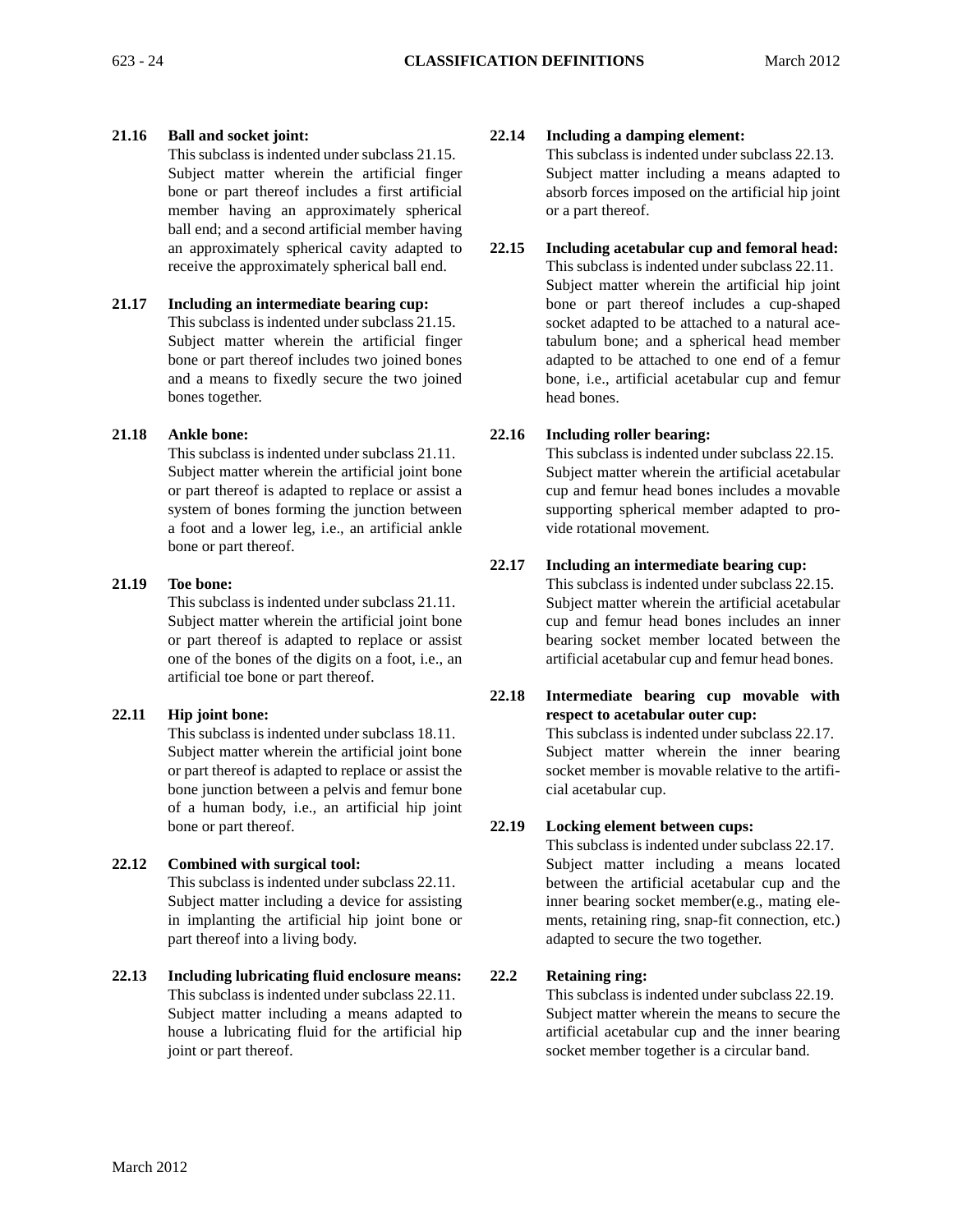# **22.21 Acetabular cup:**

This subclass is indented under subclass 22.11. Subject matter wherein the artificial hip joint bone or part thereof is a cup member adapted to be attached to a natural acetabulum bone, i.e., an artificial acetabular cup.

# **22.22 Oblong:**

This subclass is indented under subclass 22.21. Subject matter wherein the artificial acetabular cup has an oval shape.

**22.23 Interfitted into a prepared natural acetabulum by force fitting:** 

> This subclass is indented under subclass 22.21. Subject matter wherein the artificial acetabular cup and the natural acetabulum are shaped to be interfitted inside one another by snap-fitting.

# **22.24 And an insert liner cup:**

This subclass is indented under subclass 22.21. Subject matter wherein the artificial acetabular cup includes an acetabular outer cup and an inner bearing cup adapted to fit inside an inner surface of the acetabular outer cup.

# **22.25 Adjustable insert liner cup:**

This subclass is indented under subclass 22.24. Subject matter including a means to permit adjustment of relative positions between the inner bearing cup and the acetabular outer cup.

# **22.26 One cup includes flexible wall:**

This subclass is indented under subclass 22.24. Subject matter wherein a wall of the acetabular outer or inner bearing cup is provided with means adapted to allow expansion or contraction of the cup.

**22.27 Circumferentially threaded acetabular outer cup:** 

This subclass is indented under subclass 22.24. Subject matter wherein the artificial acetabular cup has a thread extending around its circumference.

# **22.28 Including locking means between cups:**

This subclass is indented under subclass 22.24. Subject matter including a means to secure the acetabular outer and inner bearing cups together.

# **22.29 Locking ring:**

This subclass is indented under subclass 22.28. Subject matter wherein the securing means is an annular retaining band.

# **22.3 Having flexible wall:**

This subclass is indented under subclass 22.21. Subject matter wherein a wall of the artificial acetabular cup is provided with means adapted to allow expansion or contraction of the acetabular cup.

**22.31 Acetabular cup outer surface is circumferentially threaded:** 

> This subclass is indented under subclass 22.21. Subject matter wherein an outer surface of the artificial acetabular cup has a thread extending around its circumference.

# **22.32 Acetabular cup outer surface includes integral anchoring means:**

This subclass is indented under subclass 22.21. Subject matter wherein an outside surface of the artificial acetabular cup is provided with built-in securing means adapted for attachment of the artificial acetabular cup to a natural acetabulum bone.

# **22.33 Mesh outer surface:**

This subclass is indented under subclass 22.21. Subject matter wherein an outer surface of the artificial acetabular cup is provided with a netlike structure.

# **22.34 Cup includes closure means for closing anchoring hole means:**

This subclass is indented under subclass 22.21. Subject matter wherein the artificial acetabular cup is provided with an opening adapted for a securing means to extend therethrough; and a means to seal the opening.

# **22.35 Acetabular cup includes cut-through hole to receive protruding anchoring means:**  This subclass is indented under subclass 22.21. Subject matter wherein the artificial acetabular cup is provided with an aperture adapted for a securing means to extend therethrough.

# **22.36 Screw anchoring means:**

This subclass is indented under subclass 22.35. Subject matter wherein the securing means is a threaded pin.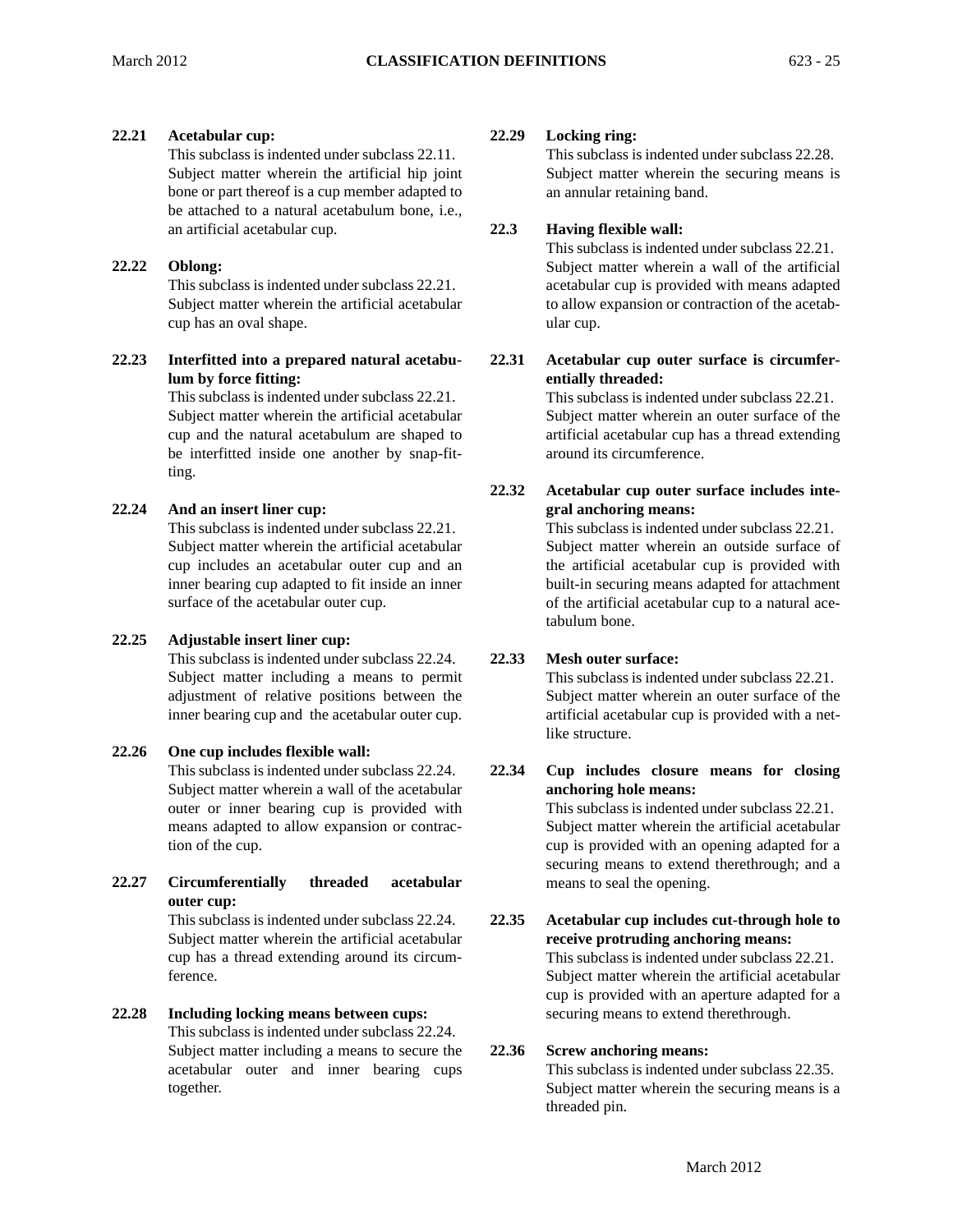**22.37 Pin anchoring means:** 

This subclass is indented under subclass 22.35. Subject matter wherein the securing means is a peg member.

**22.38 Outer surface of cup includes protruding means:** 

This subclass is indented under subclass 22.21. Subject matter wherein an outer surface of the artificial acetabular cup includes a projecting means.

- **22.39 Cup secured to acetabulum bone by cement:**  This subclass is indented under subclass 22.21. Subject matter wherein the artificial acetabular cup is attached to a natural acetabulum bone by an adhesive substance.
- **22.4 Total femoral bone (i.e., including joint head and femoral stem):**

 or part thereof. This subclass is indented under subclass 22.11. Subject matter wherein the artificial hip joint bone or part thereof is adapted to replace or assist a femur bone having a femur stem, and a femur joint head, i.e., an artificial femur bone

**22.41 Set of plural femoral securement members:**  This subclass is indented under subclass 22.40. Subject matter including a plurality of artificial femur bones.

# **22.42 Modular type:**

This subclass is indented under subclass 22.40. Subject matter wherein artificial femur bone or part thereof includes separable components which are interchangeable with one another for assembly into units of different sizes, complexity or functions.

**22.43 Stem includes protruding means projecting into a bore in joint head:** 

> This subclass is indented under subclass 22.40. Subject matter wherein the femur stem includes a projection means adapted to extend into a socket in the femur joint head.

# **22.44 Bore in neck area of joint head:**

This subclass is indented under subclass 22.43. Subject matter wherein the socket is in a neck area of the femur joint head.

# **22.45 Including an intermediate coupler between joint head and protruding means:**

This subclass is indented under subclass 22.43. Subject matter including a member disposed between the socket and the projection means adapted to connect the femur joint head and the femur stem.

**22.46 Including protruding means projects into a bore in femoral stem or femoral neck:**  This subclass is indented under subclass 22.40. Subject matter wherein the artificial femur bone or part thereof includes a neck area disposed between the femur joint head and the femur stem; and a projecting means adapted to extend into a socket in the femur stem or neck area.

# **23.11 Femoral joint head:**

 This subclass is indented under subclass 22.11. Subject matter wherein the artificial hip joint bone or part thereof is adapted to replace or assist a natural femur joint head bone or part thereof, i.e., an artificial femur joint head bone or part thereof.

# SEE OR SEARCH CLASS:

606, Surgery, subclass 89 for femoral head repair means.

# **23.12 Femoral joint head cap:**

This subclass is indented under subclass 23.11. Subject matter wherein the artificial femur joint head bone or part thereof is a cup-shaped member adapted for covering a ball-end of a femur joint head bone.

# **23.13 Including an inner shell:**

This subclass is indented under subclass 23.12. Subject matter wherein the cup-shaped member includes an intermediate cup disposed between the cup-shaped member and the ballend part of the femur joint head bone.

# **23.14 Including neck anchoring means:**

This subclass is indented under subclass 23.12. Subject matter wherein the cup-shaped member includes a means adapted to secure the cupshaped member to a neck area of a femur bone.

# **23.15 Femoral stem:**

This subclass is indented under subclass 23.11. Subject matter wherein the artificial hip joint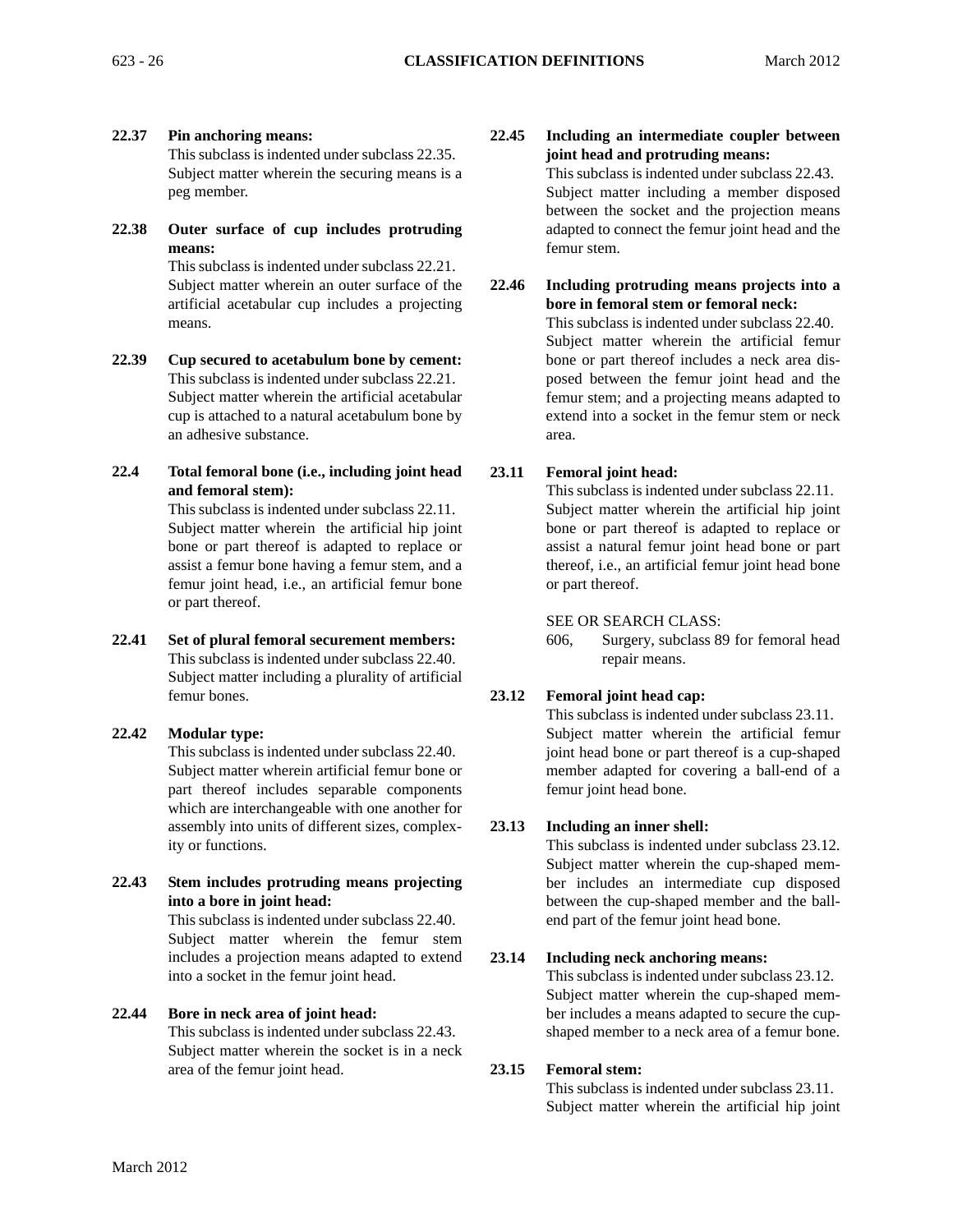bone or part thereof is adapted to replace or assist a stem of a natural femur bone, i.e. an artificial femur stem or part thereof.

## **23.16 Having electrical means:**

This subclass is indented under subclass 23.15. Subject matter wherein the artificial femur stem or part thereof includes a means actuated by electricity.

## **23.17 Having shock absorbing means:**

This subclass is indented under subclass 23.15. Subject matter wherein the artificial femur stem or part thereof includes a means adapted to dissipate an applied force or vibration.

## **23.18 Multi-stem:**

This subclass is indented under subclass 23.15. Subject matter wherein the artificial femur stem or part thereof includes plural elongated support shafts.

## **23.19 Having a cement channel:**

This subclass is indented under subclass 23.15. Subject matter wherein the artificial femur stem or part thereof includes an elongate bore adapted to be filled by a cement substance.

## **23.2 And cement seal means:**

This subclass is indented under subclass 23.19. Subject matter including a means adapted to prevent the cement substance from leaking.

# **23.21 Having a collar:**

This subclass is indented under subclass 23.15. Subject matter wherein the artificial femur stem or part thereof includes a ridge extending around a neck area of the artificial femur stem.

# **23.22 Removable collar:**

This subclass is indented under subclass 23.21. Subject matter wherein ridge is detachable from the artificial femur stem.

# **23.23 Having intramedullary:**

This subclass is indented under subclass 23.15. Subject matter wherein the artificial femur stem or part thereof is provided with a covering sheath adapted for enveloping the artificial femur stem or part thereof.

# **23.24 Having a stepped surface:**

This subclass is indented under subclass 23.15. Subject matter wherein a surface of the artificial femur stem is provided with grooves forming a zig-zag patterned surface.

## **23.25 Having integral spacer:**

This subclass is indented under subclass 23.15. Subject matter wherein the artificial femur stem includes a built-in protruding means adapted to establish a space distance between the artificial femur stem and a natural intramedullary canal.

# **23.26 Having anchoring means to attach artificial femoral stem to natural femoral bone:**

This subclass is indented under subclass 23.15. Subject matter wherein the artificial femur stem includes a means to secure the artificial femur stem to a natural femur bone.

# **23.27 Screw anchoring means:**

This subclass is indented under subclass 23.26. Subject matter wherein the securing means is a threaded pin.

## **23.28 Having augmentative means:**

This subclass is indented under subclass 23.15. . Subject matter wherein the artificial femur stem includes a means( e.g., wedge, block, etc.) adapted to fill in and assist a defective part of the artificial femur stem.

#### **23.29 Having textured outer surface:**

This subclass is indented under subclass 23.15. Subject matter wherein an outside surface of the artificial femur stem is provided with means adapted for forming a non-smooth outside surface.

#### **23.3 Porous:**

This subclass is indented under subclass 23.29. Subject matter wherein the outside surface of the artificial femur stem includes pores.

## **23.31 Ridges:**

This subclass is indented under subclass 23.29. Subject matter wherein the outside surface of the artificial femur stem includes raised structures.

## **23.32 Having variable stiffness:**

This subclass is indented under subclass 23.15. Subject matter wherein the artificial femur stem or a part thereof includes areas each has different degree of hardness.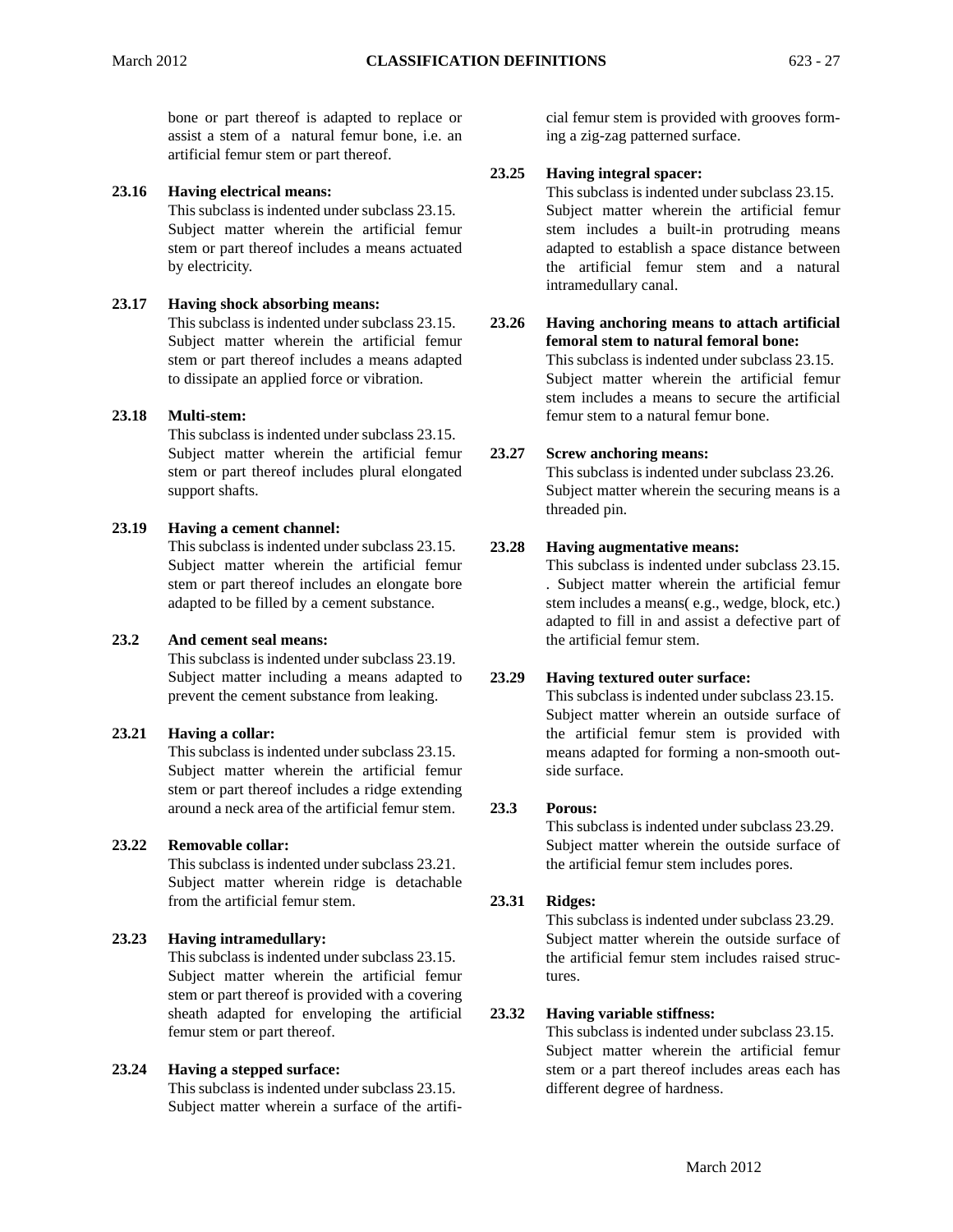# **23.33 Hollowed stem:**

This subclass is indented under subclass 23.32. Subject matter wherein the artificial femur stem or part thereof includes an elongated cavity.

# **23.34 Composite stem:**

This subclass is indented under subclass 23.15. Subject matter wherein the artificial femur stem is a combination of various layers or parts made from various types of material.

# **23.35 Having particular geometry:**

This subclass is indented under subclass 23.15. Subject matter wherein the artificial femur stem or a part thereof has a specific configuration.

# **23.36 Coating surface:**

This subclass is indented under subclass 23.15. Subject matter wherein an outer surface of the artificial femur stem is provided with a covering layer.

# **23.37 Cement coating:**

This subclass is indented under subclass 23.36. Subject matter wherein the covering layer is an adhesive substance.

# **23.38 Polished:**

This subclass is indented under subclass 23.15. Subject matter wherein a surface of the artificial femur stem is prepared to have a smooth appearance.

**23.39 Total joint bone (i.e., including two connected joint bones):** 

> This subclass is indented under subclass 18.11. Subject matter wherein the artificial joint bone or part thereof is adapted to replace or assist two natural joint bones, i.e., artificial joint bones.

# **23.4 Ball and socket joint:**

This subclass is indented under subclass 23.39. Subject matter wherein the artificial joint bones includes a first artificial bone member having a spherical ball at an end; and a second artificial bone member having a spherical cavity adapted to receive the approximately spherical ball.

# **23.41 Including intermediate elastic joint component connecting two joint bones:**

This subclass is indented under subclass 23.39. Subject matter wherein the artificial joint bones are connected by a resilient element.

# **23.42 Joint head bone:**

This subclass is indented under subclass 18.11. Subject matter wherein the artificial joint bone or part thereof is adapted to replace or assist a ball-end of a joint bone.

# **23.43 Cup-shaped:**

This subclass is indented under subclass 18.11. Subject matter wherein the artificial joint bone or part thereof includes a socket means.

# **23.44 Stem structure:**

This subclass is indented under subclass 18.11. Subject matter wherein the artificial joint bone or part thereof is adapted to replace or assist an elongated support shaft of a joint bone.

# **23.45 Adjustable length:**

This subclass is indented under subclass 18.11. Subject matter wherein the elongated support shaft includes a means to alter its longitudinal dimension.

# **23.46 Including sleeve around stem member:**

This subclass is indented under subclass 23.44. Subject matter wherein the elongated support shaft is enclosed by a sheath means.

# **23.47 Adjustable:**

This subclass is indented under subclass 16.11. Subject matter wherein the artificial bone or a part thereof includes a means for adjusting a dimension of the artificial bone.

# **23.48 Cement bone plug or bone canal positioning means:**

This subclass is indented under subclass 16.11. Subject matter wherein the artificial bone or part thereof includes a closure means adapted to restrict the flow of an adhesive substance beyond a predetermined point; or a means adapted to position the artificial bone into a bone canal in a natural bone.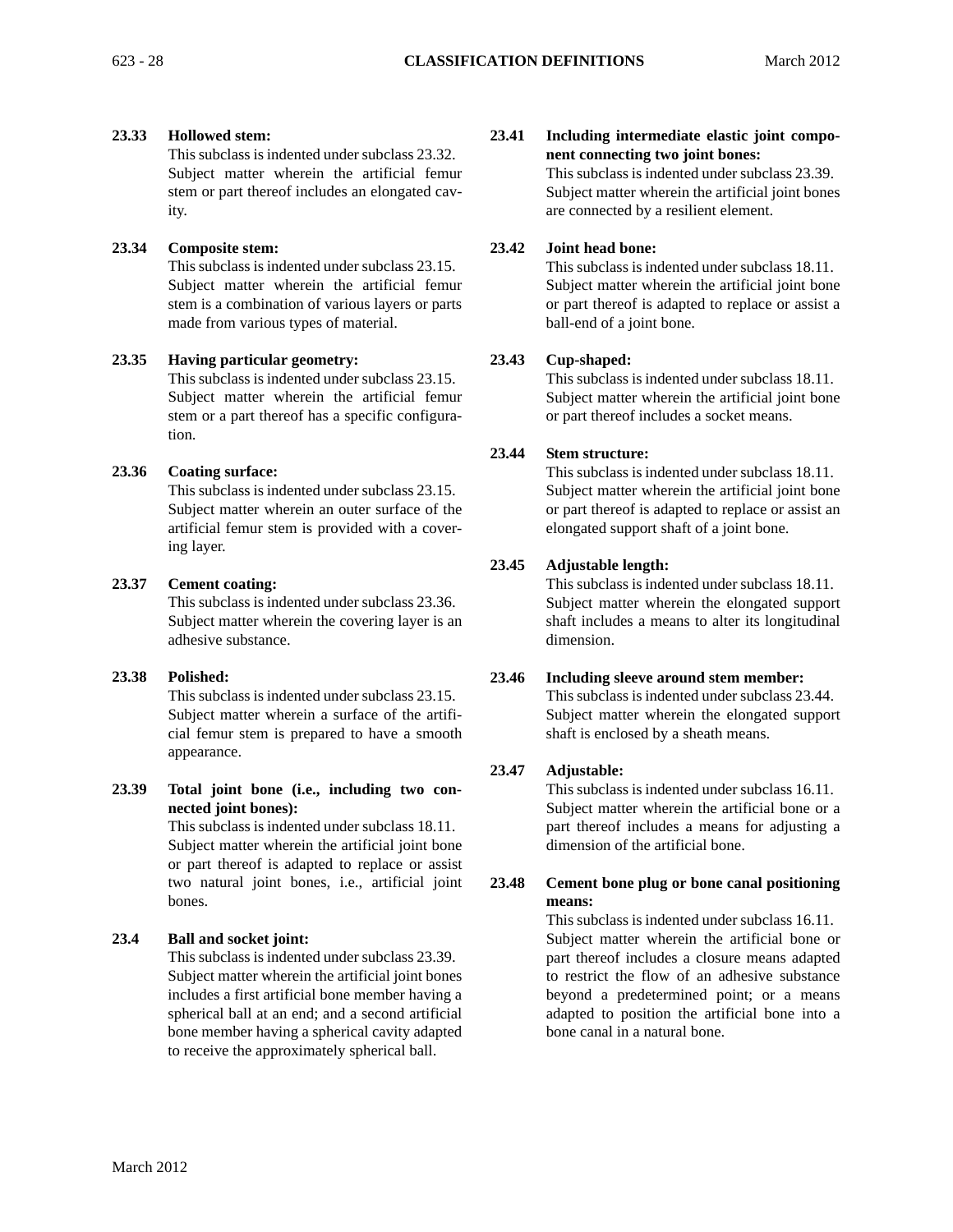**23.49 Including electrical means to induce bone growth:** 

This subclass is indented under subclass 16.11. Subject matter wherein the artificial bone or part thereof includes an electrical means to promote ingrowth living bone tissue.

# **23.5 Having textured outer surface:**

This subclass is indented under subclass 16.11. Subject matter wherein an outside surface of the artificial bone or part thereof includes a means (e.g., holes, grooves, slots, ridges, etc.) adapted to form a non-smooth outside surface.

# **23.51 Composite bone:**

This subclass is indented under subclass 16.11. Subject matter wherein the artificial bone or part thereof is a combination of various layers or parts made from various types of material.

# **23.52 Including an outer sheath:**

This subclass is indented under subclass 16.11. Subject matter wherein an outside surface of the artificial bone or part thereof is enclosed with a covering means.

# **23.53 Made of metal:**

This subclass is indented under subclass 16.11. Subject matter wherein the artificial bone or part thereof includes structure made from a metal substance.

# **23.54 Wire mesh:**

This subclass is indented under subclass 23.53. Subject matter wherein the structure is a sheet of interlocked metal fibers.

# **23.55 Including a porous outer surface:**

This subclass is indented under subclass 23.53. Subject matter wherein an outside surface of the artificial bone or part thereof includes pores.

# **23.56 Ceramic:**

This subclass is indented under subclass 16.11. Subject matter wherein the artificial bone or part thereof includes a structure made from a material which contains a ceramic substance.

# **23.57 Including bioactive coating:**

This subclass is indented under subclass 16.11. Subject matter wherein the artificial bone or a portion thereof includes an outer layer made of a substance capable of promoting ingrowth living bone tissue.

# **23.58 Polymers:**

This subclass is indented under subclass 16.11. Subject matter wherein the artificial bone or part thereof includes a structure made from a material which contains a polymeric component.

# **23.59 Polymer coating:**

This subclass is indented under subclass 23.58. Subject matter wherein the artificial bone or part thereof includes an outer covering layer made from the material which contains a polymeric component.

# **23.6 Bone surface coating:**

This subclass is indented under subclass 16.11. Subject matter wherein a surface of the artificial bone or a portion thereof is covered with a particular substance.

# **23.61 Bone composition:**

This subclass is indented under subclass 16.11. Subject matter wherein the artificial bone or part thereof is made from specific combined elements.

# **23.62 Cement:**

This subclass is indented under subclass 23.61. Subject matter wherein the specific combined elements forms an adhesive substance.

# **23.63 Including natural bone tissue:**

This subclass is indented under subclass 23.61. Subject matter wherein the specific combined elements includes living cells from a natural bone.

# **23.64 Hollow tubular part or organ (e.g., bladder, urethra, bronchi, bile duct, etc.):**

This subclass is indented under subclass 11.11. Subject matter wherein the artificial substitute or part is adapted to replace or assist either: (a) a member having an elongated cylinder form (e.g., tube-like duct, etc.) for handling body fluids; or (b) a differentiated body structure composed of various cells or tissues having a space cavity and a specific body function, i.e., an artificial organ.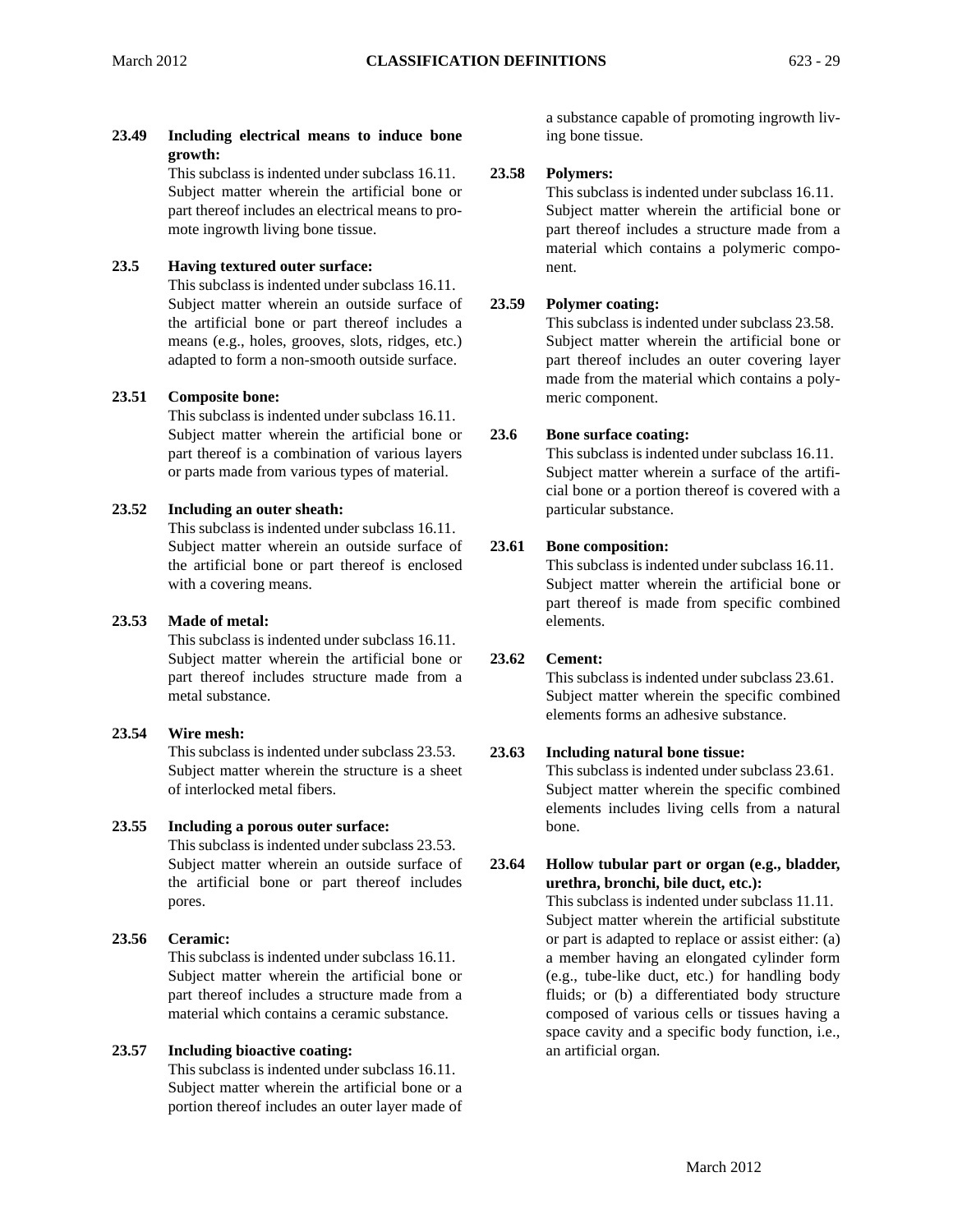## SEE OR SEARCH CLASS:

- 8, Bleaching and Dyeing: Fluid Treatment and Chemical Modification of Textiles and Fibers, subclass 94.1R+ for treatment of hides, skins, feathers and animal tissues.
- 137, Fluid Handling, appropriate subclasses for valves.
- 251, Valves and Valve Actuation, appropriate subclasses for valves with activating means.
- material from a body; subclass 8 for rial into or from a body. 604, Surgery, appropriate subclasses for methods and apparatus which involves the application, storing, collecting, introduction, or removal of shunts; subclass 93 for implantable reservoir inserted in a body; subclass 264 for body inserted tubular conduit structure to introduce or remove mate-
- 606, Surgery, appropriate subclasses for surgical instruments; subclass 108 for means for inserting or removing conduit within a body; subclass 151 for surgical mesh, clip, clamp or band including connector elements for hollow body organs and nerve endings; subclasses 159 for blood vessel or duct cutter, scraper or abrader.

# **23.65 Bladder, kidney, lung, or stomach:**

This subclass is indented under subclass 23.64. Subject matter wherein the artificial substitute or part is adapted to replace or assist either: (a) a saclike structure adapted to contain a gas or receive a body fluid, i.e., an artificial bladder); or (b) a body member adapted to eliminate water and waste products, i.e., an artificial kidney; or (c) an air-filled sac adapted to function as an organ of respiration, i.e., an artificial lung; or (d) a saclike organ of the vertebrate digestive system located between the esophagus and the intestine adapted for temporary food storage and for the preliminary stages of food breakdown, i.e., an artificial stomach.

# **23.66 Urethra:**

This subclass is indented under subclass 23.64. Subject matter wherein the artificial substitute or part is adapted to replace or assist a canal member through which urine is discharged from a natural urinary bladder to the outside of a natural body, i.e., an artificial urethra or part thereof.

## **23.67 Inflatable:**

 or part is expandable by a fluid. This subclass is indented under subclass 23.64. Subject matter wherein the artificial substitute

## **23.68 Including a valve:**

This subclass is indented under subclass 23.64. Subject matter wherein the artificial substitute or part includes a device for controlling the flow of a fluid.

## **23.69 Helical:**

This subclass is indented under subclass 23.64. Subject matter wherein the artificial substitute or part includes a helix structure.

# **23.7 Stent:**

This subclass is indented under subclass 23.64. Subject matter wherein the artificial substitute or part has a support frame.

# **23.71 Material characteristic:**

This subclass is indented under subclass 23.64. Subject matter wherein the artificial substitute or part is made from a named material.

# **23.72 Tissue:**

This subclass is indented under subclass 11.11. Subject matter wherein the artificial substitute or part is adapted to replace or assist a natural tissue, i.e., an artificial tissue member or part thereof.

# **23.73 Having micro particles:**

This subclass is indented under subclass 23.72. Subject matter wherein the artificial tissue member includes tiny granular elements (e.g., pellets, powder particles, etc.).

# **23.74 Having textured surface:**

This subclass is indented under subclass 23.72. Subject matter wherein a surface of the artificial tissue member is provided with means to form a rough surface.

#### **23.75 Having bio-absorbable component:**

This subclass is indented under subclass 11.11. Subject matter wherein the artificial substitute or part includes a structure made from a material capable of dissolving in its surrounding living tissues.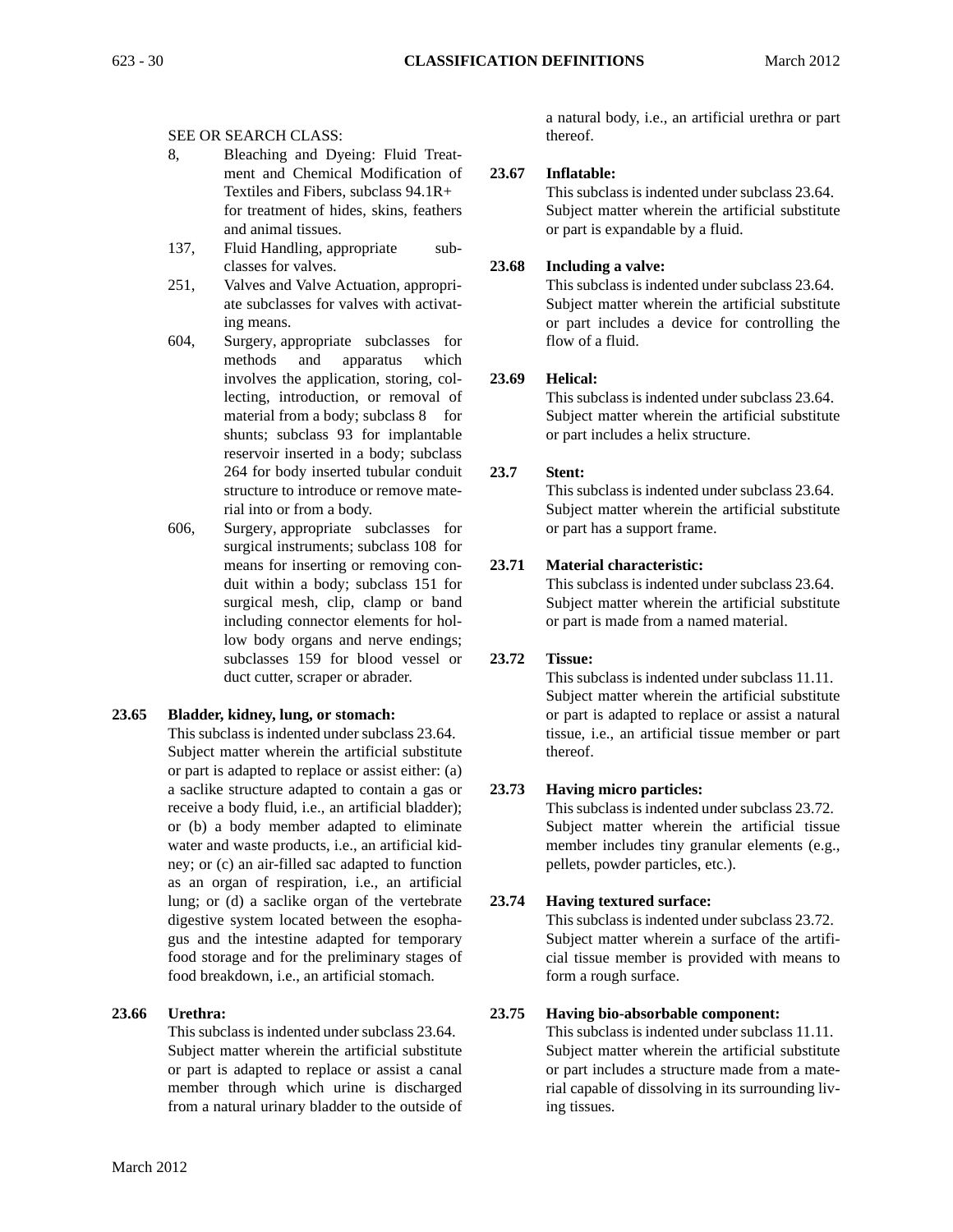**23.76 Having means to promote cellular attachment:**  This subclass is indented under subclass 11.11.

Subject matter wherein the artificial substitute or part includes a means adapted to encourage living tissue to grow and adhere to the artificial substitute or part.

# **24 HAVING ELECTRICAL ACTUATOR:**

This subclass is indented under the class definition. Subject matter provided with means which uses electrical energy to initiate or produce an intended effect or function of a prosthetic member.

(1) Note. This subclass provides for artificial body members having electrical actuators while those having fluid actuators are provided for in subclass 26. In addition, other types of artificial body members having solely mechanical actuators are provided for in lower sub- **27**  classes.

SEE OR SEARCH THIS CLASS, SUB-CLASS:

- 26, for prosthesis devices having fluid actuators. **28**
- 30, for leg prosthetic devices having mechanical actuators initiated by torso movement.
- 40+, for combined knee and foot prosthetic devices having mechanical actuators.
- 50+, for ankle prosthetic devices having mechanical actuators.
- 57+, for arm or component prosthetic devices having mechanical actuators.

# **25 Bioelectrical (e.g., myoelectric, etc.):**

This subclass is indented under subclass 24. Subject matter which uses electrical or electromotive properties of living tissue to produce **29**  electrical energy used in operating or regulating a prosthetic member.

(1) Note. Typically, a myoelectrical muscle or nerve tissue is used to produce an intended effect or function.

# **26 HAVING FLUID ACTUATOR:**

This subclass is indented under the class definition. Subject matter provided with means which uses fluid energy to initiate or produce an intended effect or function of a prosthetic member.

(1) Note. This subclass provides for artificial body members having fluid actuators. In addition, other types of artificial body members having solely mechanical actuators are provided for in lower subclasses.

SEE OR SEARCH THIS CLASS, SUB-CLASS:

- 30, for leg prosthetic devices having mechanical actuators initiated by torso movement.
- 40+, for combined knee and foot prosthetic devices having mechanical actuators.
- 50+, for ankle prosthetic devices having mechanical actuators.
- 57+, for arm or component prosthetic devices having mechanical actuators.

# **LEG:**

This subclass is indented under the class definition. Subject matter manufactured or adapted to replace or assist a missing or defective lower limb of a human body.

# **Extension:**

This subclass is indented under subclass 27. Subject matter attached to some part of a leg and supporting a natural foot, thereby increasing the length of a leg.

(1) Note. This subclass includes stilts attached to the body.

# SEE OR SEARCH CLASS:

 classes 75+ for other types of stilts not 482, Exercise Devices, particularly subattached to a user.

# **Foot covering or support:**

 ified to conform to a deformed foot; or (c) able to raise a foot supporting surface by addition of This subclass is indented under subclass 28. Subject matter which is (a) attached only to a covering of the terminal part of a human leg, i.e., a foot; or (b) comprised of a covering moda foot tread.

(1) Note. This subclass also includes foot prosthesis modified to conform to a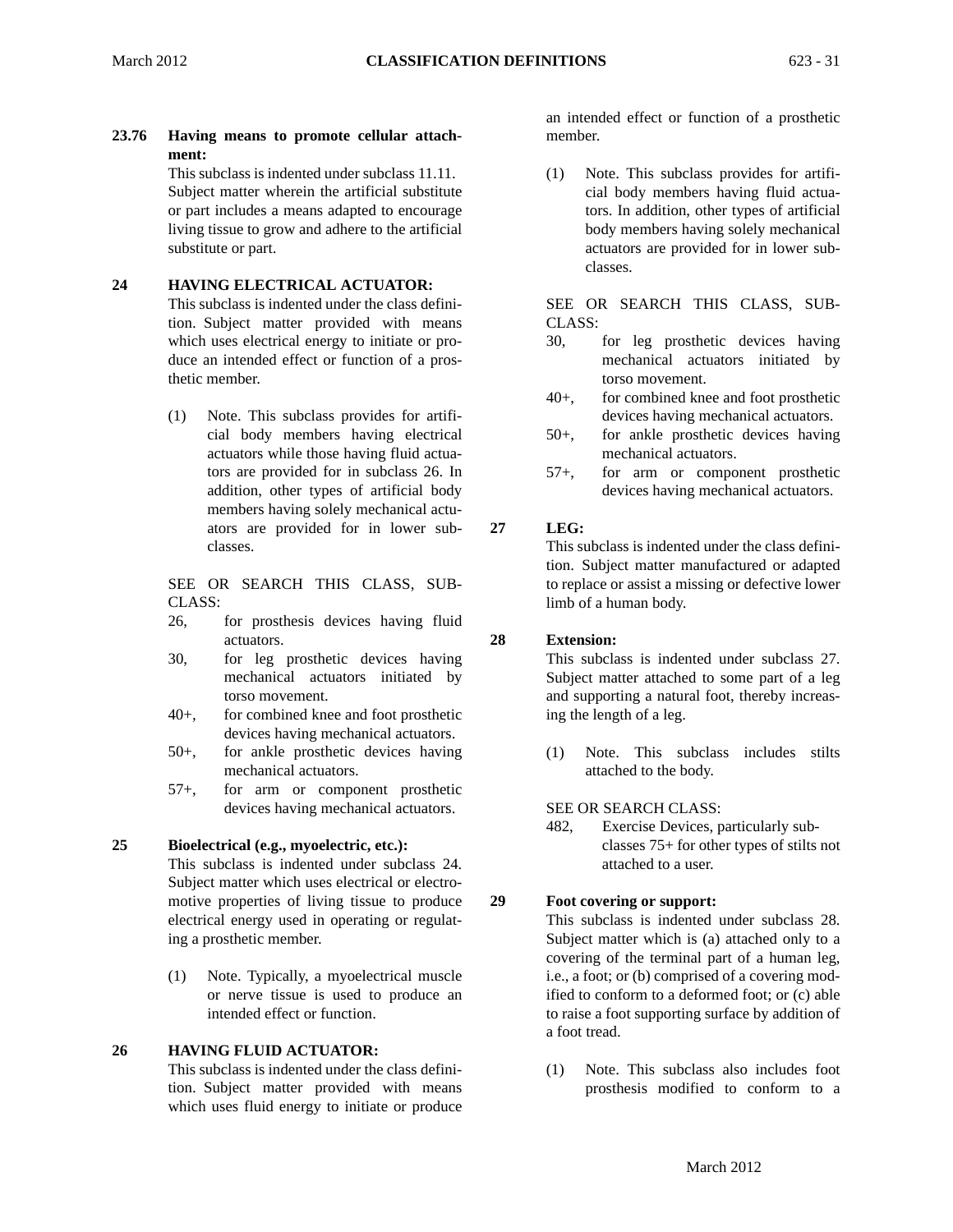deformed foot and inserted within the foot covering. **35** 

(2) Note. The prosthesis classified here are so related to the foot that upon removal of the foot from the shoe the prosthesis is removed from the shoe with the foot.

## SEE OR SEARCH CLASS: **36**

36, Boots, Shoes, and Leggings, subclass 140 for devices accommodating shoes to foot deformities and remaining in the shoe upon removal of the shoe from the foot. **37** 

## **30 Torso actuated or controlled:**

This subclass is indented under subclass 27. Subject matter in which a trunk of a human body is used to actuate or control a leg. **38** 

# **31 Torso attachment:**

This subclass is indented under subclass 27. Subject matter comprising means for attaching or suspending an artificial leg to or from a torso. **39** 

## SEE OR SEARCH CLASS:

- 2, Apparel, subclasses 300 through 342 for garment suspenders.
- 119, Animal Husbandry, subclasses 712+ for a harness for controlling or han- **40**  dling an animal, subclasses 850+ for a protective shield or apparel, and subclasses 856+ for a body- or appendage-encircling collar or band.

# **32 Suspender or attachment from natural leg: 41**  This subclass is indented under subclass 27. Subject matter manufactured or adapted for engaging a leg, or for attaching or suspending an artificial limb from a leg.

# **33 Socket holder:**

This subclass is indented under subclass 27. Subject matter having a holder provided with a hollow opening for receiving a stump of a natural leg.

# **34 Suction type:**

This subclass is indented under subclass 33. Subject matter in which the holder uses a suction force for holding or retaining the stump.

**Yieldable mounted:** 

This subclass is indented under subclass 33. Subject matter in which a socket holder has an artificial limb connection which is yieldably responsive to the weight of a person wearing the artificial limb.

#### **Cushioning means (e.g., pad or liner, etc.):**

This subclass is indented under subclass 33. Subject matter for padding the stump engaging portion of the holder.

# **Fluid:**

This subclass is indented under subclass 36. Subject matter which uses a fluid as the padding medium.

# **Adjustable shank or thigh:**

This subclass is indented under subclass 27. Subject matter in which leg elements are expandably or longitudinally adjustable, or may be secured in an adjusted position.

# **Knee:**

This subclass is indented under subclass 27. Subject matter manufactured or adapted to replace or assists the joint between an upper and a lower leg bone of a human body.

# **Combined knee and foot actuator:**

This subclass is indented under subclass 39. Subject matter having means to actuate both a knee prosthesis and a prosthesis for the terminal portion of a human leg, i.e., a foot.

# **Latch:**

This subclass is indented under subclass 40. Subject matter provided with a locking mechanism.

#### **42 Spring:**

This subclass is indented under subclass 40. Subject matter provided with an elastic device which regains its original shape after being compressed or expanded.

#### **43 Brake or latch:**

This subclass is indented under subclass 39. Subject matter provided with either: (a) a device for stopping or slowing motion by frictional contact, i.e., a brake; or (b) a locking mechanism.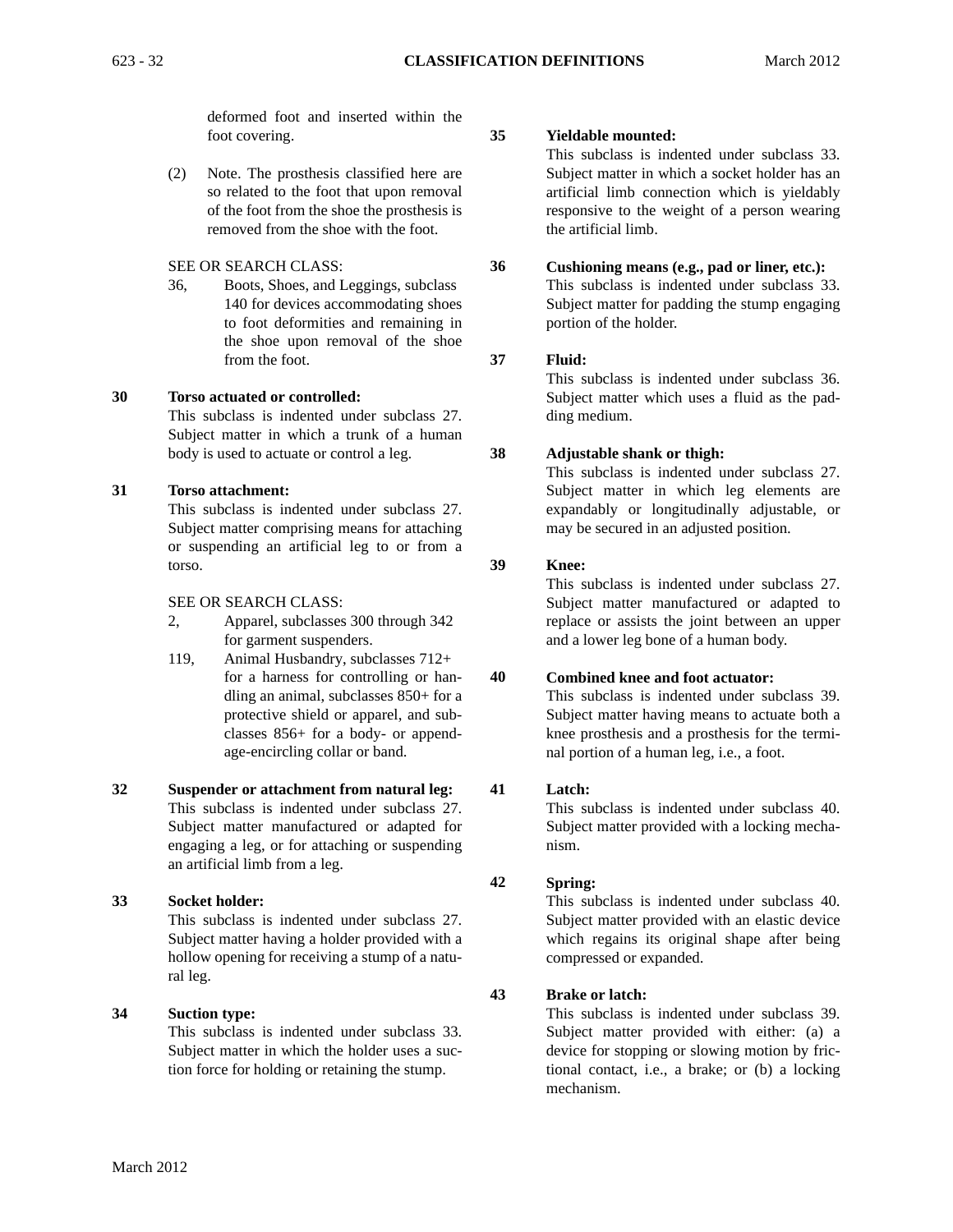#### SEE OR SEARCH CLASS: **52**

188, Brakes, pertinent subclasses for details of brakes of general utility.

# **44 Weight or Position Responsive:**

This subclass is indented under subclass 43. Subject matter which is actuated in response to either the weight of a wearer or a position of an artificial limb.

# **45 Adjustable friction joint:**

This subclass is indented under subclass 43. Subject matter wherein the joint is provided with variable friction means for controlling the action of a prosthesis.

## **46 Spring:**

This subclass is indented under subclass 39. **55**  Subject matter having an elastic device which regains its original shape after being compressed or expanded.

## **47 Ankle:**

This subclass is indented under subclass 27. Subject matter designed or adapted to replace or assist the system of bones forming the junction between a lower leg and a foot.

#### **48 Universal joint:**

 Subject matter having a joint or coupling This subclass is indented under subclass 47. allowing an ankle prosthesis to rotate through 360 degrees. **57** 

## **49 Resilient:**

This subclass is indented under subclass 48. Subject matter in which the joint or coupling includes means capable of regaining its original shape after distortion.

# **50 Resiliently actuated or controlled:**

This subclass is indented under subclass 47. Subject matter having resilient means causing or modifying the movement of an ankle prosthesis.

# **51 Elastic cord:**

This subclass is indented under subclass 50. Subject matter having a string of relatively thin rope composed of material which regains its original shape when stretched or pulled.

#### **Spring:**

This subclass is indented under subclass 50. Subject matter having an elastic device which regains its original shape after being compressed or expanded.

**53 Foot:** 

> This subclass is indented under subclass 27. Subject matter manufactured or adapted to replace or assist a terminal part of a lower limb of a human body.

#### **54 Toe:**

This subclass is indented under subclass 53. Subject matter adapted to replace or assist a digit of a foot of a human body.

# **Resilient:**

This subclass is indented under subclass 53. Subject matter containing means which can regain its original shape after distortion.

(1) Note. Generally, the resilient means of this subclass comprises felt or rubber used in or during the construction of an artificial foot.

#### **56 Fluid cushion:**

This subclass is indented under subclass 55. Subject matter in which a resilient means comprises a pad filled with a gas or liquid.

## **ARM OR COMPONENT (E.G., ELBOW, WRIST, HAND, FINGER, ETC.), AND ACTUATOR OR CONNECTOR THERE-FOR:**

This subclass is indented under the class definition. Subject matter manufactured or adapted to replace or assist an upper limb, or part thereof, of a human body, i.e., an arm, a elbow, hand or finger or the connecting joints, and actuating means or attaching devices for any of the same.

# SEE OR SEARCH CLASS:

- 2, Apparel, subclass 158 and 159+, for mittens and gloves.
- 24, Buckles, Buttons, Clasps, etc., subclasses 698.1+ for a hook shaped projection member of a separable-fastener having general utility.
- 223, Apparel Apparatus, subclasses 78+ for forms in the shape of a hand or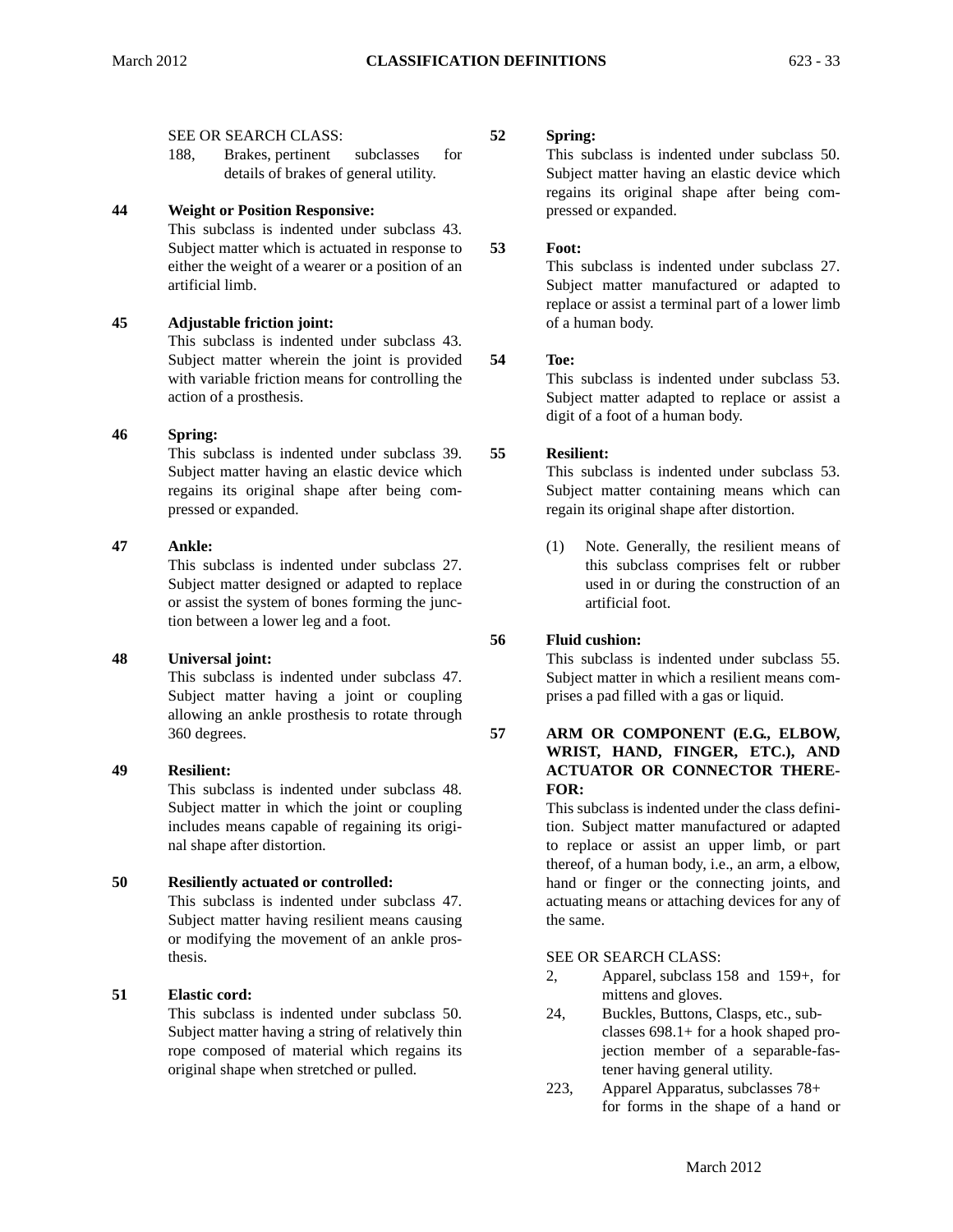part of a hand, such form being a device over which a garment may be fitted and which serves to impart a shape to the garment preventing wrinkling and simulating its appearance when worn, and for purposes of storage or display.

- 294, Handling: Hand and Hoist-Line Implements, subclasses 86.4+ for miscellaneous hand and hoist line implements adapted to grasp an article.
- 446, Amusement Devices: Toys, subclasses 330+ for a figure toy having a mechanism to move an arm or hand: subclasses 376+ for joint features; and subclass 390 for other limb, hand or foot features.

## **58 Torso supported and actuated:**

This subclass is indented under subclass 57. Subject matter in which an artificial arm member is provided with a device attaching the member to the trunk of a human body and is provided with means able to actuate the member by the trunk of the human body.

#### **59 Elbow:**

This subclass is indented under subclass 57. Subject matter manufactured or adapted to replace or assist a joint between an upper and forearm of a human body.

#### **60 With forearm actuation:**

This subclass is indented under subclass 59. Subject matter in which an elbow prosthesis is provided with means to actuate movement of a forearm.

#### **61 Wrist:**

This subclass is indented under subclass 57. Subject matter manufactured or adapted to replace or assist the system of bones between a forearm and hand of a human body.

#### SEE OR SEARCH CLASS:

279, Chucks or Sockets, appropriate subclasses for holding means of the chuck type.

# **62 With wrist actuation:**

This subclass is indented under subclass 61. Subject matter in which a wrist prosthesis is provided with means to actuate movement of the wrist prosthesis.

# **63 Arm or torso initiated finger actuation:**

This subclass is indented under subclass 57. Subject matter in which an artificial digit of a human hand is provided with means able to actuate the digit wherein such means is supported by an upper limb of a human body, i.e., an arm or the trunk of a human body, i.e., a torso.

## SEE OR SEARCH THIS CLASS, SUB-CLASS:

58, for members which are supported by, as well as actuated by, the wearer's torso.

#### **64 Finger actuator embodied in simulated hand:**

This subclass is indented under subclass 57. Subject matter in which a prosthesis comprises a replacement or assistant for a terminal part of an upper limb of a human body, i.e., a hand, and further in which the hand is provided with means to actuate a digit of the hand.

#### **65 With article or article holder:**

Subject matter under subject 57 in combination with either an article or with means capable of holding an article.

#### SEE OR SEARCH CLASS:

- 24, Buckles, Buttons, Clasps, etc., subclasses 455+ for clasps of more general utility.
- 279, Chucks or Sockets, appropriate subclasses for article gripping means of the chuck type.

#### **66.1 MISCELLANEOUS:**

This subclass is indented under the class definition. Subject matter not classified in the above subclasses.

# CROSS-REFERENCE ART COLLECTIONS

The documents in the following collections contain only cross-references which have been placed without regard to their original classification or to their claimed subject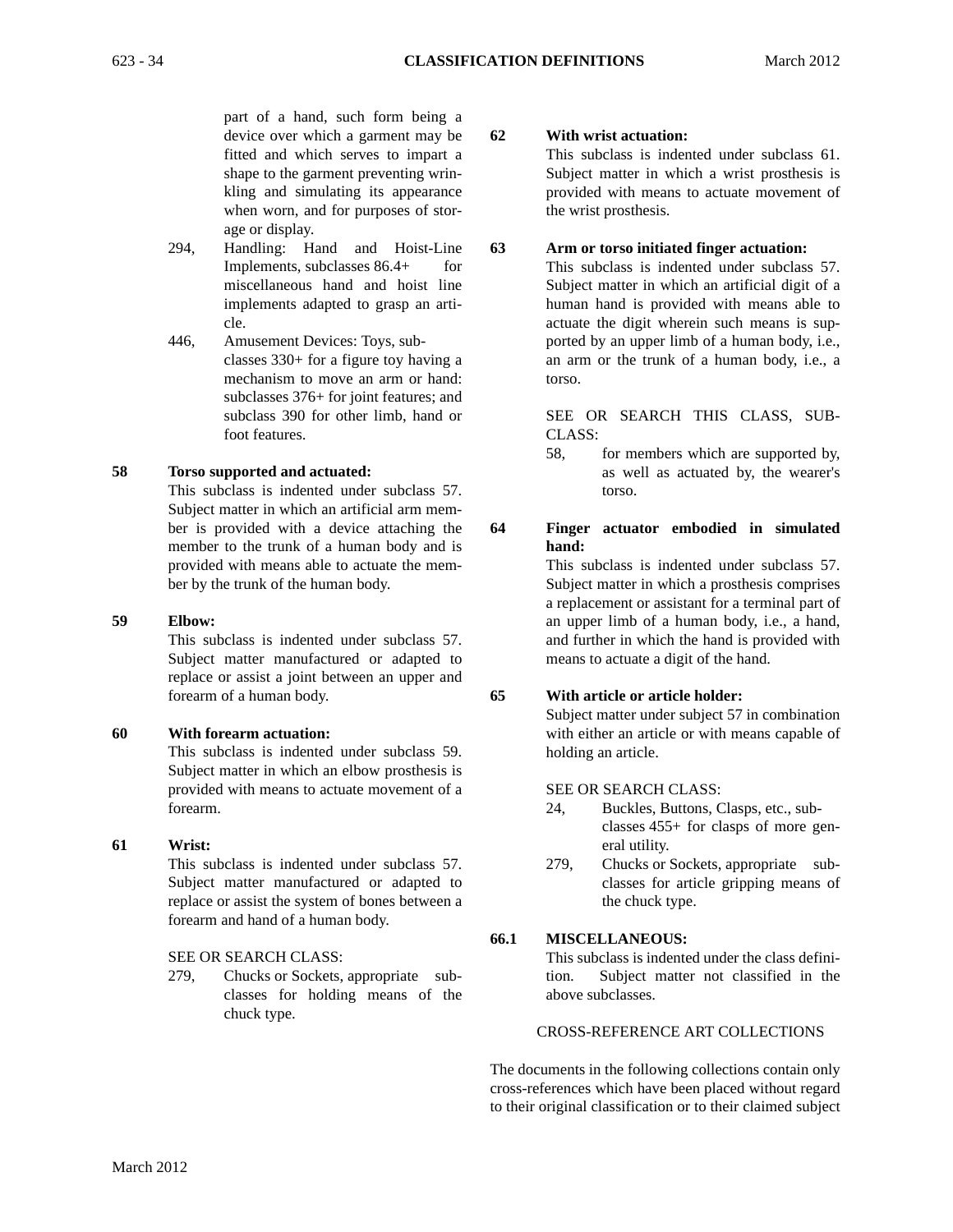matter and are therefore not exhaustive of the art or subject matter but are only examples thereof. consequently, **908**  a complete search for art or subject matter provided for here would require a review of the higher portions of the classification schedule.

# **900 STENT FOR HEART VALVE:**

Cross-reference art collection of documents **909**  relating to a stent or support for a heart valve.

## **901 METHOD OF MANUFACTURING PROS-THETIC DEVICE:**

Cross-reference collection of documents relating to a process for making an artificial body member.

## **902 METHOD OF IMPLANTING:**

This subclass is indented under the class definition. Cross-reference art collection of documents relating to a surgical process for placing an artificial body member into the body of a person. **911** 

## **903 Blood vessel:**

 placing an artificial blood vessel into the body This subclass is indented under subclass 902. Subject matter relating to a surgical process for of a person. **912** 

# **904 Heart:**

This subclass is indented under subclass 902. Subject matter relating to a surgical process for placing an artificial heart or part thereof into the body of a person.

# **905 Eye: 913**  This subclass is indented under subclass 902. Subject matter relating to a surgical process for placing an artificial eye or part thereof into the body of a person.

# **906 Corneal:**  This subclass is indented under subclass 905. Subject matter relating to a surgical process for placing an artificial corneal or part thereof into the body of a person.

# **907 Method of manipulating parts of intraocular lens structure for implantation:**

This subclass is indented under subclass 905. Subject matter relating to a surgical process for placing an artificial intraocular lens or part thereof into the body of a person.

#### **Bone:**

This subclass is indented under subclass 902. Subject matter relating to a surgical process for placing an artificial bone member or part thereof into the body of a person.

# **METHOD OR APPARATUS FOR ASSEM-BLING PROSTHETIC:**

This subclass is indented under the class definition. Cross-reference art collection of documents relating to an apparatus or a process for connecting parts of an artificial body member together.

#### **910 Heart:**

This subclass is indented under subclass 902. Subject matter relating to an apparatus or a process for connecting parts of an artificial heart together.

## **Bone:**

This subclass is indented under subclass 902. Subject matter relating to an apparatus or a process for connecting parts of an artificial bone member together.

## **METHOD OR APPARATUS FOR MEA-SURING OR TESTING PROSTHETIC:**

 measuring or testing the artificial body member This subclass is indented under the class definition. Cross-reference art collection of documents relating to an apparatus or a process for .

## **Heart:**

This subclass is indented under subclass 912. Subject matter relating to an apparatus or a process for measuring or testing an artificial heart.

#### **914 Bone:**

This subclass is indented under subclass 912. Subject matter relating to an apparatus or a process for measuring or testing an artificial bone member.

#### **915 METHOD OR APPARATUS FOR PRE-PARING BIOLOGICAL MATERIAL:**

This subclass is indented under the class definition. Cross-reference art collection of documents relating to an apparatus or a process for preparing a natural living tissue before implantation.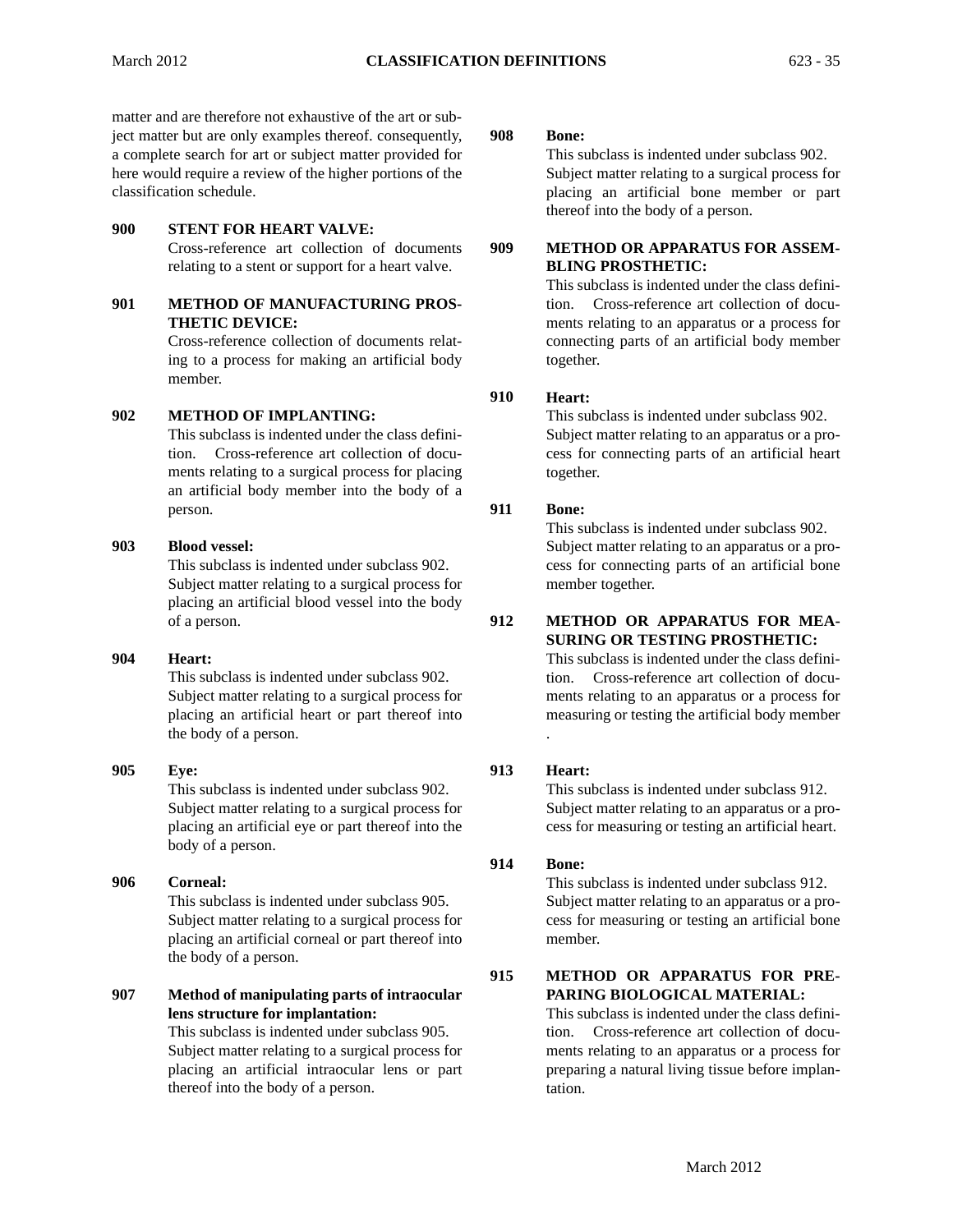# **916 Blood vessel:**

This subclass is indented under subclass 915. Subject matter relating to an apparatus or a process for preparing a natural living tissue before implantation into an artificial blood vessel member.

# **917 Collagen:**

This subclass is indented under subclass 916. Subject matter relating to an apparatus or a process for preparing a collagen living tissue before implantation into an artificial blood vessel member.

# **918 Heart:**

This subclass is indented under subclass 915. Subject matter relating to an apparatus or a process for preparing a natural living tissue before implantation into an artificial heart.

# **919 Bone:**

This subclass is indented under subclass 915. Subject matter relating to an apparatus or a process for preparing a natural living tissue before implantation into an artificial bone member.

# **920 METHOD OR APPARATUS FOR PRE-PARING OR TREATING PROSTHETIC:**

This subclass is indented under the class definition. Cross-reference art collection of documents relating to an apparatus or a process for preparing or treating an artificial body member before implantation.

# **921 Blood vessel:**

This subclass is indented under subclass 920. Subject matter relating to an apparatus or a process for preparing or treating an artificial blood vessel before implantation.

# **922 Heart:**

This subclass is indented under subclass 920. Subject matter relating to an apparatus or a process for preparing or treating an artificial heart before implantation.

# **923 Bone:**

 cess for preparing or treating an artificial bone This subclass is indented under subclass 920. Subject matter relating to an apparatus or a promember before implantation.

# **924 MATERIAL CHARACTERISTIC:**

This subclass is indented under the class definition. Cross-reference art collection of documents relating to an artificial body member made from a specific type of material.

# **925 Natural:**

This subclass is indented under subclass 924. Subject matter relating to an artificial body member made from a specific type of material which includes a natural living tissue component.

# **926 Synthetic:**

This subclass is indented under subclass 924. Subject matter relating to an artificial body member made from a specific type of material which includes a man-made material component.

# FOREIGN ART COLLECTIONS

The definitions below correspond to the abolished subclasses from which these collections were formed. See the Foreign Art Collection schedule of this class for specific correspondences. [Note: The titles and definitions for indented art collections include all the details of the one(s) that are hierarchically superior.]

# **FOR 100 ARTERIAL PROSTHESIS (E.G., BLOOD VESSEL, ETC.):**

Foreign art collection including subject matter manufactured or adapted to replace or assist a missing or defective anatomical duct, canal, or tubular structure which functions to contain and circulate blood within a human body.

# **FOR 101 HEART VALVE:**

Foreign art collection including subject matter manufactured or adapted to replace or assist a defective structure retarding or preventing the flow of blood through a heart.

**FOR 102 CORPOREAL ARTIFICIAL HEART, HEART ASSIST (E.G., IMPLANTABLE BLOOD PUMP, ETC.), CONTROL REGULATOR, OR POWER SUPPLY THEREFOR, OR METHOD OF OPER-ATION THEREFOR:** 

> Foreign art collection including subject matter manufactured or adapted either (a) to replace or assist a defective muscular blood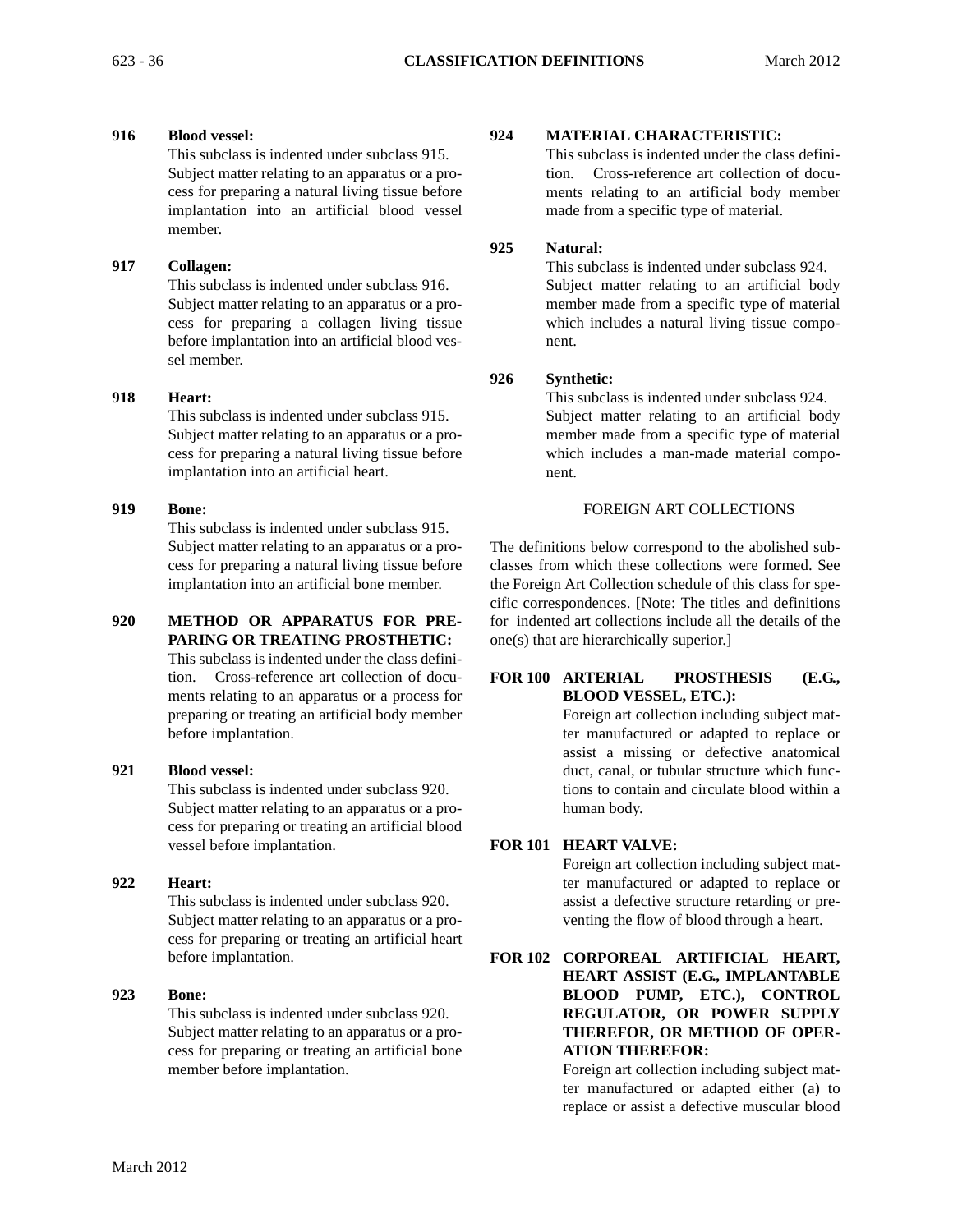pumping organ of a human body (i.e., an artificial heart), or (b) to aid in the functioning of an artificial heart, or (c) to direct the operation of an artificial heart, or (d) to provide energy to an artificial heart, or (e) for a process of directing the operation of an artificial heart.

## **FOR 103 EYE PROSTHESIS (E.G., LENS OR CORNEAL IMPLANT, OR ARTIFI-CIAL EYE, ETC.) :**

Foreign art collection including subject matter manufactured or adapted to replace or assist to replace or assist a missing or defective part of a human organ capable of vision or light sensitivity.

# **FOR 104 Corneal implant:**

Foreign art collection including subject matter manufactured or adapted to replace or assist to replace or assist a transparent anterior portion of the tunic of a human eye (i.e., the cornea).

## **FOR 105 Intraocular lens:**

Foreign art collection including subject matter manufactured or adapted to replace or assist a substitute for a natural crystalline lens intended to be implanted or surgically attached to a natural eye as a permanent replacement thereof.

# **FOR 106 MISCELLANEOUS:**

Foreign art collection including subject matter not classified in the above subclasses.

# **FOR 107 IMPLANTABLE PROSTHESIS:**  Foreign art collection for prosthesis manufactured or adapted to be inserted into or grafted to a human body.

**FOR 108 Hollow or tubular part or organ (e.g., blad, urether bronchi, bile duct, etc.):** 

Foreign art collection for subject matter manufactured or adapted to replace or assist either: (a) a natural body organ or part having an unfilled space cavity, or (b) having the form of an elongated cylinder, e.g., tubelike duct for handling body fluids.

# **FOR 109 Ligament or tendon:**

Foreign art collection for subject matter manufactured or adapted to replace or assist either; (a) a defective sheet or band of tissue connecting two or more bones, cartilage or supporting an organ, fascia or mus, i.e., a ligament; or (b) a defective band of tissue connecting a muscle to a bone, i.e., a ten

## **FOR 110 Muscle (e.g., sphincter, etc.):**

Foreign art collection for subject matter manufactured or adapted to replace or assist a defective tissue composed of fibers capable of contracting and relaxing to thereby effect bodily movement.

## **FOR 111 Hair or skin:**

Foreign art collection for subject matter manufactured or adapted to replace or assist either: (a) a cylindrical fila which grows from the epidermis of a human body, i.e., a hair, or (b) a portion of the membranous tissue forming the external cover of a human body, i.e., skin.

## **FOR 112 Bone prosthesis:**

Foreign art collection for subject matter manufactured or adapted to replace or assist a component of the skeleton of a human body, i.e., a bone or a portion thereof.

# **FOR 113 Spinal column (e.g., vertebra, spinal disc, etc.):**

Foreign art collection for subject matter manufactured or adapted to replace or assist a part of the backbone of a human body.

#### **FOR 114 Joint:**

Foreign art collection for subject matter wherein a bone portion to be replaced or assisted includes a junction between two or more bones which permits rela movement of the bones.

#### **FOR 115 Shoulder:**

Foreign art collection for subject matter manufactured or adapted to replace or assist a defective junction of the arm and trunk of a human body.

# **FOR 116 Elbow or knee:**

Foreign art collection for subject matter manufactured or adapted to replace or assist either: (a) the common junc of a radius, ulna and humerus; or (b) the common junction of a tibia, fibia and patella.